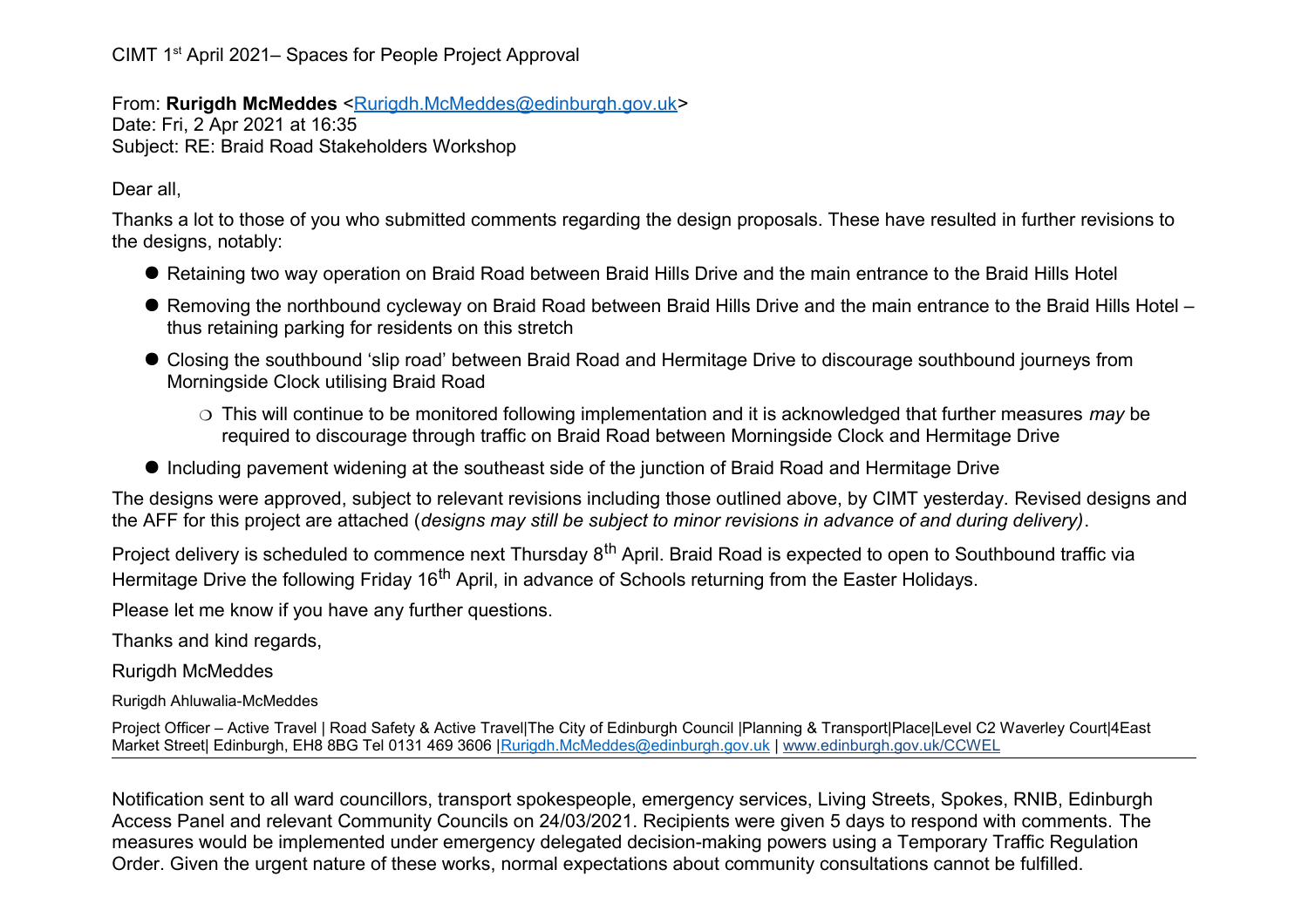## **Project Proposal**

| Location                                                                                          | <b>Justification</b>                                                                                                                                                                                                                                                                                                                                                                                                                                                                                                                                                                                                                                                                                                                                                                                                                                                                                                                                                                                                                                          | <b>Recommendation</b>                                                                                    |
|---------------------------------------------------------------------------------------------------|---------------------------------------------------------------------------------------------------------------------------------------------------------------------------------------------------------------------------------------------------------------------------------------------------------------------------------------------------------------------------------------------------------------------------------------------------------------------------------------------------------------------------------------------------------------------------------------------------------------------------------------------------------------------------------------------------------------------------------------------------------------------------------------------------------------------------------------------------------------------------------------------------------------------------------------------------------------------------------------------------------------------------------------------------------------|----------------------------------------------------------------------------------------------------------|
| Braid Road, Braid<br>Crescent,<br>Hermitage<br>Gardens,<br>Correnie Drive,<br><b>Braid Avenue</b> | As part of overall emergency measures we are proposing to implement<br>segregated cycleways alongside a southbound re-opening of Braid<br>Road to help pedestrians and cyclists travel safely while meeting<br>physical distancing requirements.<br>In addition it is proposed ton introduce modal filters and traffic calming<br>measures in order to establish the southern section of the Quiet Route<br>between Greenbank and the Meadows. Proposals are required to keep<br>re-introduced traffic separate from the streets used for the quiet route.<br>The proposed measures are:<br>Introduction of segregated cycleways on Braid Road<br>One-way southbound restriction for vehicles on Braid Road<br>Introduction of diagonal filter at: junction of Braid Road and<br>Hermitage Drive; junction of Hermitage Gardens and Cluny Drive,<br>and; junction of Braid Avenue and Cluny Drive<br>Introduction of No Entry restriction on Braid Crescent at it's<br>junction with Comiston Road<br>Consideration of extending bus lane hours of operation. | <b>Proceed with project delivery,</b><br>subject to relevant revisions<br>outlined below, without delay. |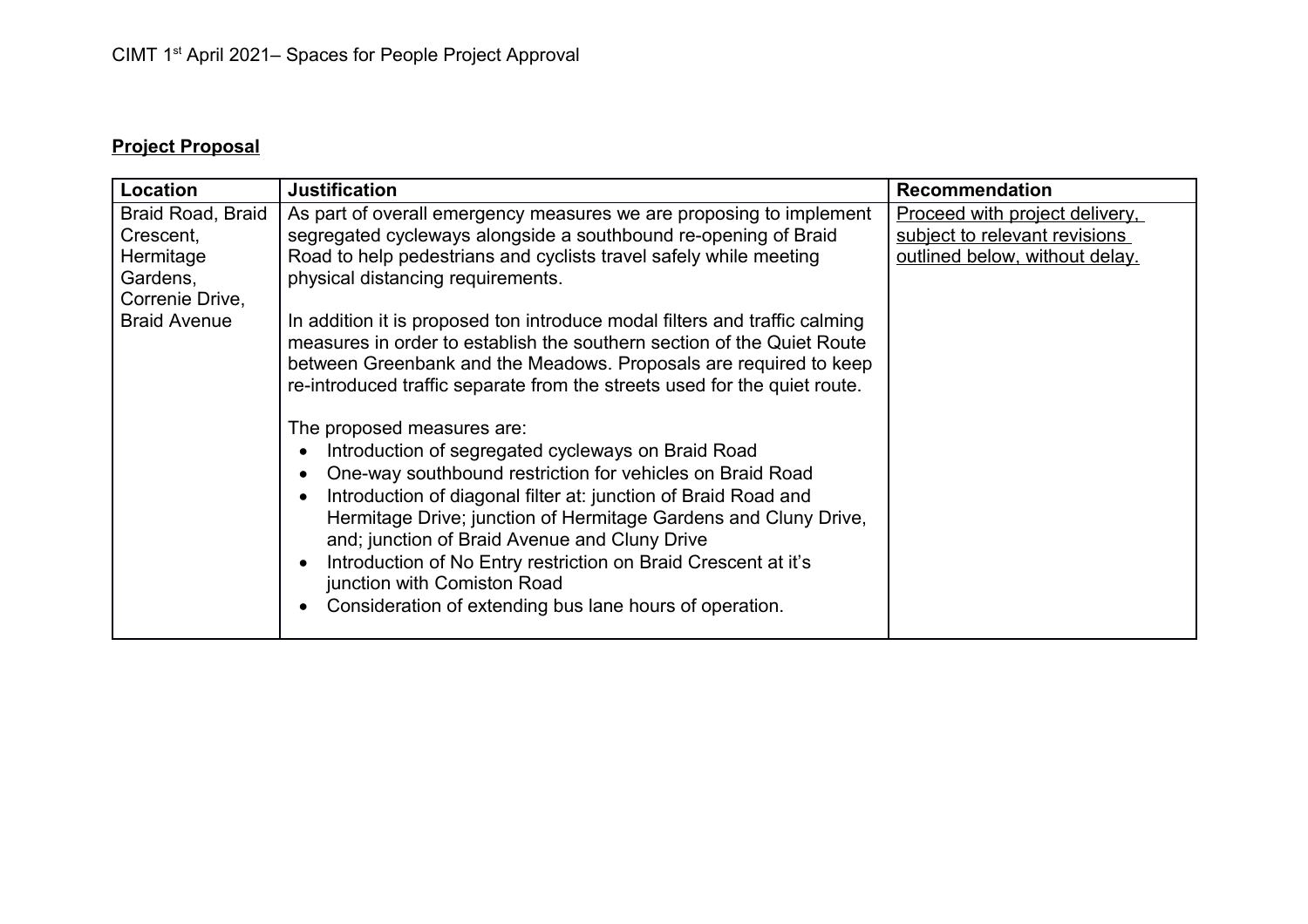## **Feedback**

| <b>Comment</b>             | <b>Comment</b>                                                                                                                                                                                                                                                                                                                                                                                                                                                                                                                                                                  | Response                                                                                                                                                                                                                                                                                                                                                                                  |
|----------------------------|---------------------------------------------------------------------------------------------------------------------------------------------------------------------------------------------------------------------------------------------------------------------------------------------------------------------------------------------------------------------------------------------------------------------------------------------------------------------------------------------------------------------------------------------------------------------------------|-------------------------------------------------------------------------------------------------------------------------------------------------------------------------------------------------------------------------------------------------------------------------------------------------------------------------------------------------------------------------------------------|
| from<br>Cllr Jason<br>Rust | 1. It will not surprise you given that we are coming out of lockdown<br>that I see no justification for the continued closure of Braid Road<br>and remain of the view that it should be opened both directions. I<br>recall that Dave/SFP were to going to supply further data regarding<br>northbound timings for public transport. However, I have just seen<br>Dave's response. There was an understanding from the virtual<br>meeting we had that more data was available or about to be made<br>available, so I think a few of us must have picked that up<br>incorrectly? | At the Transport and Environment Committee<br>meeting January 28 it was agreed that Braid Road<br>would open to Southbound traffic alongside<br>consideration of measures to ensure the<br>successful introduction of the Quiet Route.<br>Lothian Buses have not provided specific data, but<br>have confirmed that they are not concerned<br>about northbound journey times on the A702. |
|                            | 2. I consider the proposed measures will displace traffic further into<br>residential streets which would seem to cancel the point of the<br>scheme. As one example because of the barriers at Cluny<br>Drive/Hermitage Gardens and Cluny Drive/Braid Avenue it will not<br>be possible to travel directly along Cluny Gardens from Braid Road<br>to the Midmars in either directions. As a result people will<br>undoubtedly use the adjoining streets to reach their destinations?                                                                                            | The intention is to dissuade through traffic from<br>travelling through the Cluny/Braid residential<br>streets at al - with the exception of Hermitage                                                                                                                                                                                                                                    |
|                            | 3. There is going to be more street clutter than at present, which<br>seems to be contrary to council policy and the plans do not address<br>the ongoing issues of congestion on Comiston Road. From memory<br>the original plan had three filters but were all removed after<br>representations and yet we now have new filters.                                                                                                                                                                                                                                               | Drive and Midmar Drive - without having undue<br>impact on local journeys (those that start, or end<br>within the area). The measures have been<br>developed and will be monitored on this basis.                                                                                                                                                                                         |
|                            | 4. Access to "The Hermitage" seems to be further restricted for those<br>with mobility issues because of the cycle lanes and double yellow<br>lines.                                                                                                                                                                                                                                                                                                                                                                                                                            | Street Clutter will be kept to a minimum, and<br>wherever possible will be placed on the existing                                                                                                                                                                                                                                                                                         |
|                            | 5. I understand that there are serious concerns about accessing Braid<br>Hills Hotel which is reliant on coach parties. Due to the proposed                                                                                                                                                                                                                                                                                                                                                                                                                                     | carriageway. Generally the barriers will be<br>creating additional space for people walking and                                                                                                                                                                                                                                                                                           |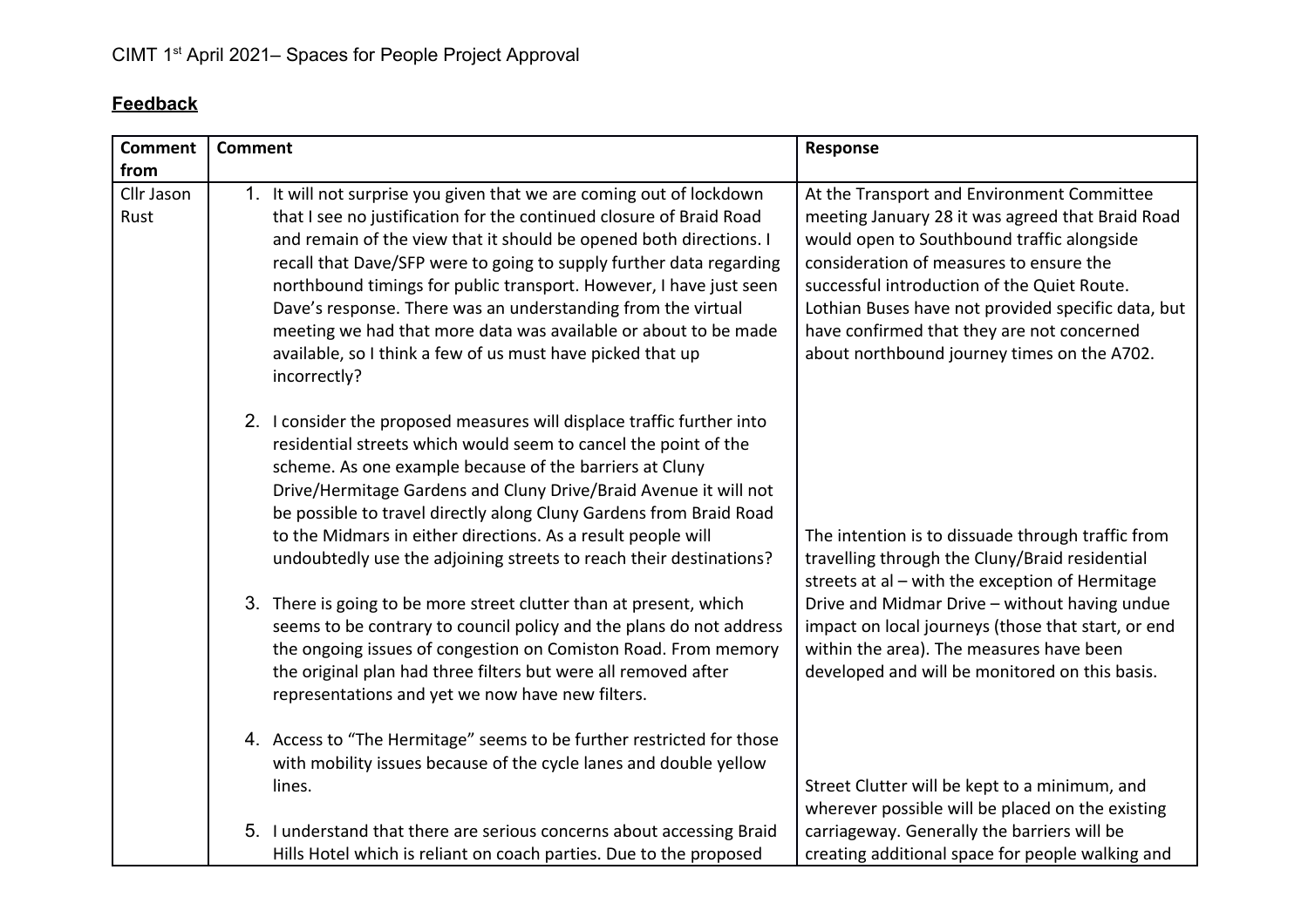|  | cycle lanes from Braid Hills Road to Braidburn Terrace, no vehicles<br>from the south can reach the hotel's main entrance? The alternate | cycling. The Modal Filters were deemed to be<br>unnecessary in the context of Braid Road being |
|--|------------------------------------------------------------------------------------------------------------------------------------------|------------------------------------------------------------------------------------------------|
|  | "trades" entrance looks highly unsuitable for coach traffic and is                                                                       | closed. IN the context of a southbound re-opening                                              |
|  | going to cause problems and involve large vehicles doing umpteen                                                                         | this is changed as there will be more traffic                                                  |
|  | right turns and through a residential area. I would like to know                                                                         | moving through the area which requires                                                         |
|  | what discussion there has been with the hotel? It seems that coach                                                                       | management.                                                                                    |
|  | drivers will require to use a narrow floating parking bay on the                                                                         |                                                                                                |
|  | other side of the road, with passengers stepping off the coach into                                                                      |                                                                                                |
|  | the south-bound traffic, collect luggage etc and then cross a cycle                                                                      | Spaces for blue badge holders to park have been                                                |
|  | lane on a steep downhill stretch. It seems a recipe for conflict.                                                                        | included on Braid Road. The proposals will reflect                                             |
|  |                                                                                                                                          | a reduction in space for pedestrians due to the re-                                            |
|  | 6. I am concerned this matter is being rushed through with undue                                                                         | opening of the road, however this is unavoidable                                               |
|  | haste and is going to result in the creation of further issues. The                                                                      | without retaining the closure.                                                                 |
|  | lack of full notification and consultation with local people is                                                                          |                                                                                                |
|  | problematic.                                                                                                                             | It is proposed to revise the designs to continue to                                            |
|  |                                                                                                                                          | allow two way access on Braid Road as far as the                                               |
|  | 7. I would be interested to have sight of emergency service feedback                                                                     | main entrance to the hotel and remove the                                                      |
|  | on these proposals.                                                                                                                      | northbound segregated cycleway on Braid Road                                                   |
|  |                                                                                                                                          | from Braid Hills Drive north to the main entrance<br>to the hotel.                             |
|  |                                                                                                                                          |                                                                                                |
|  |                                                                                                                                          |                                                                                                |
|  |                                                                                                                                          |                                                                                                |
|  |                                                                                                                                          |                                                                                                |
|  |                                                                                                                                          |                                                                                                |
|  |                                                                                                                                          |                                                                                                |
|  |                                                                                                                                          |                                                                                                |
|  |                                                                                                                                          |                                                                                                |
|  |                                                                                                                                          |                                                                                                |
|  |                                                                                                                                          |                                                                                                |
|  |                                                                                                                                          |                                                                                                |
|  |                                                                                                                                          |                                                                                                |
|  |                                                                                                                                          |                                                                                                |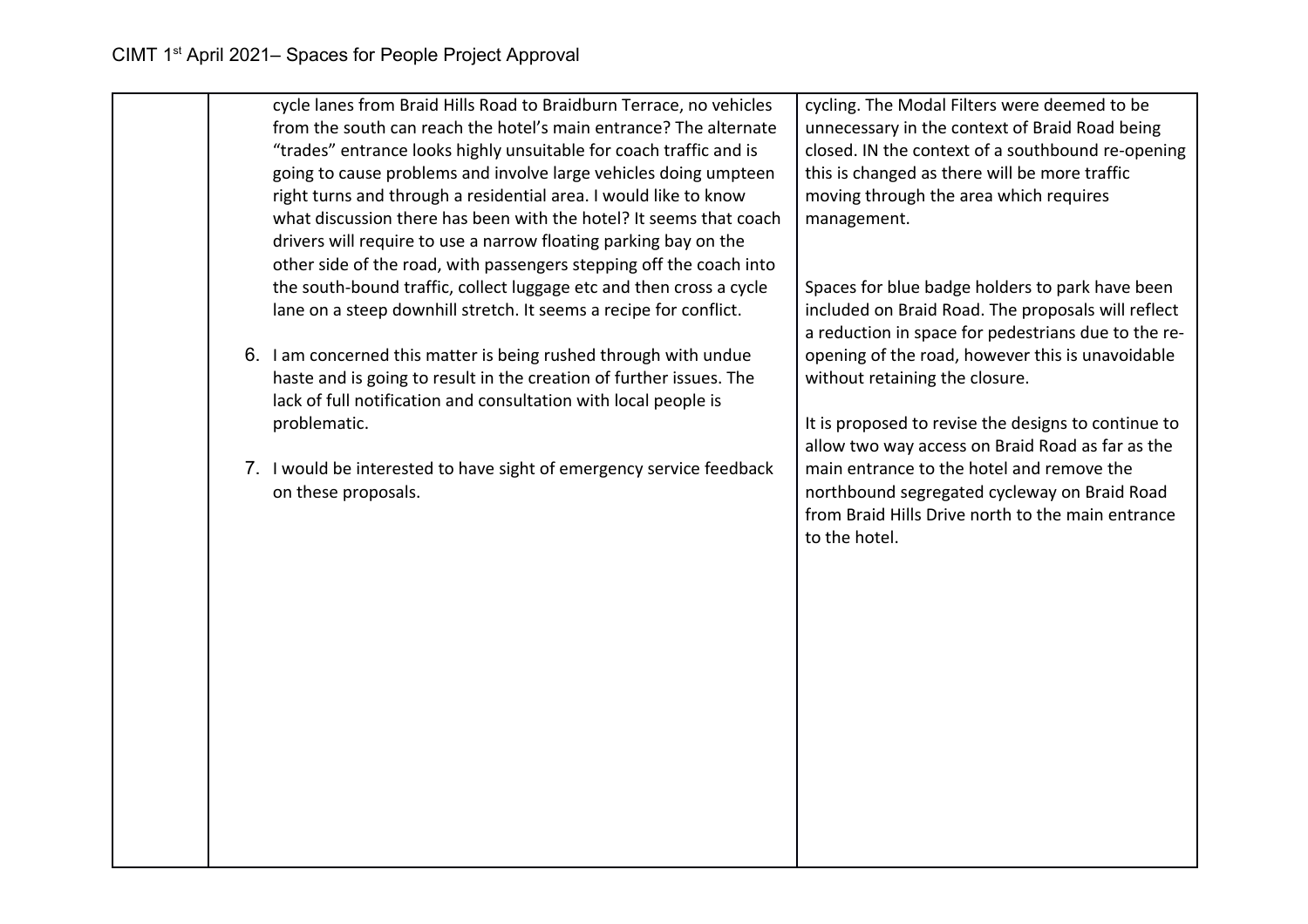|                   |                                                                                                                                                         | The relevant notification procedures have been<br>followed as with other SfP schemes, and the<br>principles of this proposal were approved by the<br><b>Transport and Environment Committee Meeting</b><br>on 28 January.<br>Emergency services have been notified but have<br>not provided any specific feedback. |
|-------------------|---------------------------------------------------------------------------------------------------------------------------------------------------------|--------------------------------------------------------------------------------------------------------------------------------------------------------------------------------------------------------------------------------------------------------------------------------------------------------------------|
| <b>Cllr Susan</b> | The cycle segregation and no entry points along this stretch will negatively                                                                            | It is proposed to revise the designs to continue to                                                                                                                                                                                                                                                                |
| Webber            | impact the hotel. I am absolutely flabbergasted that this is even being<br>considered. As well as being used by coach tour holiday makers, it is also a | allow two way access on Braid Road as far as the<br>main entrance to the hotel and remove the                                                                                                                                                                                                                      |
|                   | venue used by many local people from across the city for wakes and other                                                                                | northbound segregated cycleway on Braid Road                                                                                                                                                                                                                                                                       |
|                   | larger receptions. It is not acceptable for a measure like this to materially                                                                           | from Braid Hills Drive north to the main entrance<br>to the hotel.                                                                                                                                                                                                                                                 |
|                   | change how a business operates in such an extreme manner and impact its<br>patrons who are after all also residents of this city to such a detrimental  |                                                                                                                                                                                                                                                                                                                    |
|                   | degree. These are often elderly and those with mobility issues too. Yet                                                                                 |                                                                                                                                                                                                                                                                                                                    |
|                   | again cycle provision is prioritised over all else.                                                                                                     |                                                                                                                                                                                                                                                                                                                    |
|                   | Also, looking at this, it appears that traffic coming up Braid Road                                                                                     |                                                                                                                                                                                                                                                                                                                    |
|                   | southbound will not be able to access the closed stretch of the road under                                                                              |                                                                                                                                                                                                                                                                                                                    |
|                   | these new measures and will be forced to turn left onto Hermitage Drive.                                                                                |                                                                                                                                                                                                                                                                                                                    |
|                   | This is nonsense. Traffic of all sorts should be able to access the                                                                                     | Braid Road is opening to southbound traffic in                                                                                                                                                                                                                                                                     |
|                   | southbound stretch. Please advise me if I have interpreted this incorrectly.                                                                            | response to delays to southbound traffic on the<br>A702 which is primarily caused by vehicles                                                                                                                                                                                                                      |
|                   | If ever there was a reason to FULLY re-open Braid Road in both directions                                                                               | travelling from Cluny Gdns to Comiston Road via                                                                                                                                                                                                                                                                    |
|                   | this is it.                                                                                                                                             | the residential streets. This traffic stream will be<br>able to access Braid Road via Midmar Avenue.                                                                                                                                                                                                               |
|                   | I have met with a number of residents from the Cluny Drive area, and I got                                                                              | Encouraging southbound traffic to use Braid Road                                                                                                                                                                                                                                                                   |
|                   | a good sense and witnessed all sorts of vehicles maneuvering to avoid the                                                                               | between Morningside Clock and Hermitage Drive                                                                                                                                                                                                                                                                      |
|                   | various pinch points. I am certainly keen to support them and find a                                                                                    | would impact on the Quiet Route and create                                                                                                                                                                                                                                                                         |
|                   | solution but I am not sure this is it. But that again goes back to the                                                                                  | issues for residents of this section of Braid Road.                                                                                                                                                                                                                                                                |
|                   | complexity and inter dependency on so many other factors and I do not get                                                                               |                                                                                                                                                                                                                                                                                                                    |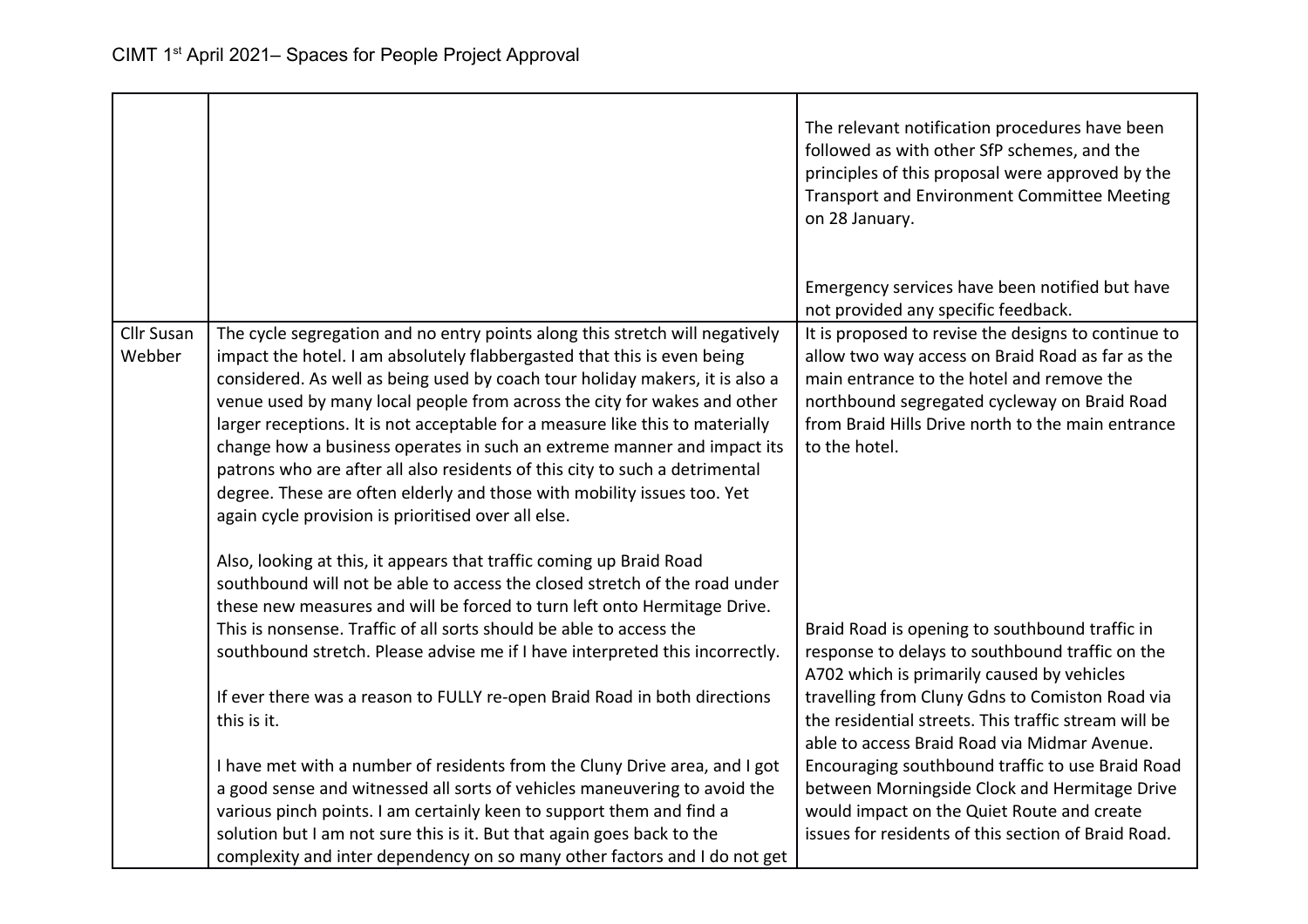|                         | a sense these are understood well enough. Some of the measures may<br>funnel vehicles down narrower streets and increase volumes of traffic on<br>the informal and established active travel route to the primary school If<br>this does go ahead the try and modify approach has to be far more reactive<br>that we have had to endure for the Braid Road Closure. Remember this<br>was closed using the same "try and modify" quite some time ago at the<br>start of lockdown and it is only now that we are considering opening it<br>partially due partly to the acceptance of an amendment presented at<br>committee that only served to delay this legitimate re-opening                                                                                                                                                                                                                                                                            | At the Transport and Environment Committee<br>meeting January 28 it was agreed that Braid Road<br>would open to Southbound traffic alongside<br>consideration of measures to ensure the<br>successful introduction of the Quiet Route.<br>Lothian Buses have not provided specific data, but<br>have confirmed that they are not concerned<br>about northbound journey times on the A702.<br>The intention is to dissuade through traffic from<br>travelling through the Cluny/Braid residential<br>streets at al - with the exception of Hermitage<br>Drive and Midmar Drive - without having undue<br>impact on local journeys (those that start, or end<br>within the area). The measures have been<br>developed and will be monitored on this basis.           |
|-------------------------|-----------------------------------------------------------------------------------------------------------------------------------------------------------------------------------------------------------------------------------------------------------------------------------------------------------------------------------------------------------------------------------------------------------------------------------------------------------------------------------------------------------------------------------------------------------------------------------------------------------------------------------------------------------------------------------------------------------------------------------------------------------------------------------------------------------------------------------------------------------------------------------------------------------------------------------------------------------|--------------------------------------------------------------------------------------------------------------------------------------------------------------------------------------------------------------------------------------------------------------------------------------------------------------------------------------------------------------------------------------------------------------------------------------------------------------------------------------------------------------------------------------------------------------------------------------------------------------------------------------------------------------------------------------------------------------------------------------------------------------------|
| Cllr<br>Melanie<br>Main | The decision of TEC 28 <sup>th</sup> January was as follows<br>1.1.2 approve the schemes noted in paragraphs 4.3 and 4.4 (and in<br>Appendix 2);<br>(4.3.1 Braid Road (Existing Road Closure) - it is recommended that Braid<br>Road be reopened one-way, in a southbound direction. In addition, traffic<br>calming measures should be considered in the Midmar area to manage<br>through traffic speeds. This revision is proposed to reduce the impact on<br>south-bound public transport journey times on Comiston Road (confirmed<br>by Lothian Buses data in December 2020) and the impact of intrusive<br>traffic on Braid Crescent and some other local streets including Cluny Drive<br>etc. If possible, it is hoped to introduce the proposed Greenbank to<br>Meadows Quiet Route in advance of this change. During this interim period<br>engagement with Lothian Buses will continue, as will monitoring of any<br>local traffic pressures.) | Council officers considered closely what changes<br>might be required to resolve the issues faceb by<br>public transport on the A702 while retaining the<br>closures of Braid Road. This option was presented<br>to Stakeholders recently. As shown, this required<br>a very large number of closures and filters which<br>would have necessitated a disproportional impact<br>on local journeys in this area.<br>For this reason, it is proposed to introduce the<br>improvements to the Greenbank to Meadows<br>Quiet Route, and the Southbound re-opening of<br>Braid Road concurrently and the designs have<br>been developed on this basis. This allows for a<br>more proportional set of interventions.<br>Lothian Buses have notified the Council that they |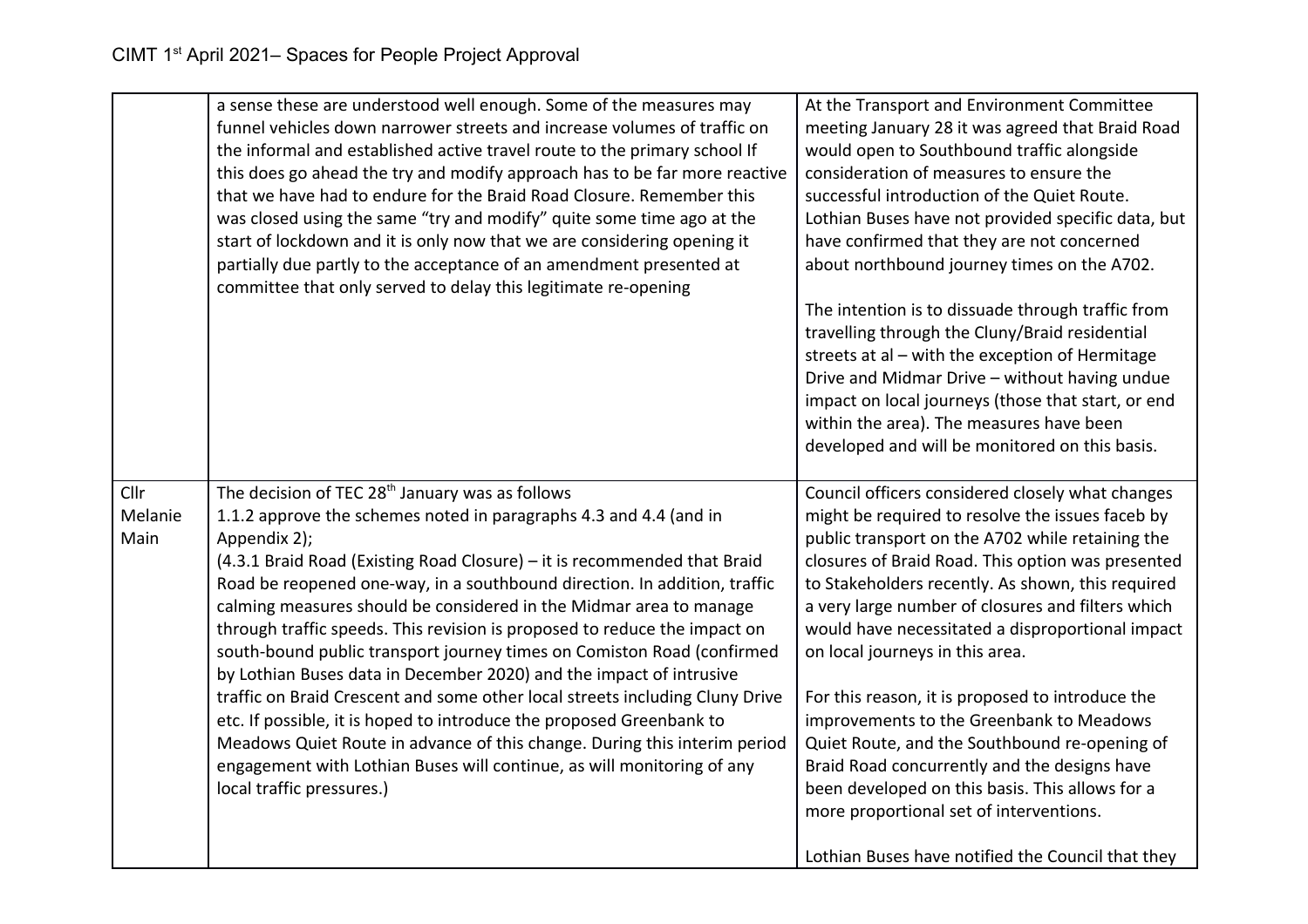| 1.1.2.1 While efforts to control the pandemic continue                                   | have started to see some minor delays on the      |
|------------------------------------------------------------------------------------------|---------------------------------------------------|
| officers are asked to continue consideration of                                          | southbound journey on the A702 again, and         |
| measures on Braid Road; manage intrusive traffic in                                      | expect this to increase rapidly as schools return |
| neighbourhood streets with solutions such as modal                                       | and we emerge from Lockdown. As such the          |
| filters; take a holistic approach alongside nearby                                       | southbound re-opening will take place without     |
| initiatives including the Greenbank-Meadows Quiet                                        | delay - though this will not be until the second  |
| Route and Braidburn Terrace; ensure continued                                            | week of the Easter break at the earliest.         |
| monitoring of the effects of the scheme which will                                       |                                                   |
| enable future decisions on any changes required.                                         |                                                   |
| My understanding from the paper at TEC and officers is that the Quiet                    |                                                   |
| Route is to be established before Braid Road southbound was to be                        |                                                   |
| opened. However it is not clear which elements of the plans relate to the                |                                                   |
| former and which to the latter. Congestion of Comiston Road affecting                    |                                                   |
| Lothian buses is unlikely to be an issue until all pupils are back at school at          |                                                   |
| the end of April                                                                         |                                                   |
| Clearly from April 5 <sup>th</sup> it is Easter holidays and likely that people will be  |                                                   |
| outdoors using the Hermitage, possible in the same kinds of numbers as                   |                                                   |
| last year, with clear need for social distancing and the same safety                     |                                                   |
| concerns, that lead to the decision to close the road. In addition the Quiet             |                                                   |
| Route and the increase in walking and cycling generally has changed the                  |                                                   |
| traffic and use of streets in the Cluny Estate.                                          |                                                   |
| The understanding from the last committee meeting is that Braid road                     |                                                   |
| southbound needs to be easily implementable when needed, because the                     |                                                   |
| traffic on Comiston Road south bound is congested and causing problems                   |                                                   |
| for Lothian Buses.                                                                       |                                                   |
| Lothian buses were concerned about traffic delays in December last year,                 |                                                   |
| and one of the reasons given by LB was the number of vehicles joining                    |                                                   |
| Comiston Road from the east side roads and the Cluny Estate. Have each                   |                                                   |
| of the changes suggested been evaluated to ensure that they do not add to<br>this issue? |                                                   |
| The original draft plan for the Southern part of the Quiet Route included                |                                                   |
| three modal filters, and took a different route. It was thought at the time              |                                                   |
| that residents were very much against the modal filters and partial                      |                                                   |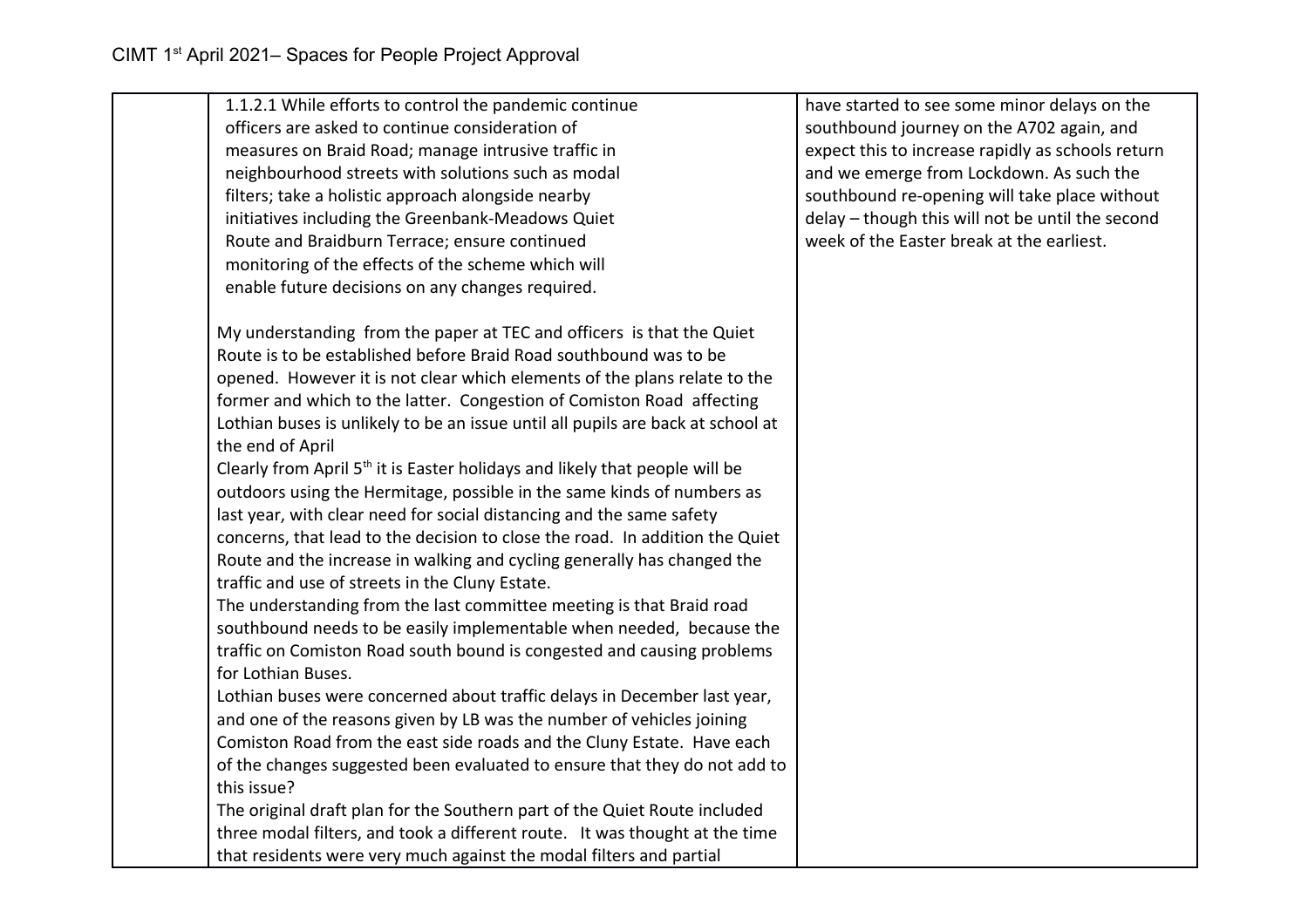| closures. However it has become evident that some residents did not                                                            |                                                                                                 |
|--------------------------------------------------------------------------------------------------------------------------------|-------------------------------------------------------------------------------------------------|
| understand the proposals, and were against the full closure of their streets.                                                  |                                                                                                 |
| It now very clear that many residents in the streets concerned now                                                             |                                                                                                 |
| understand the proposals far better, and the reasoning behind them,                                                            |                                                                                                 |
| support measures suggested and would like to see the Quiet Route<br>working well.                                              |                                                                                                 |
| Please can there be clear decision and communication now, as to what will<br>trigger, the southbound re-opening of Braid Road. |                                                                                                 |
| It is not clear from the proposals which measures are for the introduction                                                     |                                                                                                 |
| of the Quiet Route and which 'manage intrusive traffic in neighbourhood                                                        |                                                                                                 |
| streets with solutions such as modal filters' as agreed, and will be put in                                                    |                                                                                                 |
| place before the re-opening of Braid Road southbound from the<br>Hermitage.                                                    |                                                                                                 |
| MQR-C-GA-01-00-01Braid Road/Braid Hill Road and MQR-C-GA-02-00-01                                                              |                                                                                                 |
| Braid Road from Hermitage South                                                                                                |                                                                                                 |
| These proposals are welcomed, but pavement width does not meet                                                                 |                                                                                                 |
| requirements, and do not seem enough to allow for increased pedestrian                                                         |                                                                                                 |
| traffic in particular families and weekend visitors. Physical barriers have                                                    |                                                                                                 |
| been removed in favour of road markings, which experience would suggest                                                        |                                                                                                 |
| will not be enough to ensure they are followed.                                                                                |                                                                                                 |
| MQR-C-GA-03-00-01 Braidburn Terrace/Braid Road/Hermitage                                                                       |                                                                                                 |
| I have grave concerns about the design of the main barrier and the                                                             |                                                                                                 |
| movement of traffic at this junction, as a way forward for opening up Braid                                                    |                                                                                                 |
| Road southbound.                                                                                                               |                                                                                                 |
| 1. The pavement space on the east side of Braid Road, South side of                                                            |                                                                                                 |
| Hermitage Drive are very narrow, and do not allow pedestrians to                                                               |                                                                                                 |
| pass without stepping into the road, and the scheme does not                                                                   |                                                                                                 |
| widen these pavements. It hems the pedestrian in without room to                                                               | GA-01 & GA-02                                                                                   |
| pass each other, let alone safely socially distance. Video evidence                                                            |                                                                                                 |
| that was accepted last year as a reason to redesign the closure at                                                             | Pavement widths here were recently widened in                                                   |
| Braid Road is available to officers.                                                                                           | numerous locations as part of improvemetns                                                      |
| 2. The blind corner turning South from Hermitage Drive into Braid                                                              | delivered by the Road Safety Team. Footways will<br>be widened as part of these proposals where |
|                                                                                                                                | space allows. The presence of segregated                                                        |
| Road has not been addressed for pedestrians, cyclists or other                                                                 |                                                                                                 |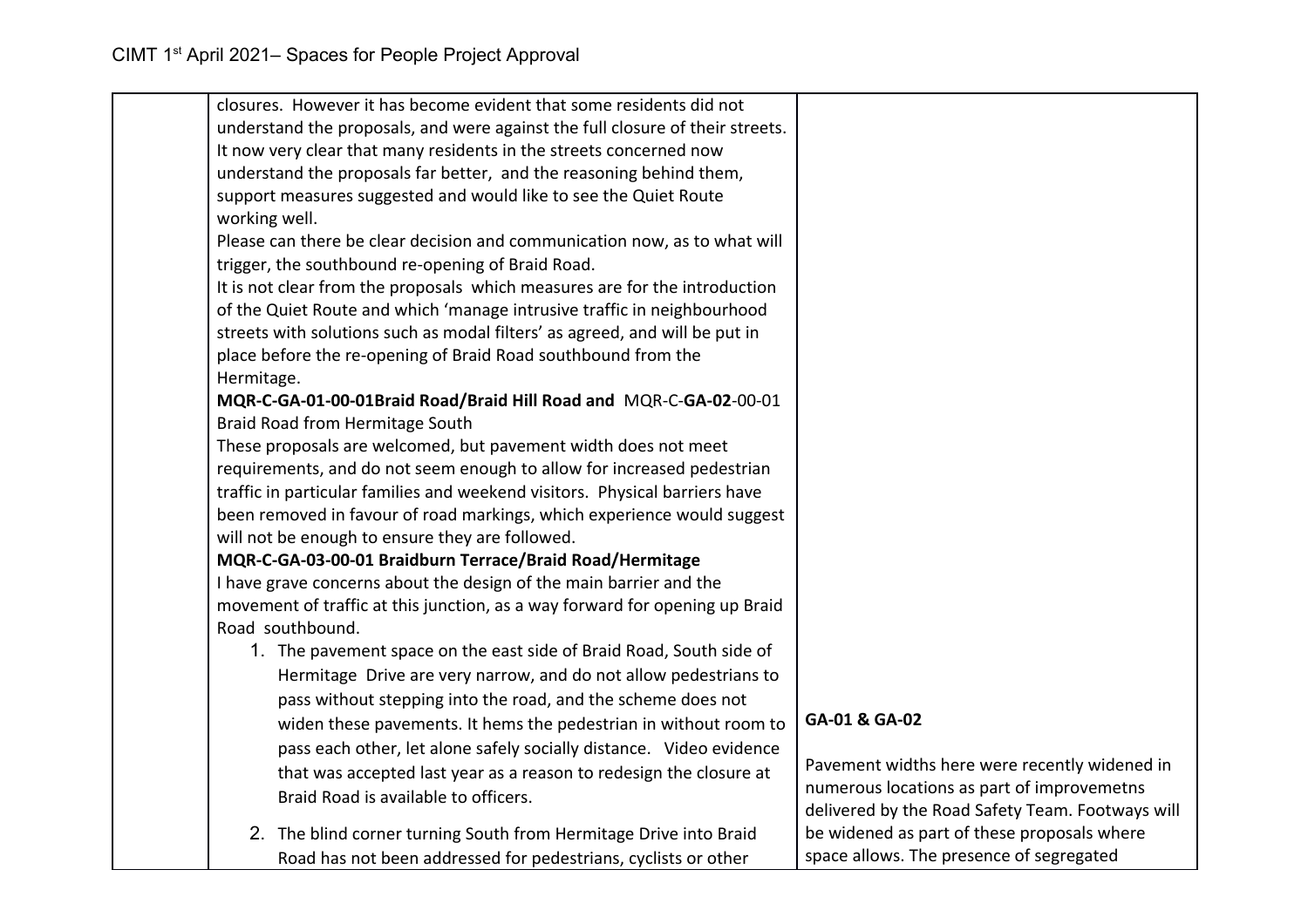| vehicles.                                                                                                                                                                                                                                                                                                                        | cycleways does allow for pedestrians to step off                                                                                                                                                                                     |
|----------------------------------------------------------------------------------------------------------------------------------------------------------------------------------------------------------------------------------------------------------------------------------------------------------------------------------|--------------------------------------------------------------------------------------------------------------------------------------------------------------------------------------------------------------------------------------|
| 3. It is not clear who has right of way turning onto Braid Road on the                                                                                                                                                                                                                                                           | the kerb when there are no cyclists immediately<br>approaching.                                                                                                                                                                      |
| East, and not clear how cyclists and pedestrians coming up Braid<br>Road will be safe to continue straight ahead to the Hermitage.                                                                                                                                                                                               |                                                                                                                                                                                                                                      |
|                                                                                                                                                                                                                                                                                                                                  | GA-03                                                                                                                                                                                                                                |
| 4. The traffic travelling east from Braidburn Terrace, is diverted down<br>Braid Road - It will most likely remain on Braid road and speed<br>down to Cluny Gardens reinstating the northbound rat run north.<br>This is part of the Quiet Route and has become quiet residential<br>street much used by residents and families. | 1. It is proposed to revise the designs to include<br>footway widening around the South East<br>corner of this junction.<br>2. The above changes will aid sightlines for this<br>movement.                                           |
| 5. There is a real risk of frustrated local or traffic making u-turns in<br>several places as traffic tried to go directly East                                                                                                                                                                                                  | 3. It is proposed to revise the designs which will<br>make this clearer.                                                                                                                                                             |
| 6. Cycling and pedestrian traffic still has to turn right through<br>vehicular traffic to get continue on Quiet route. This doesn't seem<br>to make it quieter or safer.                                                                                                                                                         | 4. The movement described offers limited gain<br>compared to remaining on the A702<br>northbound. It is not anticipated that a large<br>number of motorists will opt to use this route.                                              |
| 7. Braidburn Terrace is becoming a car park for Hermitage visitors<br>and residents have noted that this is becoming a walking and<br>cycling hazard.                                                                                                                                                                            | 5. Advanced signage of the closures will be<br>provided, though it is possible people will miss<br>these, it is expected that any issues of<br>confusion would only appear during the first                                          |
| 8. Traffic from the South turning in to Braidburn Terrace from<br>Comiston Road is causing back-ups of traffic heading North and<br>jumping lights putting cyclists and pedestrians at risk.                                                                                                                                     | few days of operation.<br>6. The intention is that there will be very limited<br>traffic on these roads, and the priorities at<br>these junctions will be changed in order to                                                        |
| 9. The signage and barriers preventing vehicles turning right out of<br>Greenbank Place seems to have been moved, but are very much<br>needed to prevent traffic on Greenbank Terrace turning right into<br>Braidburn Terrace and heading the wrong was down a one way<br>street.                                                | prioritise the Quiet Route movements over<br>passing traffic.<br>7. No changes to parking on Braidburn Terrace<br>are proposed.<br>8. The changes in these proposals are intended<br>to discourage through traffic from the area. It |
| 10. In order to establish the Quiet Route and prevent traffic backing<br>up on Comiston Road Northbound, in the short period before the<br>permanent Braidburn Terrrace/ Hermitage scheme is put in place                                                                                                                        | is hoped that this should reduce the number<br>of vehicles opting to turn right at this junction.<br>9. This will be investigated and signage returned                                                                               |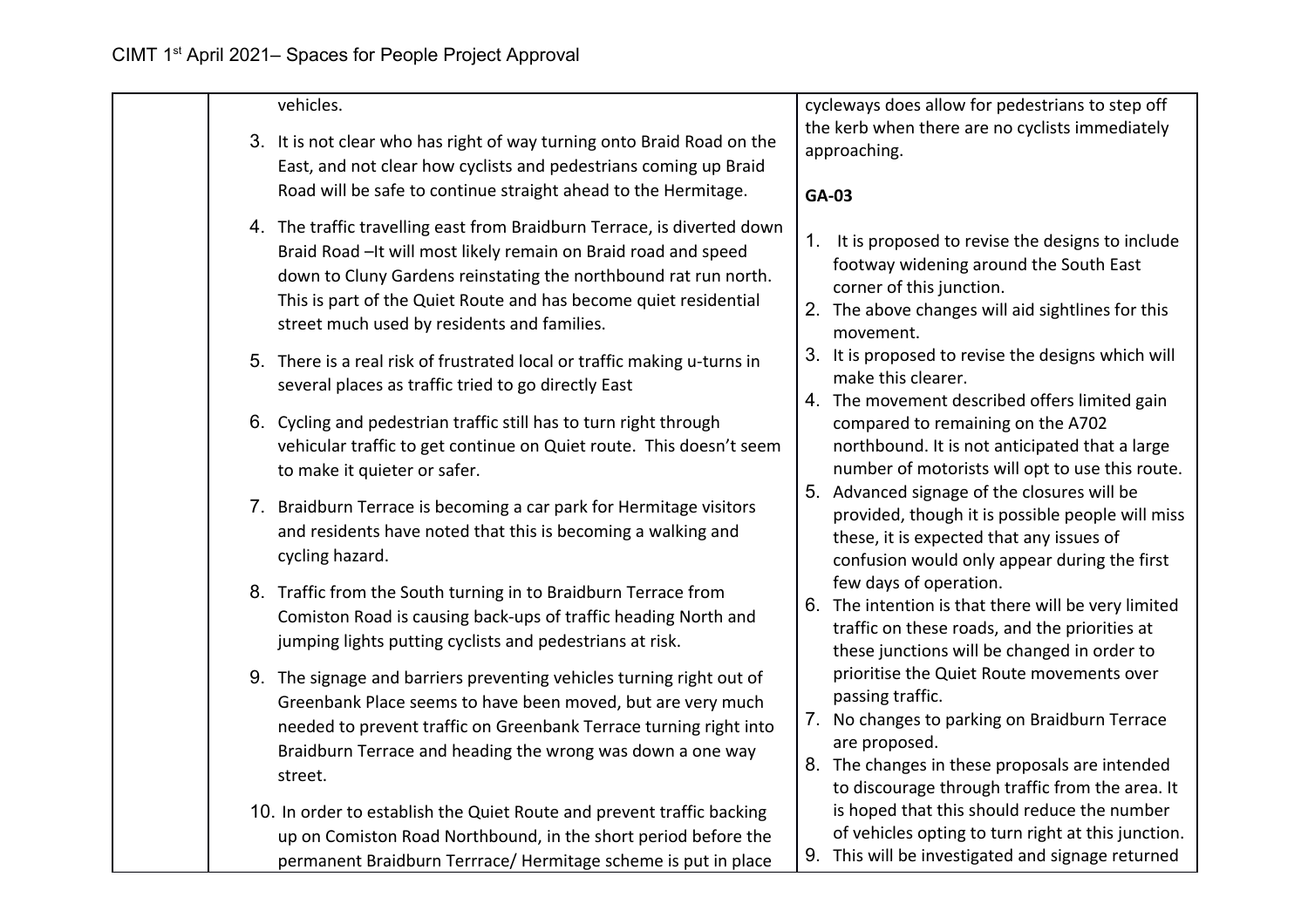| this summer which will solve many of the issues above,<br>temporarily prevent vehicle traffic travelling north on Comiston<br>Road from turning right into Braidburn Terrace. This has been                                                                                                                                                                                                                                                                                                                                                                                                                   | if required.<br>10. This would have a significant impact on local<br>journeys. As outlined above, these proposals |
|---------------------------------------------------------------------------------------------------------------------------------------------------------------------------------------------------------------------------------------------------------------------------------------------------------------------------------------------------------------------------------------------------------------------------------------------------------------------------------------------------------------------------------------------------------------------------------------------------------------|-------------------------------------------------------------------------------------------------------------------|
| suggested by local residents.                                                                                                                                                                                                                                                                                                                                                                                                                                                                                                                                                                                 | should reduce the number of motorists opting<br>to make this manoeuvre.                                           |
| MQR-C-GA-04-00-01 Braid Road/Braid Crescent<br>I would expect that there is a high risk that the white lines suggested will<br>not be enough to change traffic behaviour, and the rat run from Cluny<br>Gardens up Braid road and down Braid Crescent (to avoid clock lights) will<br>continue to get worse, and, according to Lothian buses the problem of<br>traffic joining Comiston Road from the East side roads will get worse not<br>better.<br>A modal filter at junction of Braid Road and Braid Crescent, as was in the<br>original plans would<br>prevent rat run north on Braid Road<br>$\bullet$ |                                                                                                                   |
| halt the continuing increase in traffic rat running Braid Crescent to<br>٠<br>avoid the Morningside Clock junction, and exit onto Comiston Road,<br>but still allow local exit.                                                                                                                                                                                                                                                                                                                                                                                                                               |                                                                                                                   |
| Make if much safer for traffic using the quiet route on Braid Road<br>$\bullet$<br>turning right (east) onto Braid Crescent                                                                                                                                                                                                                                                                                                                                                                                                                                                                                   |                                                                                                                   |
| This is a measure that some residents very much support, whereas other<br>believe that opening Braid Road is the only way to reduce traffic on the<br>Crescent.                                                                                                                                                                                                                                                                                                                                                                                                                                               |                                                                                                                   |
| MQR-C-GA-05-00-01 Cluny Drive/Hermitage Gardens<br>Generally the Cluny Estate has been transformed by the closure of Braid<br>Road, and I believe that the quiet majority of local residents would like to<br>see that continue. However Cluny Drive has seen an increase in traffic<br>both walking, cycling and vehicles. It is pedestrian route to Midmar<br>Allottments and residents are supportive of this modal filter. Generally<br>there is a much better understanding of the benefits of the quiet route and<br>measures such as modal filters, and I have seen continued growing support          |                                                                                                                   |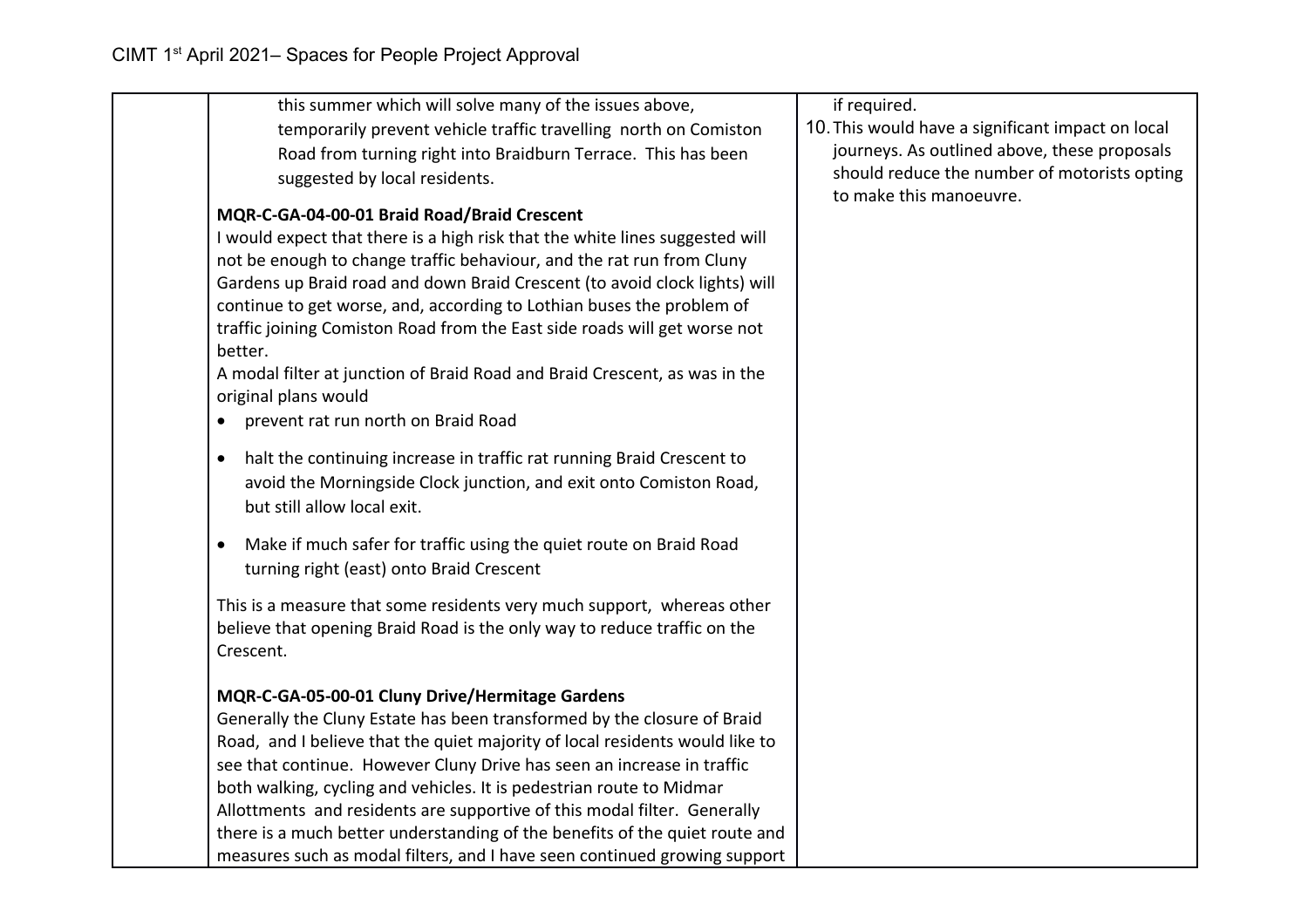| in my in-box from local people.                                                |                                                       |
|--------------------------------------------------------------------------------|-------------------------------------------------------|
| MQR-C-GA-06-00-01 Cluny Drive /Braid Avenue                                    |                                                       |
| It is not clear what the advantage in simplifying the original suggestion that |                                                       |
| closed Braid road at the traffic lights for the Quiet Route is and this        |                                                       |
| channels traffic along the east part of Cluny Drive rather than keeping it on  |                                                       |
| Cluny Gardens.                                                                 |                                                       |
| MQR-C-GA-07-00-01 Cluny Drive/Midmar Avenue                                    |                                                       |
| The measures to improve the ability for pedestrians to cross are welcome,      |                                                       |
| but pedestrian space to walk is needed up whole side of east side of           |                                                       |
| Midmar Drive, as pedestrian footfall has increased notably.                    |                                                       |
| MQR-C-GA-09-00-01 Hermitage Drive/Midmar Drive/Midmar Paddock                  | <b>GA-04</b>                                          |
| This is a very tight and dangerous corner, next to Midmar Paddock where,       |                                                       |
| before the increase in use over the pandemic, 1000 people were crossing        | A restriction at this junction would have a           |
| the field each weekday and 1500 at weekends. It is not clear how the           | significant impact on local traffic. Should the route |
| proposed measures improve safety of any road users, pedestrians, cyclists      | you have outlined become an issue we can              |
| or vehicular traffic.                                                          | consider further amendments as part of our            |
|                                                                                | project reviews. For example, this could be           |
| In summary                                                                     | remedied by a No Entry restriction on Braid Road      |
|                                                                                | at the junction with Cluny Gardens.                   |
| The majority of the suggestions are very welcome and will help to establish    |                                                       |
| a much wanted and supported Quiet Route.                                       |                                                       |
| It is not clear from the proposals which measures are for the introduction     |                                                       |
| of the Quiet Route and which 'manage intrusive traffic in neighbourhood        |                                                       |
| streets with solutions such as modal filters' as agreed, and will be put in    |                                                       |
| place before the re-opening of Braid Road southbound from the                  |                                                       |
| Hermitage.                                                                     |                                                       |
| I hope that the measures relating to the quiet route and mitigation or         |                                                       |
| traffic issues can be implemented as soon as possible and kept under           |                                                       |
| review.                                                                        |                                                       |
| However I am very concerned that the proposed measures at Braidburn            |                                                       |
| Terrace/Braid Road junction have serious risks for the safety of pedestrians   |                                                       |
| and cyclists, travelling to and from the Hermitage, using the Quiet Route      |                                                       |
| and traveling generally in the area. The layout could cause car driver         |                                                       |
| frustration and inappropriate and potentially dangerous behaviour, such as     |                                                       |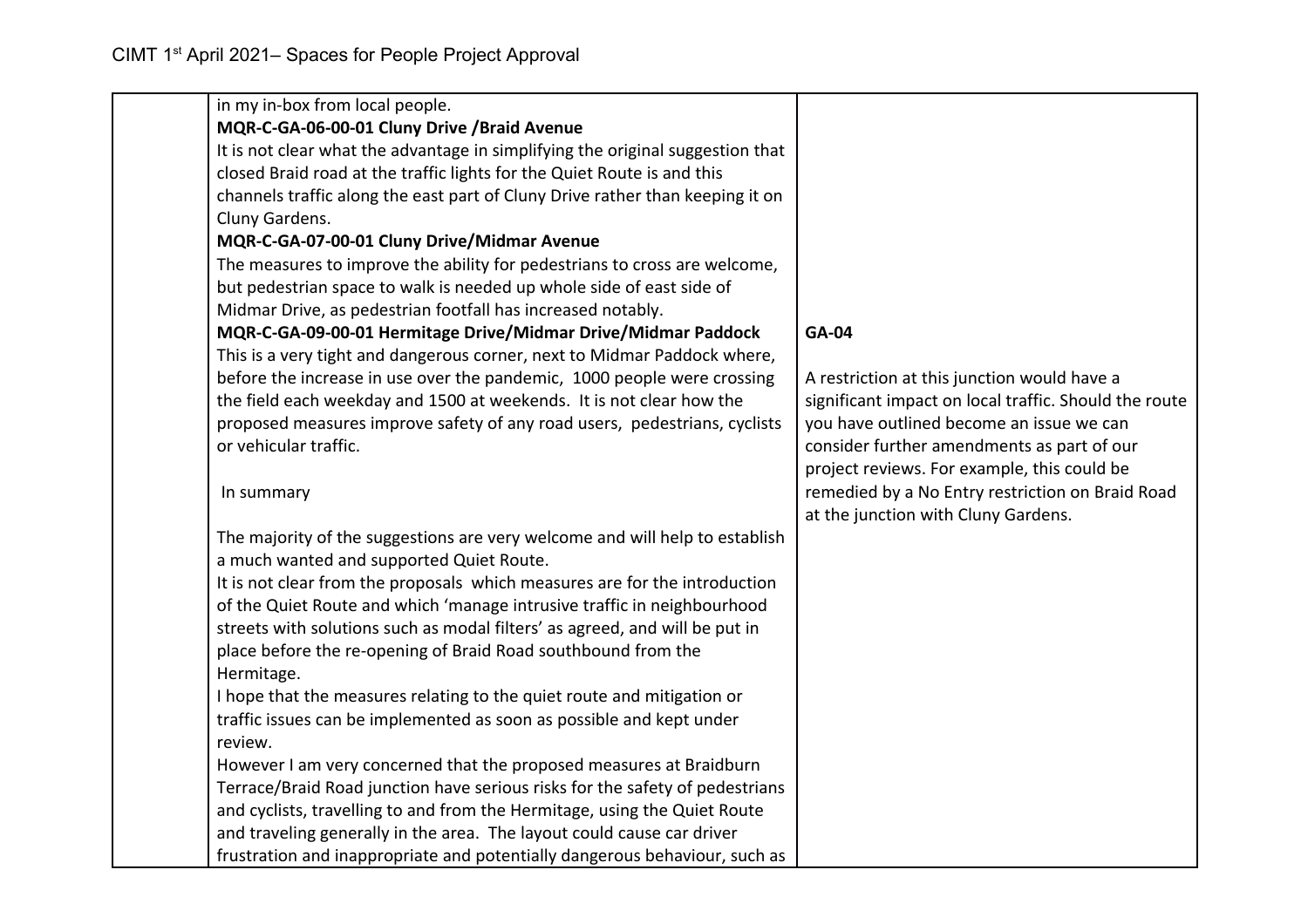| attempting u-turns. I would ask that this specific proposal be re-       | GA-05                                                 |
|--------------------------------------------------------------------------|-------------------------------------------------------|
| examined.                                                                | Noted.                                                |
| There needs to be a clear communication now, as to what will trigger the |                                                       |
| southbound re-opening of Braid Road.                                     |                                                       |
| Please can consideration be given to ensuring that the permanent         |                                                       |
| Braidburn Terrace/Hermitage project is brought forward as quickly as     |                                                       |
| possible.                                                                |                                                       |
|                                                                          |                                                       |
|                                                                          |                                                       |
|                                                                          |                                                       |
|                                                                          |                                                       |
|                                                                          |                                                       |
|                                                                          | GA-06                                                 |
|                                                                          | This closure allows traffic to access all areas while |
|                                                                          | restricting through traffic on Braid Avenue to        |
|                                                                          | promote the Quiet Route. This is not expected to      |
|                                                                          | result in a significant amount of traffic on Cluny    |
|                                                                          | Drive east.                                           |
|                                                                          |                                                       |
|                                                                          |                                                       |
|                                                                          | <b>GA-07</b>                                          |
|                                                                          | Providing a footway the full length of Midmar         |
|                                                                          | Drive on the east side would entail a significant     |
|                                                                          | cost due to the requirement to remove a large         |
|                                                                          | area of hatching, and introduce the new lining and    |
|                                                                          | defenders. This is not currently proposed.            |
|                                                                          |                                                       |
|                                                                          | GA-09                                                 |
|                                                                          | The proposed measures will narrow the road and        |
|                                                                          | thus reduce traffic speed, as well as reducing        |
|                                                                          | crossing distance.                                    |
|                                                                          |                                                       |
|                                                                          |                                                       |
|                                                                          |                                                       |
|                                                                          |                                                       |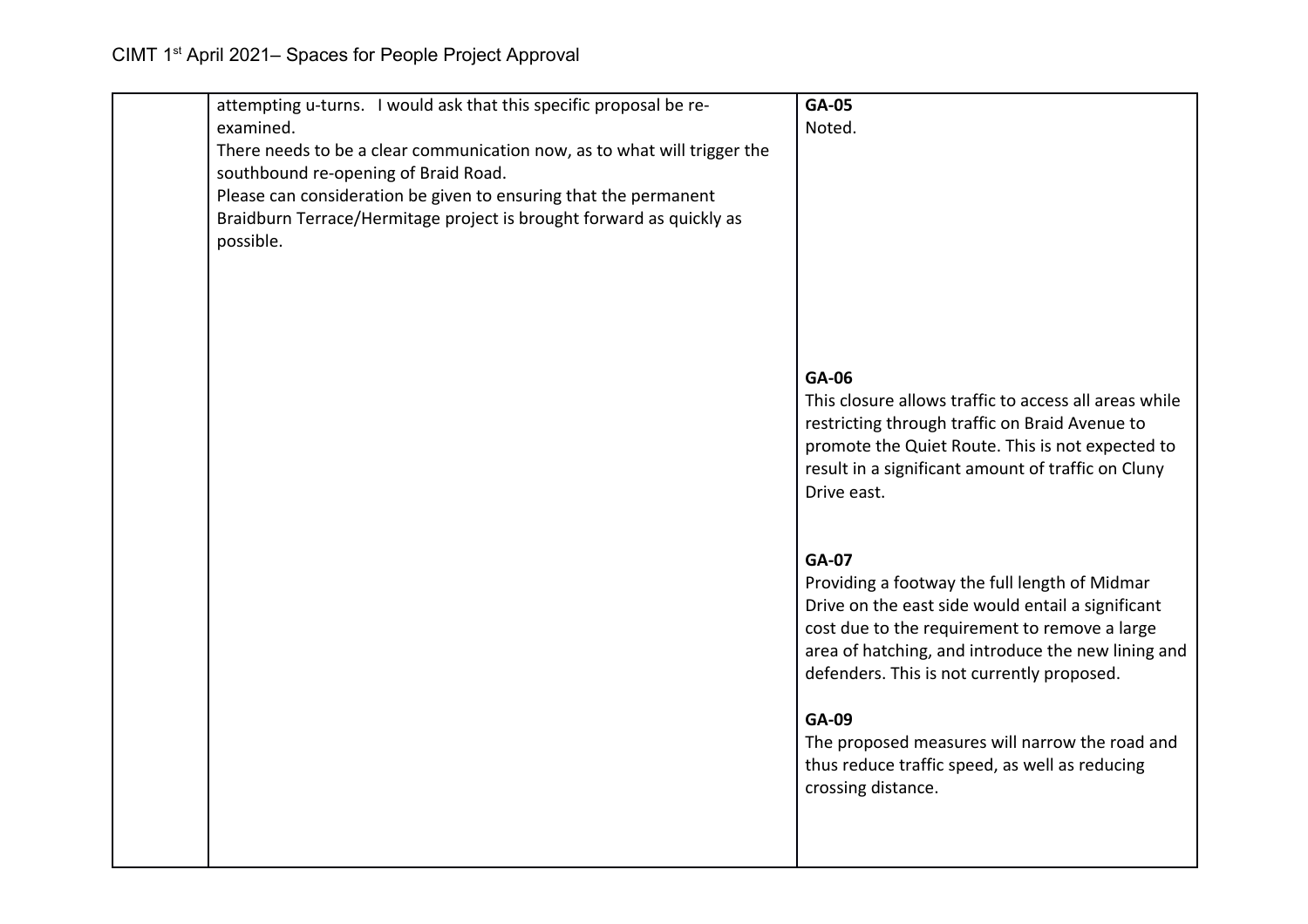|                   |                                                                                                                                                                                                                                                                                                                                                                                                                                                                                                                                                                                                                                                                                                                                                                                                                                                                                                                                                                                                                                                                                                                                                                                                                                                                                                                                                                                                                                                                                                                                                                                                            | Noted.                                                                                                                                                                                                                                                                                                                                                                                                                                                                                                                                                                                                                                                                                                                                                                                                                                                                                                                                                                                                                                                                                                                                                                                             |
|-------------------|------------------------------------------------------------------------------------------------------------------------------------------------------------------------------------------------------------------------------------------------------------------------------------------------------------------------------------------------------------------------------------------------------------------------------------------------------------------------------------------------------------------------------------------------------------------------------------------------------------------------------------------------------------------------------------------------------------------------------------------------------------------------------------------------------------------------------------------------------------------------------------------------------------------------------------------------------------------------------------------------------------------------------------------------------------------------------------------------------------------------------------------------------------------------------------------------------------------------------------------------------------------------------------------------------------------------------------------------------------------------------------------------------------------------------------------------------------------------------------------------------------------------------------------------------------------------------------------------------------|----------------------------------------------------------------------------------------------------------------------------------------------------------------------------------------------------------------------------------------------------------------------------------------------------------------------------------------------------------------------------------------------------------------------------------------------------------------------------------------------------------------------------------------------------------------------------------------------------------------------------------------------------------------------------------------------------------------------------------------------------------------------------------------------------------------------------------------------------------------------------------------------------------------------------------------------------------------------------------------------------------------------------------------------------------------------------------------------------------------------------------------------------------------------------------------------------|
| Cllr Neil<br>Ross | 1. It is eleven months since Braid Road was closed, giving plenty of<br>time to hold a consultation with residents. It is all very well<br>consulting with wider community interests, such as Morningside<br>Community Council, and with people who might travel through the<br>area, but local residents, who know the area well, ask me when<br>they will be consulted. Given that residents will not see the<br>measures on the ground until after 5 April, the online SfP<br>consultation does not cover these proposals, as it closes on 5 April.<br>When will the Council engage with and listen to residents to find<br>an effective, long-term solution for this area?<br>2. This is a complicated traffic scheme involving three diagonal modal<br>filters and four changes in priorities at junctions. I fear that the lack<br>of notification and explanation to local residents may increase the<br>risk of accidents simply because drivers didn't know about or<br>understand the changes. Please will you notify residents of these<br>plans or at least post the plans on the Council's website?<br>3. The modal filters at the junctions of Cluny Drive with Hermitage<br>Gardens and Braid Avenue are welcomed by some residents in<br>Cluny Drive, if they cut out through traffic avoiding Morningside<br>Station traffic lights. They may also have the effect of directing<br>local traffic onto other previously quiet roads and increasing local<br>journeys while creating a new short cut along Comiston Terrace or<br>Comiston Place and then north on Braid Road to join Cluny | 1. The relevant notification procedures have<br>been followed as with other SfP schemes and<br>the approved process from the Policy and<br>Sustainability Committee on 14 May.<br>Furthermore the principles of this proposal<br>were approved by the Transport and<br>Environment Committee Meeting on 28<br>January. A consultation is underway into<br>whether and which Spaces for People schemes<br>should be made permanent. Should they be<br>made permanent this will require a full TRO<br>process for the traffic restrictions which<br>includes a mandatory consultation.<br>2.<br>Once final plans are available they will be<br>posted on the Council website. Signage will be<br>in place warning of changes and the designs<br>will seek to make the new layouts as easily<br>legible as possible.<br>3. The intention is to dissuade through traffic<br>from travelling through the Cluny/Braid<br>residential streets at all - with the exception<br>of Hermitage Drive and Midmar Drive -<br>without having undue impact on local<br>journeys (those that start, or end within the<br>area). The measures have been developed and<br>will be monitored on this basis. Additional |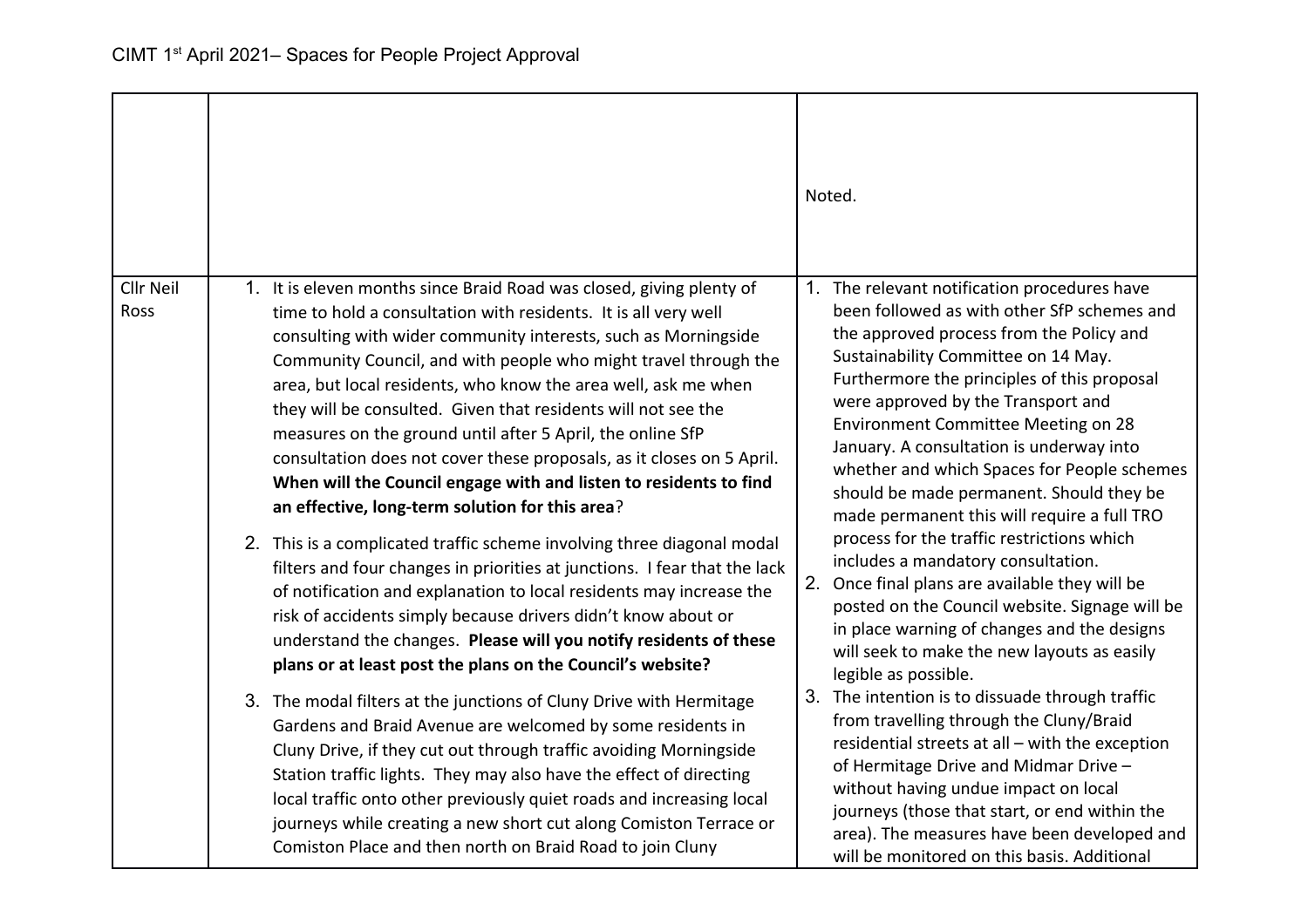- Gardens. **Will 'Local Access only' signs be placed at the Comiston Road entrances to Comiston Terrace and Comiston Place?** Also a 'right turn' filter at the Morningside Station traffic lights for traffic turning into Cluny Gardens from Comiston Road would reduce the incentive to cut through the Braid Estate. **Please will you instruct the Traffic Light team to alter the lights sequence at Morningside Station to introduce a 'right turn' filter for traffic heading east into Cluny Gardens?**
- 4. I like the idea of a Quiet Route through the Braid Estate but, as a cyclist, I would not choose to turn north into Braid Road from Braidburn Terrace and then proceed along Braid Crescent, Hermitage Gardens and Corrennie Drive to reach Braid Avenue. The route along Hermitage Drive and down Braid Avenue is wider, and therefore safer, for cycling, if not also simpler. It would help to change the priority at the south end of Braid Avenue so that vehicles and cyclists had priority to turn right into Hermitage Drive. **Please reconsider the route to take it along Hermitage Drive and down Braid Avenue?**
- 5. The Council's Road Safety team measured the average speed of traffic on Midmar Drive and Hermitage Drive at well in excess of 25 mph in its tests in March/April 2019. A commitment was made at the Transport & Environment Committee meeting in February 2020 to design and implement appropriate speed reduction measures. As these roads will carry all the traffic heading south from Cluny Gardens to Braid Road and many local residents and visitors come to the car park at the Midmar corner where there have been several recent incidents of vehicles leaving the road after taking the corner too quickly, **can temporary speed reduction measures be installed to address this issue while permanent measures are designed?**

signage such as that described can be installed at these points to dissuade through traffic further. At present it is not proposed to alter the traffic lights at Morningside Station, however this can be considered as part of project review.

- 4. The route described would require conflict points with traffic using Braid Road to travel southbound. The proposed route avoids these conflicts. Cyclists wishing to travel on Braid Avenue will still be able to do so.
- 5. The changes made to the junction of Midmar Drive and Cluny Drive, and also those at the Paddock, should reduce traffic speeds on Midmar around these junctions. It is understood that the Road Safety still has plans to address speeding on this stretch, but as of yet there is no specific date for this.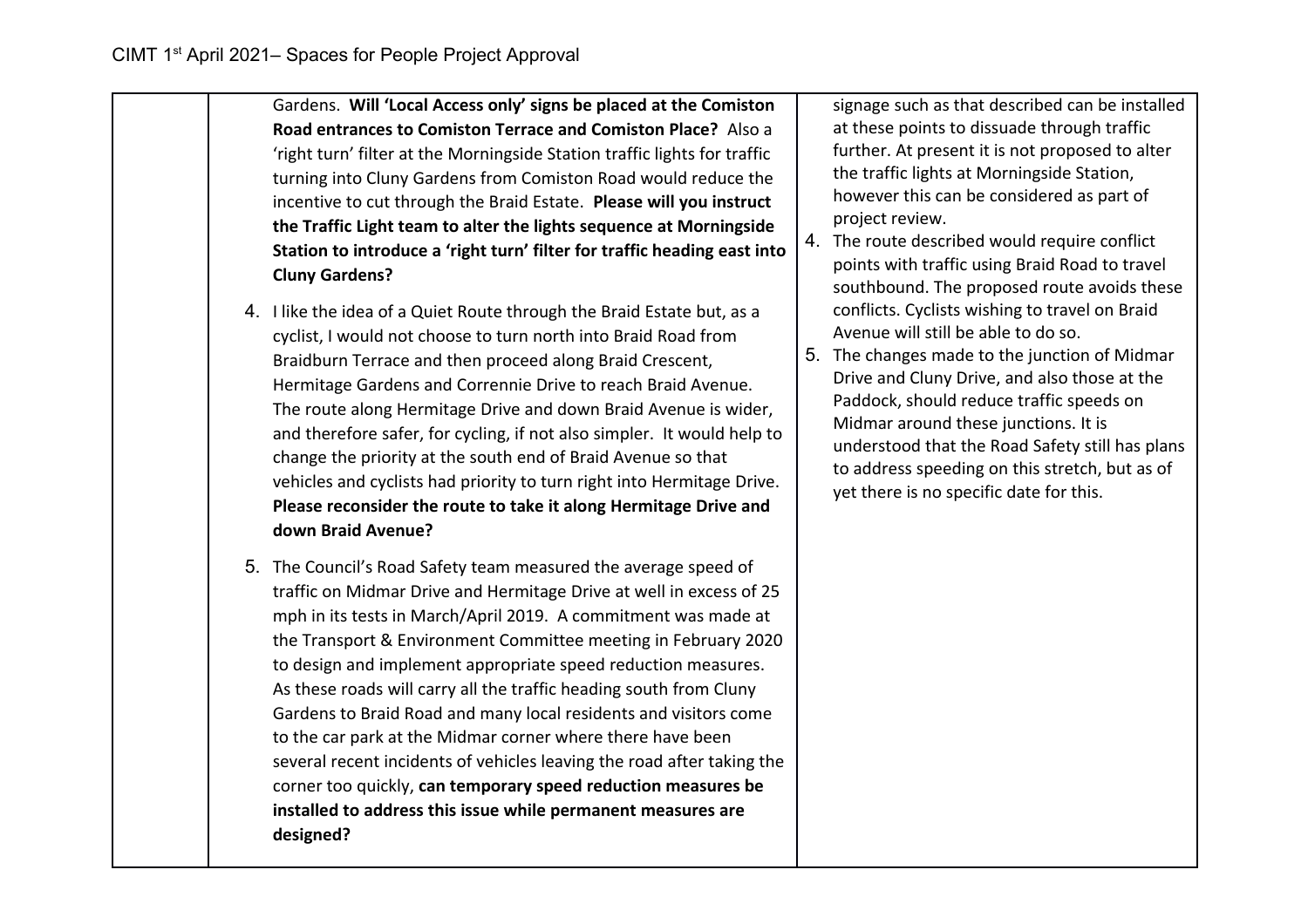|  | 6. The residents living on the west side of Braid Road between the<br>Braid Hills Hotel and Braid Hills Road have no driveways and must<br>park their cars on the road. The removal of all parking spaces<br>outside their homes will not only force them to park at some<br>distance away but will make it impossible for elderly and disabled<br>residents and young families to stop at the roadside outside their<br>homes or for delivery drivers to directly access these houses.<br>Please can you limit the cycle segregation on the west side of<br>Braid Road to extend no further south than the entrance to the<br>hotel?                            |                                                                                                                                                                                                                        |
|--|------------------------------------------------------------------------------------------------------------------------------------------------------------------------------------------------------------------------------------------------------------------------------------------------------------------------------------------------------------------------------------------------------------------------------------------------------------------------------------------------------------------------------------------------------------------------------------------------------------------------------------------------------------------|------------------------------------------------------------------------------------------------------------------------------------------------------------------------------------------------------------------------|
|  | 7. Before the pandemic coaches used to unload visitors and luggage<br>on Braid Road outside the Braid Hills Hotel. In these plans, coaches<br>are expected to use the tradesman's entrance to the hotel, which is<br>physically too narrow. Any coaches approaching the hotel from the<br>south will have a 2.4 mile detour to return to the hotel from the<br>north via the Braid Estate. Similarly, visitors and deliveries need to<br>access the Cluny Lodge Nursing home on Cluny Drive. Both these<br>businesses are impacted by these proposals. Has the Council<br>discussed the plans with these local businesses and taken their<br>views into account? |                                                                                                                                                                                                                        |
|  | 8. Speeding traffic on Braid Road was a problem pre-pandemic, both<br>north and south of the Hermitage. With Braid Road re-opening to<br>southbound traffic, traffic calming measures will be required, such<br>as raised road surfaces at junctions with Braid Crescent and Braid<br>Hills Road. What consideration has been given to installing traffic<br>calming along the length of Braid Road to make traffic slow down?                                                                                                                                                                                                                                   | 6. It is proposed to remove the northbound<br>cycleway at this section from the designs, and                                                                                                                           |
|  | 9. The modal filters at Braid Road/Hermitage Drive and Cluny<br>Drive/Hermitage Gardens seem to encourage traffic heading south<br>from Morningside Road to either turn left into Cluny Drive and then<br>go south up Hermitage Gardens along the Quiet Route or turn left                                                                                                                                                                                                                                                                                                                                                                                       | all parking on the northern side of the road<br>will be retained.<br>7. It is proposed to revise the designs to continue<br>to allow two way access on Braid Road as far<br>north as the main entrance to the hotel to |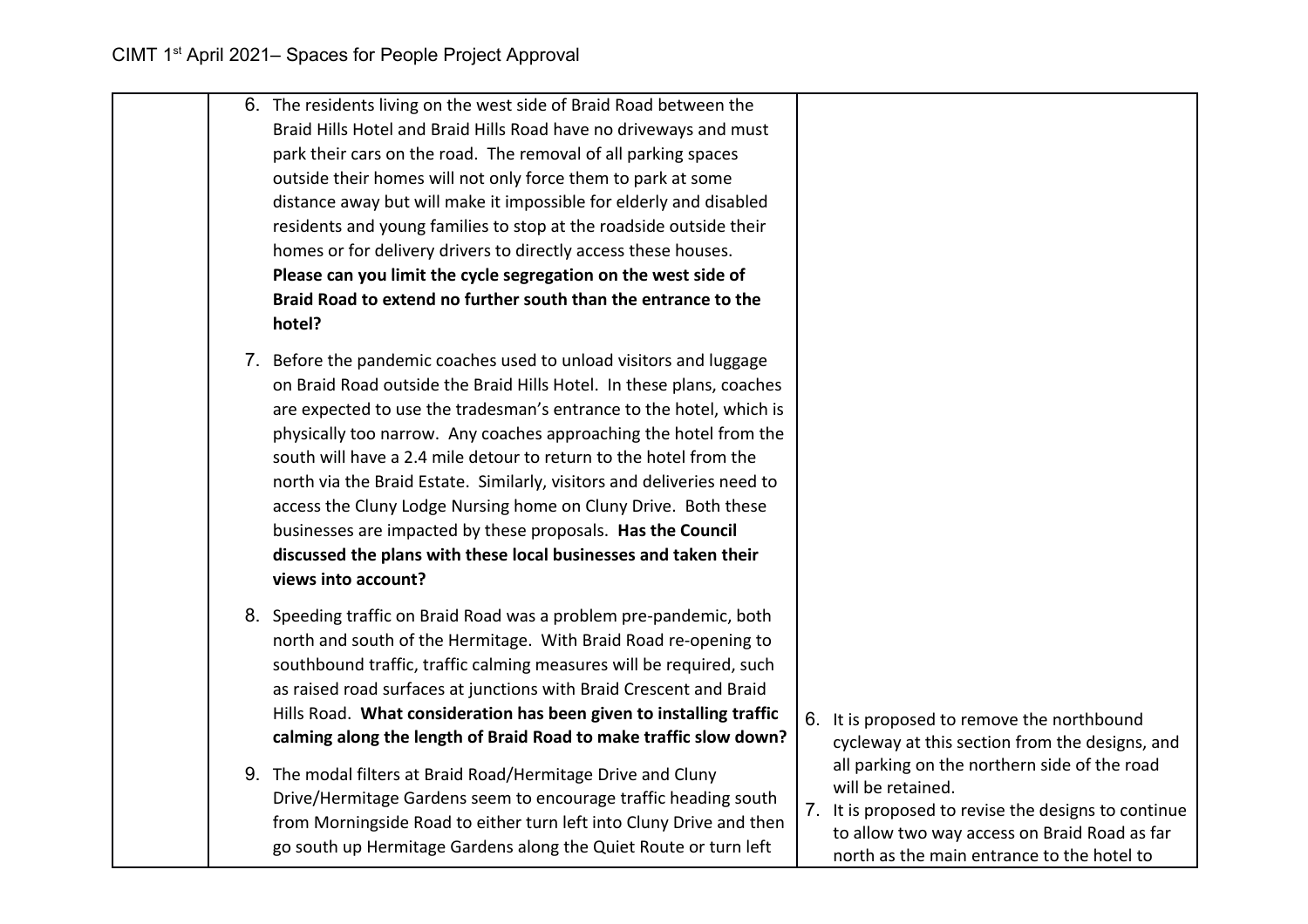into Braid Crescent and then into Hermitage Gardens, making these sections of the route more dangerous. See my comments at 4. above.

- 10.The modal filter at Braid Road/Hermitage Drive will force vehicles exiting Braidburn Terrace to turn left into Braid Road along the Quiet Route when most of them want to head east along Hermitage Drive. **Why combine vehicles and bicycles on this section of the Quiet Route?**
- 11.What is the trigger for reversing the proposals, assuming they are brought in using the emergency TTRO provisions? Given increased roll out of the vaccine, pandemic restrictions could be considerably reduced by the summer. **What monitoring is planned? What would need to happen for a re-assessment to be undertaken?**
- 12.The justification given for these plans is to discourage car use and get people to walk and cycle more. That's fine for short journeys if you are fit and able but not for the elderly, disabled and young families or if you have goods to collect or deliver. The real focus should be on bigger ticket solutions - a park and ride site at Lothianburn with good public transport and increased bus lanes; more parking restrictions to discourage commuter parking and an LEZ with financial penalties. Cycle lanes are important, but they don't work for commuters coming into Edinburgh from the bypass or Mid Lothian nor do they work for the majority of local residents.

allow such loading to continue.

- 8. The segregated cycleways will restrict the lane width on Braid Road with the effect that speeds should be kept to a reasonable level.
- 9. Should the route you have outlined become an issue we can consider further amendments as part of our project reviews. For example, this could be remedied by a No Entry restriction on Braid Road at the junction with Cluny Gardens.
- 10.Due to the diagonal filters on Cluny Drive the movement described offers limited gain to northbound traffic compared to remaining on the A702 northbound. It is not anticipated that a large number of motorists will opt to use this route. Though if this is found to be the case we can consider any revisions as part of Project Review.
- 11.The TTRO will be in place for no longer than until the Covid-19 pandemic is over. The project will be under regular review once implemented.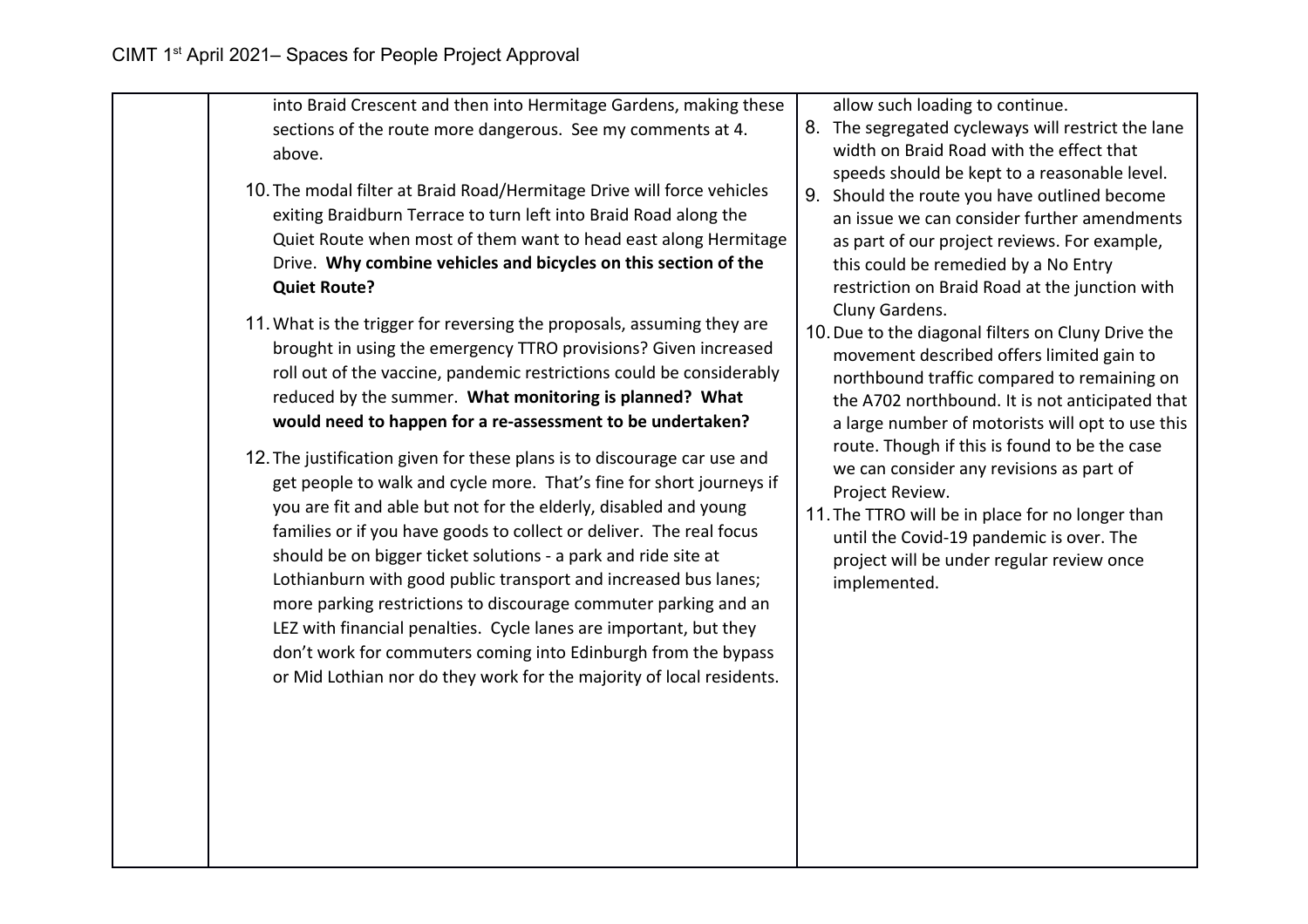|                             |                                                                                                                                                                                                                                                                                          | 12. The suggestions raised are not within the<br>scope of temporary interventions delivered as<br>part of an emergency response to Covid-19.                                                                 |
|-----------------------------|------------------------------------------------------------------------------------------------------------------------------------------------------------------------------------------------------------------------------------------------------------------------------------------|--------------------------------------------------------------------------------------------------------------------------------------------------------------------------------------------------------------|
| <b>Cllr Scott</b><br>Arthur | I am grateful for the time that has been invested in producing the<br>latest set of plans. As I stated at the workshop, it is not clear to me<br>that the safest route for the "Quiet Route" has been selected. I also<br>do not feel that I have seen sufficient data to understand why | The route that has been selected for the Quiet<br>Route is based on the ability to separate this<br>alignment from that of general traffic using Braid<br>Road to head south. It is of course true that some |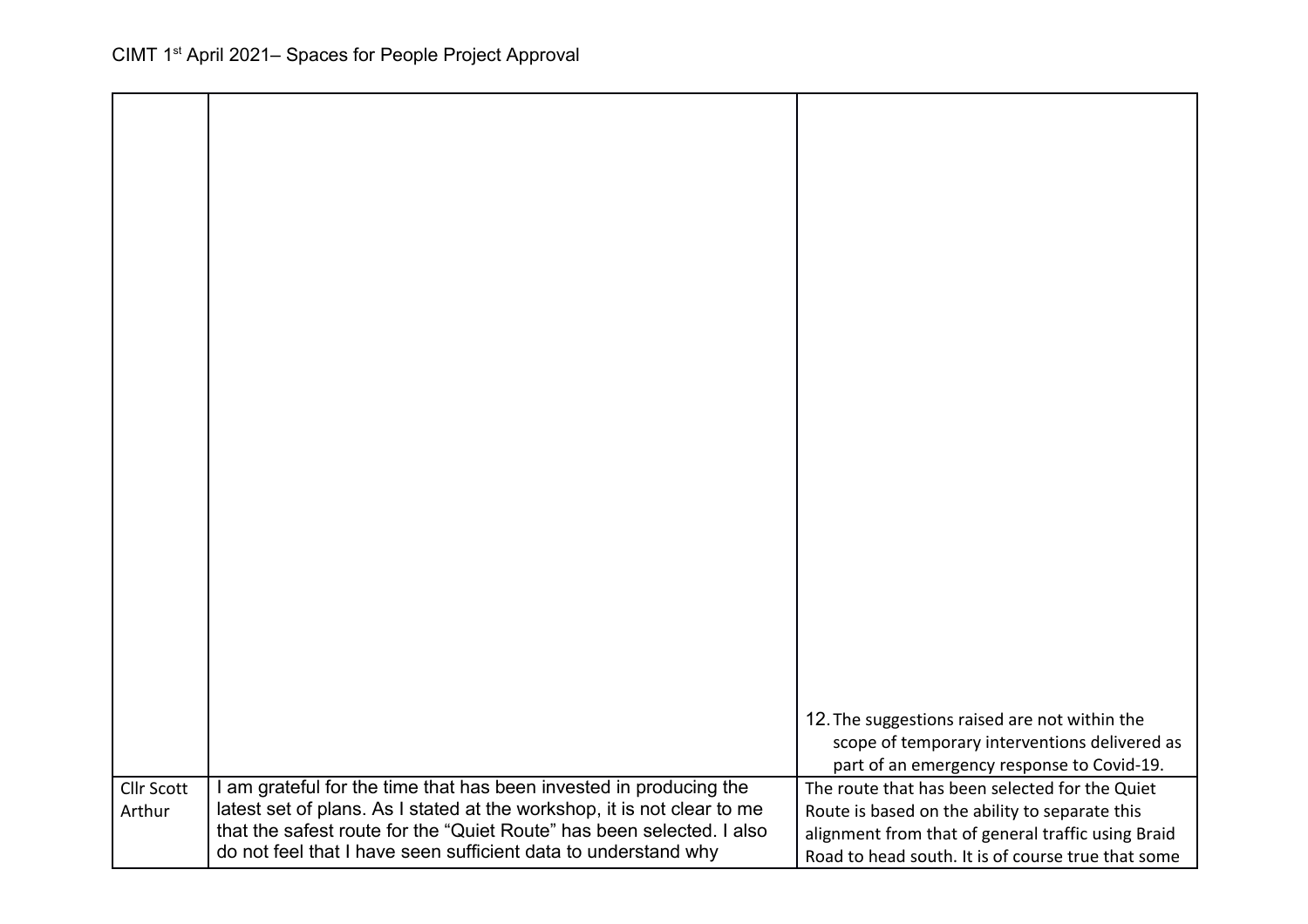|                    | reopening Braid Road southbound was selected in preference to the<br>viable alternatives. Lastly, I feel that there has not been sufficient<br>engagement with local businesses and residents. Nonetheless, I am<br>keen that we see some progress with Braid Road prior to schools<br>returning after the Easter Break so I am happy for the southbound<br>reopening to progress so that the impact on public transport may be<br>tested.                                                                                                                                                                                                                                                                                                                                                                                                                                      | cyclists may continue to use Hermitage Drive and<br>Braid Avenue, and this alignment allows for this.<br>The rationale for a southbound re-opening was<br>outlined at the Transport and Environment<br>Committee on 28 January 2021 where it was<br>agreed to progress along these lines.<br>Noted.    |
|--------------------|---------------------------------------------------------------------------------------------------------------------------------------------------------------------------------------------------------------------------------------------------------------------------------------------------------------------------------------------------------------------------------------------------------------------------------------------------------------------------------------------------------------------------------------------------------------------------------------------------------------------------------------------------------------------------------------------------------------------------------------------------------------------------------------------------------------------------------------------------------------------------------|--------------------------------------------------------------------------------------------------------------------------------------------------------------------------------------------------------------------------------------------------------------------------------------------------------|
| Morningsi<br>de CC | 1. The improvements at the Cluny Drive/Midmar Avenue are very<br>welcome.                                                                                                                                                                                                                                                                                                                                                                                                                                                                                                                                                                                                                                                                                                                                                                                                       | 1. Noted<br>2. The support is noted.                                                                                                                                                                                                                                                                   |
|                    |                                                                                                                                                                                                                                                                                                                                                                                                                                                                                                                                                                                                                                                                                                                                                                                                                                                                                 | 3. These will be delivered later this year. It is not                                                                                                                                                                                                                                                  |
|                    | 2. Residents of Cluny Drive, who have been very active in contacting us<br>recently, support the additional diagonal filter on Hermitage Gardens, as it<br>will reduce the 'rat running' traffic going along Cluny Drive to avoid the<br>traffic lights at the clock and delays on Comiston Road. This addition is also<br>supported by MCC.<br>3. MCC is not sure of the timings for the permanent changes around<br>Braidburn Crescent and the opening of Braid Road for southbound traffic.<br>As you are aware, our concern is the general public is now used to the<br>benefits of the closed road during the pandemic.<br>If the plan is to open Braid Road to traffic is before the implementation of<br>the Braidburn crescent and the pedestrian crossing, we are urging the<br>Council to consider a temporary crossing at the entrance to Hermitage of<br>the Braid. | likely to be within the scope of these<br>temporary interventions to introduce a<br>temporary pedestrian crossing at the<br>Hermitage.<br>4. Changes to these lights are not proposed as<br>part of the temporary scheme, however this<br>suggestion will be passed on to our traffic<br>signals team. |
|                    | 4. At our recent meeting, MCC agreed that we would also request SFP to<br>install a traffic light filter to enable northbound traffic turning right from                                                                                                                                                                                                                                                                                                                                                                                                                                                                                                                                                                                                                                                                                                                        |                                                                                                                                                                                                                                                                                                        |
|                    | Comiston Road onto Cluny Gardens.<br>In principle, MCC supports the SFP's energy to support the behavioural                                                                                                                                                                                                                                                                                                                                                                                                                                                                                                                                                                                                                                                                                                                                                                     |                                                                                                                                                                                                                                                                                                        |
|                    | changes necessary during the pandemic and for our future. However, our<br>immediate concern is that drivers are continuing to move through our area                                                                                                                                                                                                                                                                                                                                                                                                                                                                                                                                                                                                                                                                                                                             |                                                                                                                                                                                                                                                                                                        |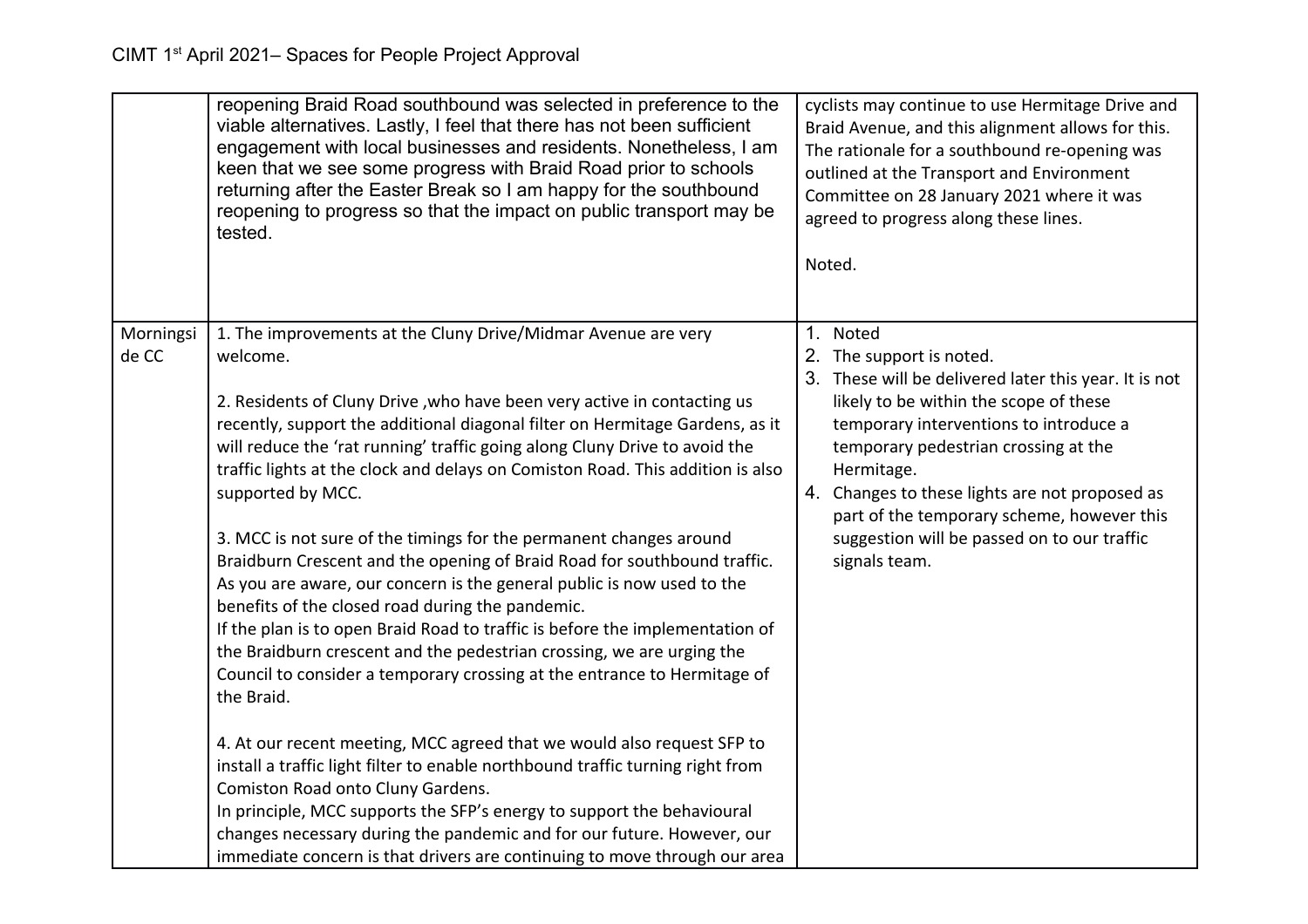|           | and will not fully 'buy' into the road closures and that there will be                                                                                |                                                                                                   |
|-----------|-------------------------------------------------------------------------------------------------------------------------------------------------------|---------------------------------------------------------------------------------------------------|
|           | increasing delays in turning right from Comiston road onto Cluny Gardens.                                                                             |                                                                                                   |
|           | MCC hopes the SFP appreciates that we are all trying to keep everyone                                                                                 |                                                                                                   |
|           | onboard with the changes and therefore make this this request to                                                                                      |                                                                                                   |
|           | minimise tensions.                                                                                                                                    |                                                                                                   |
| Fairmileh | 1 I note that some of the legends for the drawings are called Meadows                                                                                 | 1. The delivery of the Meadows to Greenbank                                                       |
| ead CC    | Quiet Route whilst others are described as Morningside LTN (Low traffic                                                                               | Quiet Route is linked to the southbound re-                                                       |
|           | neighbourhood). What are these titles to do with the re-opening of Braid                                                                              | opening of Braid Road, and both are delivered                                                     |
|           | Road?                                                                                                                                                 | together.                                                                                         |
|           |                                                                                                                                                       | 2. Sustrans have been appointed to produce the                                                    |
|           | 2 It appears from an initial look that the plans are mainly for cyclists rather                                                                       | design drawings, and have done so under                                                           |
|           | than pedestrians or motorists. The plans appear to have been drawn up by                                                                              | close supervision and following instructions                                                      |
|           | Sustrans rather than the Council. Is Sustrans not a UK walking and cycling                                                                            | from Council officers.                                                                            |
|           | charity. Does the Council not have their own designers and engineers                                                                                  | 3. The costs of the designs are funded directly be                                                |
|           | capable of undertaking this work?                                                                                                                     | Transport Scotland as part of the Spaces for                                                      |
|           |                                                                                                                                                       | People funding. The designers have been                                                           |
|           | 3 What is the cost of employing Sustrans to undertake the design and<br>other work? Have the designers actually undertaken a site visit or was it all | working from close supervision and instruction<br>from council officers who are familiar with the |
|           | undertaken as a desktop exercised?                                                                                                                    | site.                                                                                             |
|           |                                                                                                                                                       | 4. It is proposed to revise the designs to continue                                               |
|           | 4 It appears that the only access to the Braid Hills hotel northbound is by                                                                           | to allow two way access on Braid Road as far                                                      |
|           | the very narrow "service" entrance between the houses. Buses and                                                                                      | as the main entrance to the hotel and remove                                                      |
|           | coaches are unable to negotiate this entrance and if dropping passengers                                                                              | the northbound segregated cycleway on Braid                                                       |
|           | at the main entrance they require to use the main entrance into the car                                                                               | Road from Braid Hills Drive north to the main                                                     |
|           | park. Due to the road closure signs indicated it appears that the main                                                                                | entrance to the hotel.                                                                            |
|           | entrance and drive are only directly accessible if you are travelling south.                                                                          | 5. This is correct.                                                                               |
|           |                                                                                                                                                       | 6. This has been changed in order to remove the                                                   |
|           | 5 It appears that there is no direct access from Braidburn Terrace into the                                                                           | conflict between the cyclists using the quiet                                                     |
|           | southern part of Braid Road or Hermitage Drive without either going round                                                                             | route and motorists heading southbound,                                                           |
|           | the houses or undertaking a complicated movement round the traffic                                                                                    | especially at this junction.                                                                      |
|           | island or doing a "U" turn somewhere. There also appears to be no direct                                                                              | 7. The intention is to dissuade through traffic                                                   |
|           | access from the northern part of Braid Road into the southern part due to                                                                             | from travelling through the Cluny/Braid                                                           |
|           | a proposed barrier.                                                                                                                                   | residential streets at al - with the exception of                                                 |
|           |                                                                                                                                                       | Hermitage Drive and Midmar Drive - without                                                        |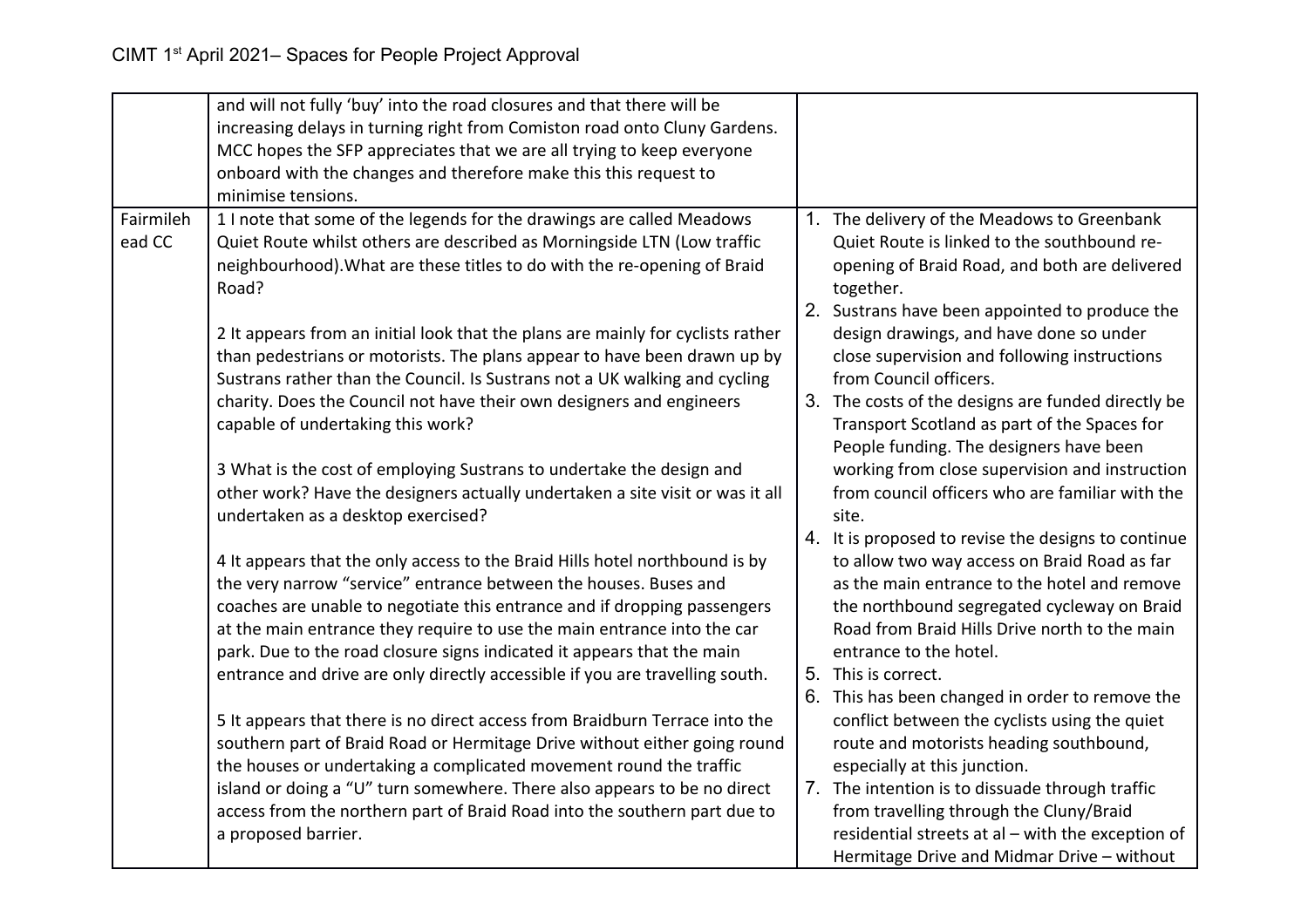| 6 On the drawings for the quiet route there was direct access from          | having undue impact on local journeys (those       |
|-----------------------------------------------------------------------------|----------------------------------------------------|
| Braidburn Terrace into Hermitage Drive. Why has this been changed?          | that start, or end within the area). The           |
|                                                                             | measures have been developed and will be           |
| 7 Due to proposed barriers at Cluny Drive/Hermitage Gardens and Cluny       | monitored on this basis.                           |
| Drive/Braid Avenue it will not be possible to travel directly along Cluny   | 8. The Quiet Route is proposed to be routed        |
| Gardens from Braid Road to the Midmars in either directions. This means     | along Braid Avenue. As such it is appropriate      |
| that persons will use the adjoining streets to reach their destinations.    | to restrict through traffic on this link. During   |
| Surely an unintended consequence?.                                          | pre-pandemic conditions Midmar Drive/Ave           |
|                                                                             | were already used by traffic heading               |
| 8 It will also not also be possible to go the whole length of Braid Avenue  | southbound via Braid Raod.                         |
| due to the proposed barriers at Cluny Drive. Braid Avenue is a safer, wider | 9. This would be a more indirect route, which      |
| road to use rather than the narrow twisting Midmars. Further there are      | would also require the quiet route travelling      |
| traffic lights at Braid Avenue/Cluny Gardens which control the flow of      | along Cluny Gardens which is not a suitable        |
| traffic and are safe to used rather than the blind exit at Midmar/Cluny     | road for a quiet route due to the volume and       |
| Gardens. To direct traffic down the Midmars is likely to lead to danger for | type of traffic it serves.                         |
| the road users.                                                             | 10. Warning signs such as 'New Road Layout' will   |
|                                                                             | be in place for a period of 2-3 weeks following    |
| 9 All the proposed controls are going to make it more difficult to take     | the interventions, and then removed.               |
| direct routes and vehicles will end up going through all the residential    | 11. As part of these proposals Braid Road will be  |
| areas which defeats the whole purpose. Can the quiet route not go down      | re-opened southbound.                              |
| Hermitage Gardens as proposed but continue to Cluny Gardens into the        | 12. The intention is to dissuade through traffic   |
| northern part of Braid Avenue and Woodburn Terrace before going into        | from travelling through the Cluny/Braid            |
| Canaan Lane or the Astley Ainslie? This would be a more sensible route      | residential streets at al - with the exception of  |
| which would allow general traffic to use both Braid Avenue and the          | Hermitage Drive and Midmar Drive - without         |
| Midmars.                                                                    | having undue impact on local journeys (those       |
|                                                                             | that start, or end within the area). The           |
| 10 There seems to be a preponderance of additional signage proposed e.g.    | measures have been developed and will be           |
| New road layout and No entry. Is not the idea to reduce street clutter?     | monitored on this basis.                           |
|                                                                             | 13. The justification for the continued traffic    |
| 11 There is an urgent need for Braid Road to be re-opened, if not both      | restrictions on Braid Road remains the same        |
| ways, at least south bound . By way of example last Wednesday at the back   | as it has been throughout the pandemic.            |
| of 3pm it took me ten minutes to get from Morningside Station to the        | While it is true that restrictions are easing, the |
| Greenback Crossroads. There were also 2 Lothian Buses stuck in the queue.   | pandemic is not yet over.                          |
| This not the first time this has happened.                                  |                                                    |
|                                                                             |                                                    |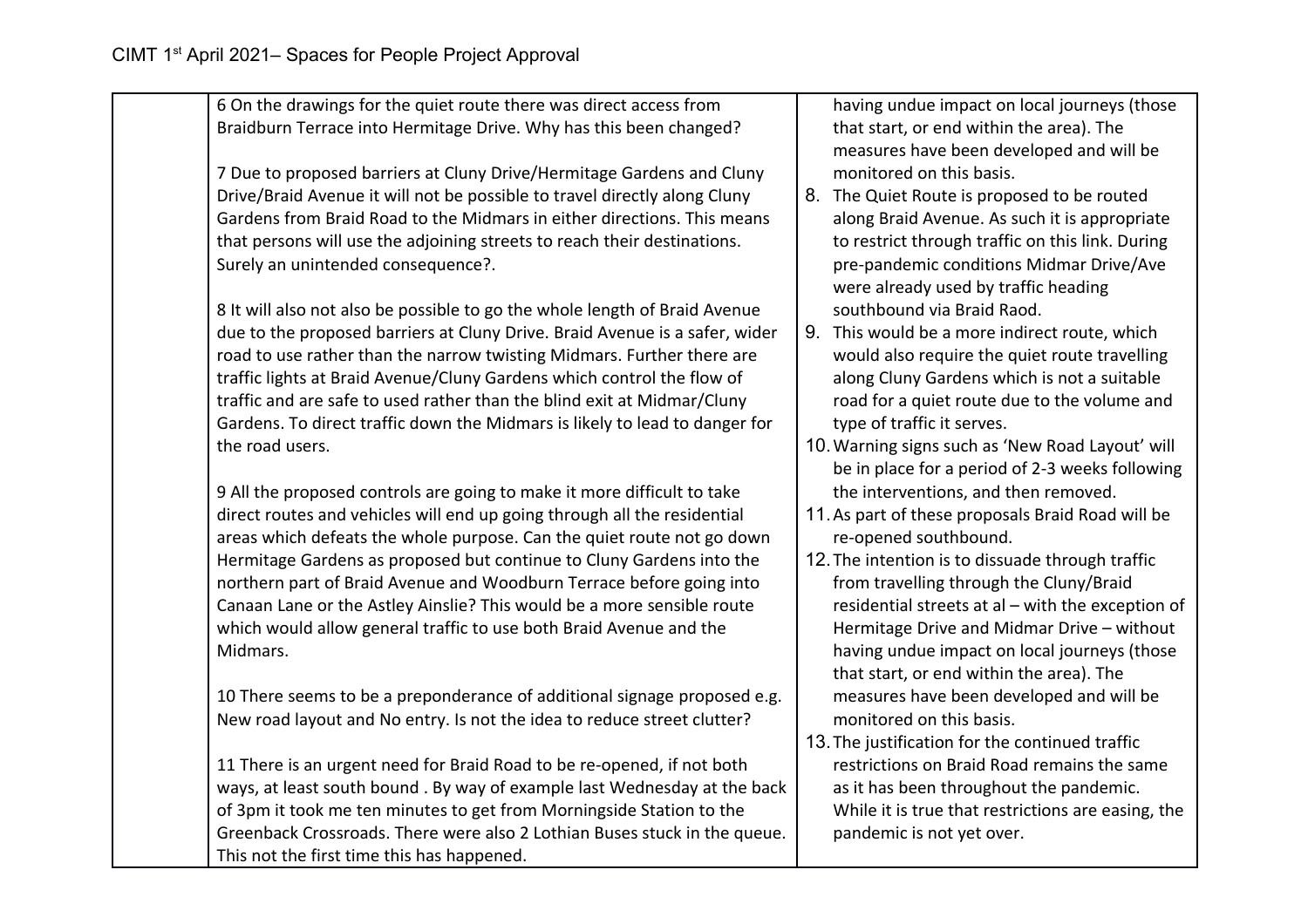|               | 12 The proposed measures will only lead to an increase in traffic in the<br>surrounding streets many of which are narrow especially when cars are<br>parked. This is likely to increase accidents and injury.<br>13 Now that we are coming out of lockdown what is the continued<br>justification for the closure of Braid Road?                                                                                                                                                                                                                                                                                                                                                                                                                                                                               |                                                                                                                                                                                                                                                                                                                                                                                                                             |
|---------------|----------------------------------------------------------------------------------------------------------------------------------------------------------------------------------------------------------------------------------------------------------------------------------------------------------------------------------------------------------------------------------------------------------------------------------------------------------------------------------------------------------------------------------------------------------------------------------------------------------------------------------------------------------------------------------------------------------------------------------------------------------------------------------------------------------------|-----------------------------------------------------------------------------------------------------------------------------------------------------------------------------------------------------------------------------------------------------------------------------------------------------------------------------------------------------------------------------------------------------------------------------|
| <b>SPOKES</b> | Further to Spokes SE's Deputation to TEC on 28.01.2021 we still have<br>concerns regarding the proposal to partially reopen Braid Road<br>southbound for all motor vehicles. We believe the road should remain<br>open for walking, wheeling, and cycling, and closed to private vehicular<br>traffic during the imminent school Easter holidays.<br>Opening the road southbound is contrary to the Scottish Government's<br>"Prioritising Sustainable Transport" transport hierarchy and would<br>compromise a safe space for people who are using this as a safe route for<br>local commuting, exercising, relaxing, shopping, learning and playing. As<br>the transport hierarchy diagram, user count & general photos of Braid Rd<br>on 24.01.21. Where nearly 1,500 people were using the space in 2 hrs. | At the Transport and Environment Committee<br>meeting January 28 it was agreed that Braid Road<br>would open to Southbound traffic alongside<br>consideration of measures to ensure the<br>successful introduction of the Quiet Route.<br>This decision was made on the basis of evidence<br>from Lothian Buses that there services were<br>experiencing southbound delays on the A702 as a<br>result of displaced traffic. |
|               | As a minimum Spokes SE believes the road closure should remain in place<br>while the current lockdown continues. All pupils don't return to school<br>until end April so there is time to establish the QR. As yet we have been<br>provided no specific evidence by Council Officers as to whether alternative<br>measures to ease public transport issues identified by Lothian Buses on the<br>A702 corridor, have been investigated. A solution based upon the<br>sustainable transport hierarchy will continue to enable vulnerable road<br>users to use the area and other connected active travel infrastructure (like<br>the A702 SfP segregated bike lanes to Fairmilehead) as well as reliable<br>public transport for those without cars.                                                            | The Council has been made aware that Lothian<br>Buses have started to experience delays to<br>Southbound services during some peak times<br>again, suggesting that the opening will be needed<br>sooner that the end of April. On current<br>programme it is anticipated that the southbound<br>reopening will come into effect during the second<br>week of the Easter Break.                                              |
|               | MQR-C-GA-00-00-01: MQR Overview<br>This overview should indicate both the proposed motor vehicle traffic<br>٠<br>routes being facilitated by the reopening and the proposed Quiet<br>Route. Spokes SE believes that there will be through traffic on most                                                                                                                                                                                                                                                                                                                                                                                                                                                                                                                                                      | The purpose of the overview is to show where<br>$\bullet$<br>each of the drawing sheets are situated.<br>Cyclists will still be able to make these<br>$\bullet$                                                                                                                                                                                                                                                             |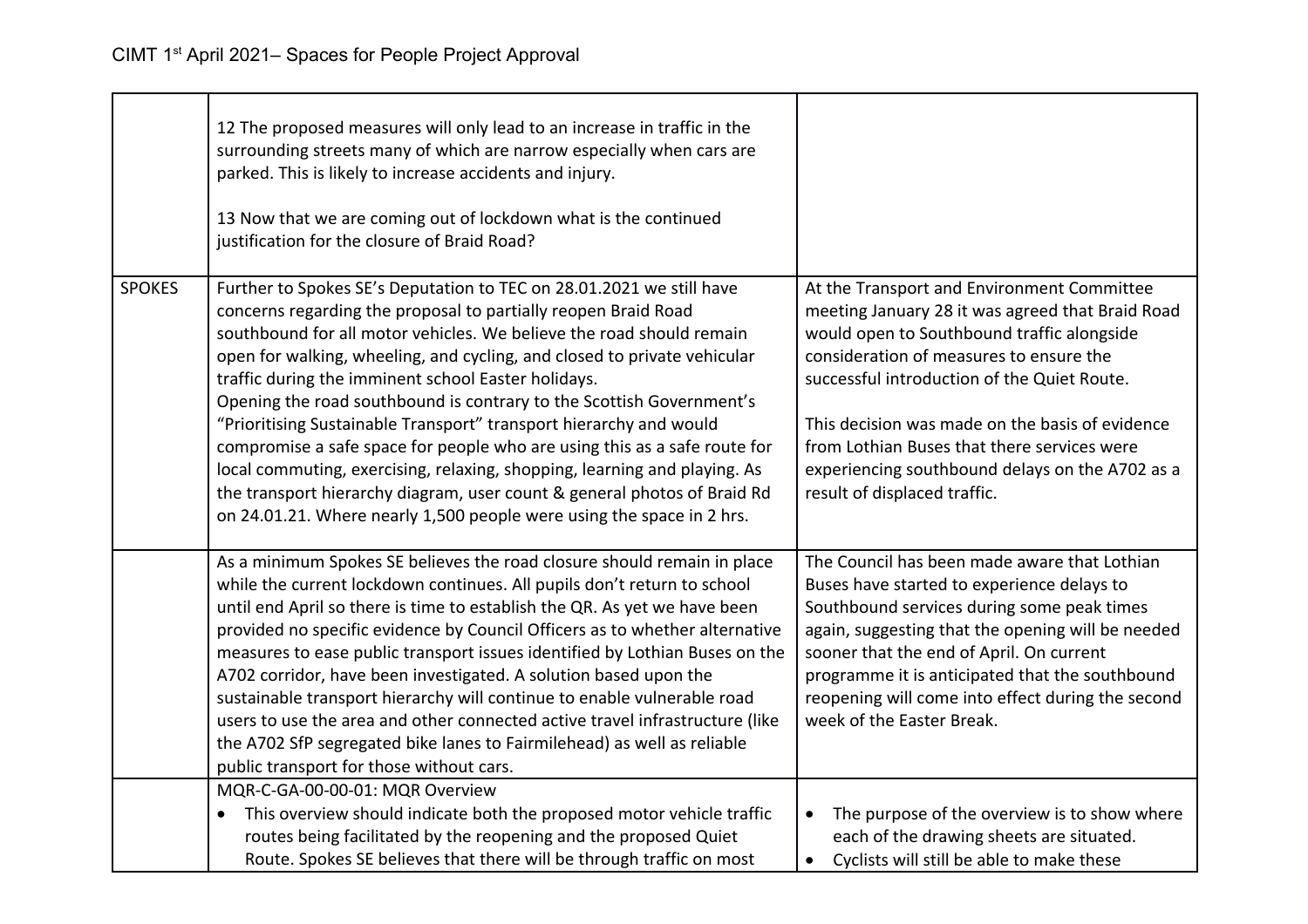| $\bullet$                                                           | sections of the QR contrary to the name.<br>It should be noted that as well as cyclists on the MGB Quiet Route,<br>there will be cyclists heading and returning from North East<br>destinations such as Blackford Pond via Midmar Dr. and on Braid Rd to<br>and from Morningside station. Where do they fit into the plan?<br>We welcome the fact that efforts have been made in the plan to<br>contain most south and northeast bound traffic in Hermitage Drive/<br>Midmar, but Midmar presents a number of problems (lack of traffic<br>lights to control Northbound, junction at Midmar Drive and corner at                         | $\bullet$<br>$\bullet$ | movements<br>Braid Avenue is the route for the Quiet Route,<br>as such is not an appropriate routing for<br>through traffic.<br>This suggestions would have a significant<br>impact on local journeys and would not be<br>proportionate.<br>It is proposed to remove the northbound<br>cycleway at this location as northbound traffic |
|---------------------------------------------------------------------|-----------------------------------------------------------------------------------------------------------------------------------------------------------------------------------------------------------------------------------------------------------------------------------------------------------------------------------------------------------------------------------------------------------------------------------------------------------------------------------------------------------------------------------------------------------------------------------------------------------------------------------------|------------------------|----------------------------------------------------------------------------------------------------------------------------------------------------------------------------------------------------------------------------------------------------------------------------------------------------------------------------------------|
| controlled.<br>$\bullet$                                            | the south end), we wonder if Braid Avenue wouldn't have been more<br>suitable for the sort of traffic flow, being wide, straight, and light-<br>It is difficult to safely separate cars and cyclists at the 4-way junction at<br>the East end of Braidburn Terrace (previously a mini roundabout) with<br>a single modal filter such as proposed. We recommend that until a<br>better solution can be found Braid Burn Terrace should be temporarily<br>closed to all traffic except walking wheeling cycling.<br>We do not fully understand why the Braid road section from Hermitage<br>to Braid Hills road is included at the stage. |                        | will be extremely light.                                                                                                                                                                                                                                                                                                               |
| MQR-C-GA-01-00-01:<br>$\bullet$<br>$\bullet$                        | Could the geometry of the southbound 'Give Way' markings be<br>adjusted to be diagonal so it is clearer that vehicles give way to bikes in<br>the cycle lane. Cycle lanes giving way at traffic islands with bike lanes<br>uphill may lead to conflict between slower uphill cyclists and faster<br>southbound uphill vehicles (who've had no impediment to their<br>progress since entering the Midmar / Cluny area).<br>How is a connection to the suggested Braid Hills Drive SfP proposal<br>facilitated from the A702 Comiston Road SfP scheme?                                                                                    | $\bullet$              | We will consider this change to the markings<br>The areas described are not part of this<br>scheme.                                                                                                                                                                                                                                    |
| MQR-C-GA-02-00-01:<br>$\bullet$<br>carpark exit point?<br>$\bullet$ | Can a "Right Turn Only - Except Cycles" sign be added to the hotel<br>Could a chicane or other speed reduction measure be created to<br>reduce the attraction to increase speed uphill, as per the bike lane<br>which shifts in geometry around the 25m of proposed parking bays.                                                                                                                                                                                                                                                                                                                                                       | $\bullet$              | The signage designs will be updated to make it<br>clear that cycles can turn right here.<br>The alignment and width of the southbound<br>traffic lane should discourage traffic from<br>travelling at high speeds.                                                                                                                     |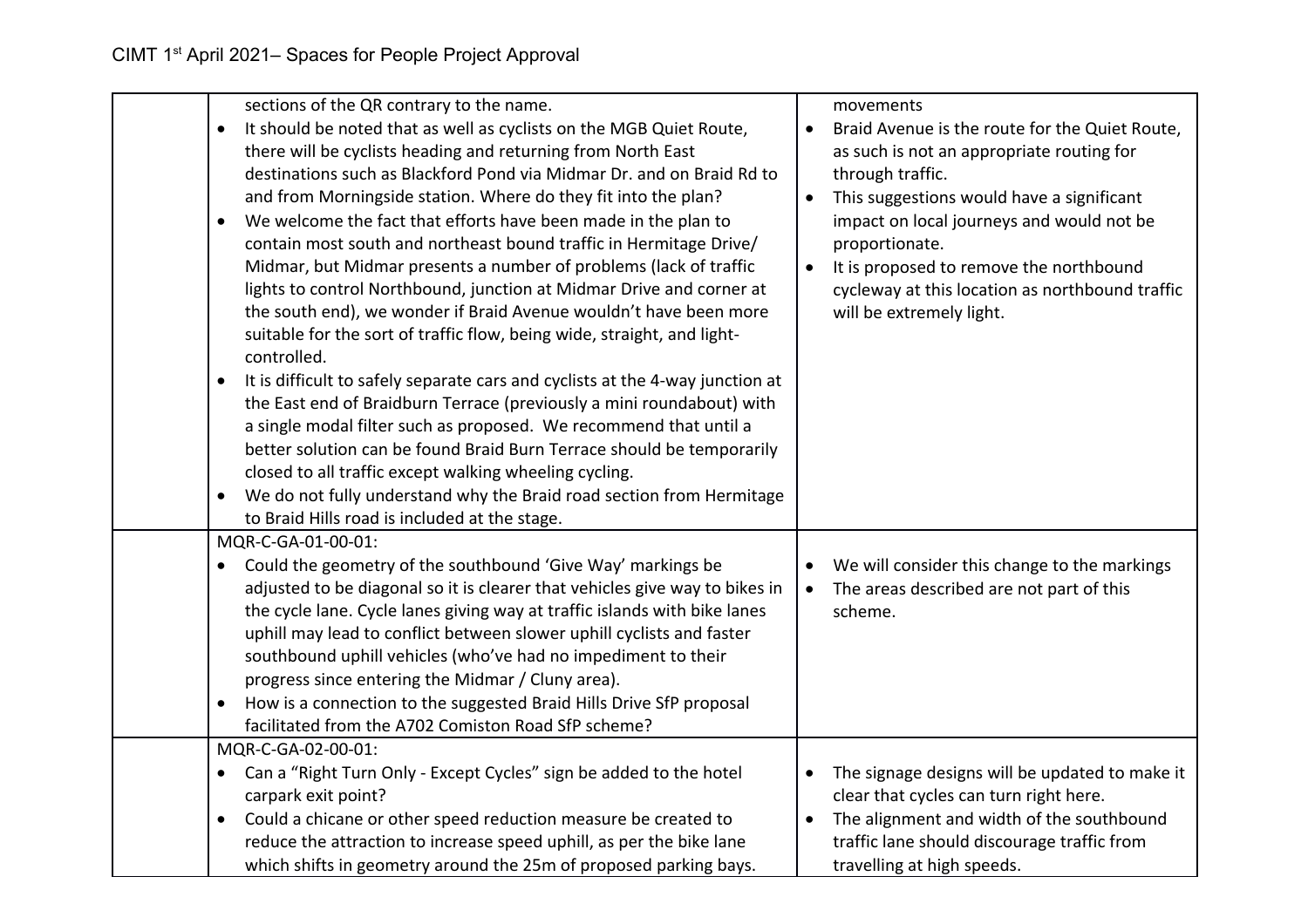| Do the double yellow lines adjacent to the 25m of unmarked parking<br>$\bullet$<br>mean they aren't legally usable?<br>Is it proposed these would be blue badge parking spaces? If so there is<br>$\bullet$<br>no way to access the kerb and the gradient isn't as conducive as<br>locations further north.<br>Could further pavement space be added?<br>$\bullet$<br>Will the vehicle crash barriers be removed on the west side of Braid Rd<br>$\bullet$<br>(above petrol station) as extended pavement space between<br>contraflow bike lane and barrier is unusable if barrier remains? | This area will be only be available for parking<br>for blue badge holders.<br>It is proposed to revise the designs to place<br>$\bullet$<br>the area where blue badge holders can park<br>closer to the kerb with the cycleway passing<br>on the outside.<br>The additional footway space will be<br>$\bullet$<br>maximised as far as practicable.<br>Removal of the crash barriers will only be<br>considered in the context of permanent<br>changes. |
|---------------------------------------------------------------------------------------------------------------------------------------------------------------------------------------------------------------------------------------------------------------------------------------------------------------------------------------------------------------------------------------------------------------------------------------------------------------------------------------------------------------------------------------------------------------------------------------------|--------------------------------------------------------------------------------------------------------------------------------------------------------------------------------------------------------------------------------------------------------------------------------------------------------------------------------------------------------------------------------------------------------------------------------------------------------|
| MQR-C-GA-03-00-01:<br>How is this junction safer for pedestrians and cyclists than the existing<br>$\bullet$<br>arrangement? Is there a Road Safety Audit for all road users that can be                                                                                                                                                                                                                                                                                                                                                                                                    | It is proposed to further revise the design of this<br>junction so as to:                                                                                                                                                                                                                                                                                                                                                                              |
| provided please?<br>How do cyclists negotiate the barriers if headed directly south along<br>$\bullet$<br>Braid Rd? Currently there is an access shown but with no give way<br>markings for motor vehicles indicating who has priority.                                                                                                                                                                                                                                                                                                                                                     | Close the 'slip road' southbound from Braid<br>Road to Hermitage Drive<br>Widen the footway on the south side of<br>$\bullet$<br>Hermitage Drive and the East side of Braid                                                                                                                                                                                                                                                                            |
| The narrow SE pavement with a blind corner remains the same width<br>$\bullet$<br>yet there will be more (unimpeded) motor traffic negotiating that left<br>turn, thus Spokes SE has serious concerns that at peak times outside<br>the Hermitage of Braid there will be conflict between pedestrians as                                                                                                                                                                                                                                                                                    | Road.<br>This will improve the legibility and usability of the<br>junction.                                                                                                                                                                                                                                                                                                                                                                            |
| well as cyclists trying to use the segregated cycle infrastructure which<br>hugs the kerb closest to the busiest pavement.                                                                                                                                                                                                                                                                                                                                                                                                                                                                  | The primary movement by bikes will be between<br>Braidburn Terrace and Braid Road following the                                                                                                                                                                                                                                                                                                                                                        |
| A toucan crossing is proposed as part of the permanent upgrade<br>$\bullet$<br>scheme. Would this not be an opportunity to trial this scheme with<br>temporary materials? Other SfP schemes like Cammo Walk have<br>included temporary signalised crossings. This is a CEC Core Path and a<br>key link between the Hermitage & Braidburn Valley Park as well as the                                                                                                                                                                                                                         | alignment of the Quiet Route. This arrangement<br>separates this movement from the primary traffic<br>movements, which is travelling South/West<br>between Hermitage Drive and Braid Road.                                                                                                                                                                                                                                                             |
| tennis club.<br>The geometry and suitability of the proposed materials has been<br>$\bullet$                                                                                                                                                                                                                                                                                                                                                                                                                                                                                                | Cyclists will be able to continue southbound.<br>There will be clear give way markings in place.                                                                                                                                                                                                                                                                                                                                                       |
| questioned by members from experience with existing barriers that<br>have been moved and vandalised several times.                                                                                                                                                                                                                                                                                                                                                                                                                                                                          | The proposed permanent layout here cannot<br>$\bullet$<br>be trialled without significant civils works to                                                                                                                                                                                                                                                                                                                                              |
| How do cyclists heading east from Braidburn Terrace to Hermitage<br>$\bullet$                                                                                                                                                                                                                                                                                                                                                                                                                                                                                                               | revise the kerb alignments which are not                                                                                                                                                                                                                                                                                                                                                                                                               |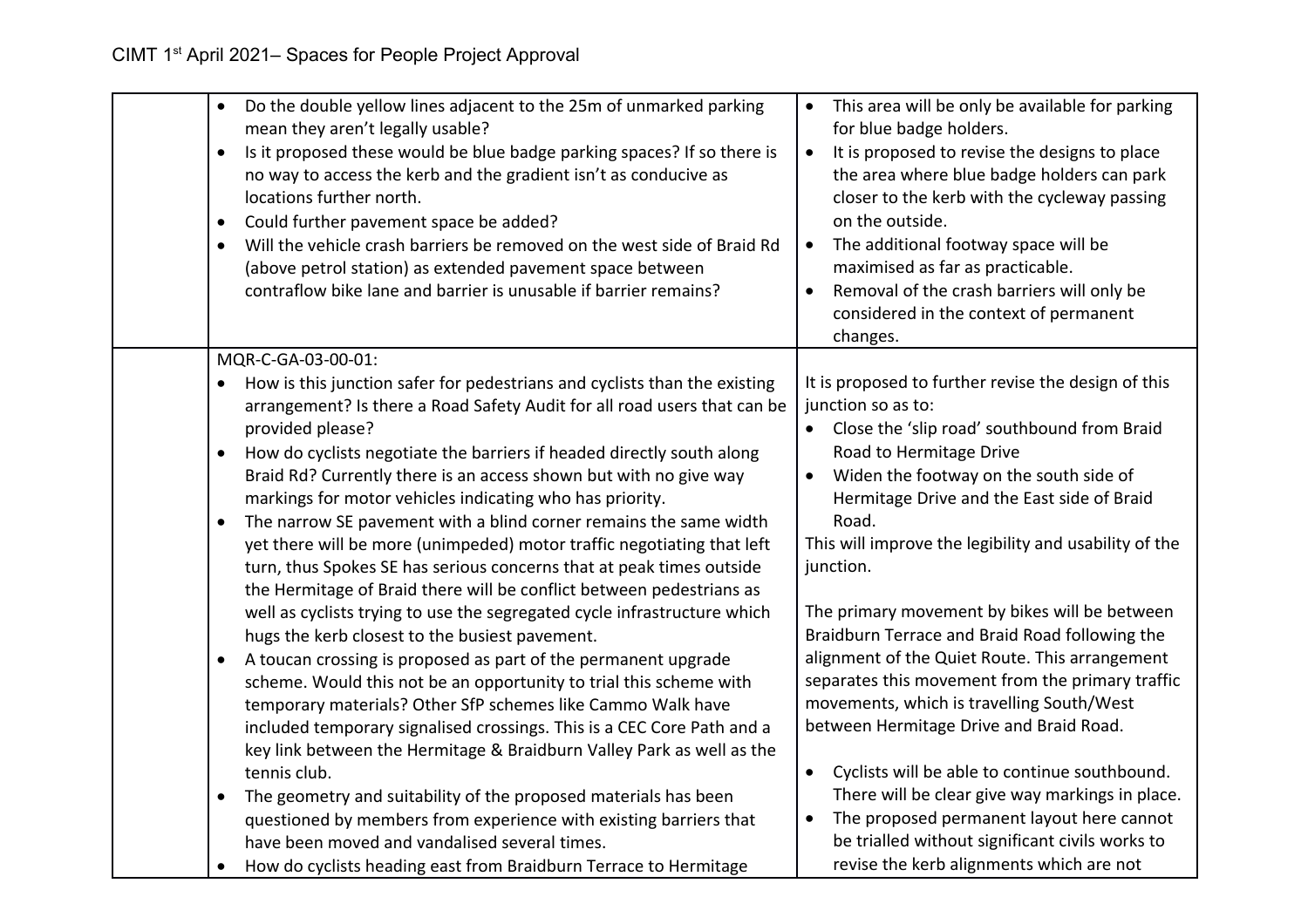| Drive as the barriers do not have fixed widths like the other modal<br>filters with planters? Is there signage to be provided for cyclists as it<br>does not appear intuitive and there appears to be plenty of signage for<br>other transport modes using the area.<br>We assume Braidburn Terrace is still one way eastbound with cycle<br>$\bullet$<br>contraflow. Where is the signage for this? The signage preventing cars<br>entering Braidburn Terrace from the East end to turn right into<br>Greenbank Place appears to be missing and needs to be replaced.<br>Where do cars heading East from Braidburn Terrace go after turning<br>left into Braid Road - see following section for points about Braid Cres<br>drawing?<br>Braidburn Terrace is becoming a car park for users of the Hermitage of<br>Braid which also creates difficulty for cyclists entering Braidburn<br>Terrace from Braid Road heading west. Would parking restrictions,<br>permit parking or closure of Braidburn Terrace assist in managing this<br>issue for residents and visitors?<br>Could the barrier be extended northwards to prevent eastbound motor<br>$\bullet$<br>vehicles doing a right turn to proceed to Hermitage Drive?<br>It has been confirmed that southbound motor traffic from Morningside<br>Station will be able to proceed unimpeded to the left turn filter and at<br>the end turn right to rejoin Braid Road. Thus avoiding 4 sets of traffic<br>lights south of Morningside Station along the A702. Could the right turn<br>be banned? If possible, can the left filter be blocked using planters or<br>even provide Just Eat Cycles bike hire dock in this area of carriageway.<br>There appears to be "temporary segregation" blocking the access and<br>$\bullet$<br>egress for vehicles to the Hermitage of Braid entrance which provides<br>key leisure and commuter cycle routes east to Liberton Dams.<br>Could Braidburn Terrace become a cul-de-sac with a modal filter at the<br>$\bullet$<br>west end, thus relieving the congestion at the yellow hatched box and<br>reducing conflicts across traffic flows incl. the possible delay on bus<br>routes 5, 11, 15, 16 & 101. It would also reduce traffic conflict with<br>cyclists by preventing the need to send traffic down Braid Rd<br>MQR-C-GA-04-00-01: | within scope for a temporary scheme.<br>Appropriate materials, which discourage<br>$\bullet$<br>tampering, will be used.<br>Cyclists heading eastbound will route via the<br>$\bullet$<br>closed slip road between Braid Road and<br><b>Hermitage Drive</b><br>The one way on Braidburn Terrace (with Cycle<br>Contraflow) still applies. Appropriate signage<br>will be installed.<br>This will depend on their desitnation. The<br>$\bullet$<br>intention is to discourage through traffic.<br>Parking on Braidburn Terrace is not<br>$\bullet$<br>considered as part of this scheme.<br>This slip road will be closed to stop traffic<br>$\bullet$<br>making this manoeuvre.<br>This movement will also be restricted.<br>$\bullet$<br>There will be a gap in the segregation to allow<br>$\bullet$<br>access/ egress to the Hermitage<br>Blocking off Braidburn Terrace in this way<br>$\bullet$<br>would have a significant impact on local<br>journeys. |
|------------------------------------------------------------------------------------------------------------------------------------------------------------------------------------------------------------------------------------------------------------------------------------------------------------------------------------------------------------------------------------------------------------------------------------------------------------------------------------------------------------------------------------------------------------------------------------------------------------------------------------------------------------------------------------------------------------------------------------------------------------------------------------------------------------------------------------------------------------------------------------------------------------------------------------------------------------------------------------------------------------------------------------------------------------------------------------------------------------------------------------------------------------------------------------------------------------------------------------------------------------------------------------------------------------------------------------------------------------------------------------------------------------------------------------------------------------------------------------------------------------------------------------------------------------------------------------------------------------------------------------------------------------------------------------------------------------------------------------------------------------------------------------------------------------------------------------------------------------------------------------------------------------------------------------------------------------------------------------------------------------------------------------------------------------------------------------------------------------------------------------------------------------------------------------------------------------------------------------------------------------------------------------------------------------------------------------------|---------------------------------------------------------------------------------------------------------------------------------------------------------------------------------------------------------------------------------------------------------------------------------------------------------------------------------------------------------------------------------------------------------------------------------------------------------------------------------------------------------------------------------------------------------------------------------------------------------------------------------------------------------------------------------------------------------------------------------------------------------------------------------------------------------------------------------------------------------------------------------------------------------------------------------------------------------------|
| Through Traffic appears to be designed to flow along Braid Cresc                                                                                                                                                                                                                                                                                                                                                                                                                                                                                                                                                                                                                                                                                                                                                                                                                                                                                                                                                                                                                                                                                                                                                                                                                                                                                                                                                                                                                                                                                                                                                                                                                                                                                                                                                                                                                                                                                                                                                                                                                                                                                                                                                                                                                                                                         | Should the route you have outlined become<br>$\bullet$                                                                                                                                                                                                                                                                                                                                                                                                                                                                                                                                                                                                                                                                                                                                                                                                                                                                                                        |
|                                                                                                                                                                                                                                                                                                                                                                                                                                                                                                                                                                                                                                                                                                                                                                                                                                                                                                                                                                                                                                                                                                                                                                                                                                                                                                                                                                                                                                                                                                                                                                                                                                                                                                                                                                                                                                                                                                                                                                                                                                                                                                                                                                                                                                                                                                                                          |                                                                                                                                                                                                                                                                                                                                                                                                                                                                                                                                                                                                                                                                                                                                                                                                                                                                                                                                                               |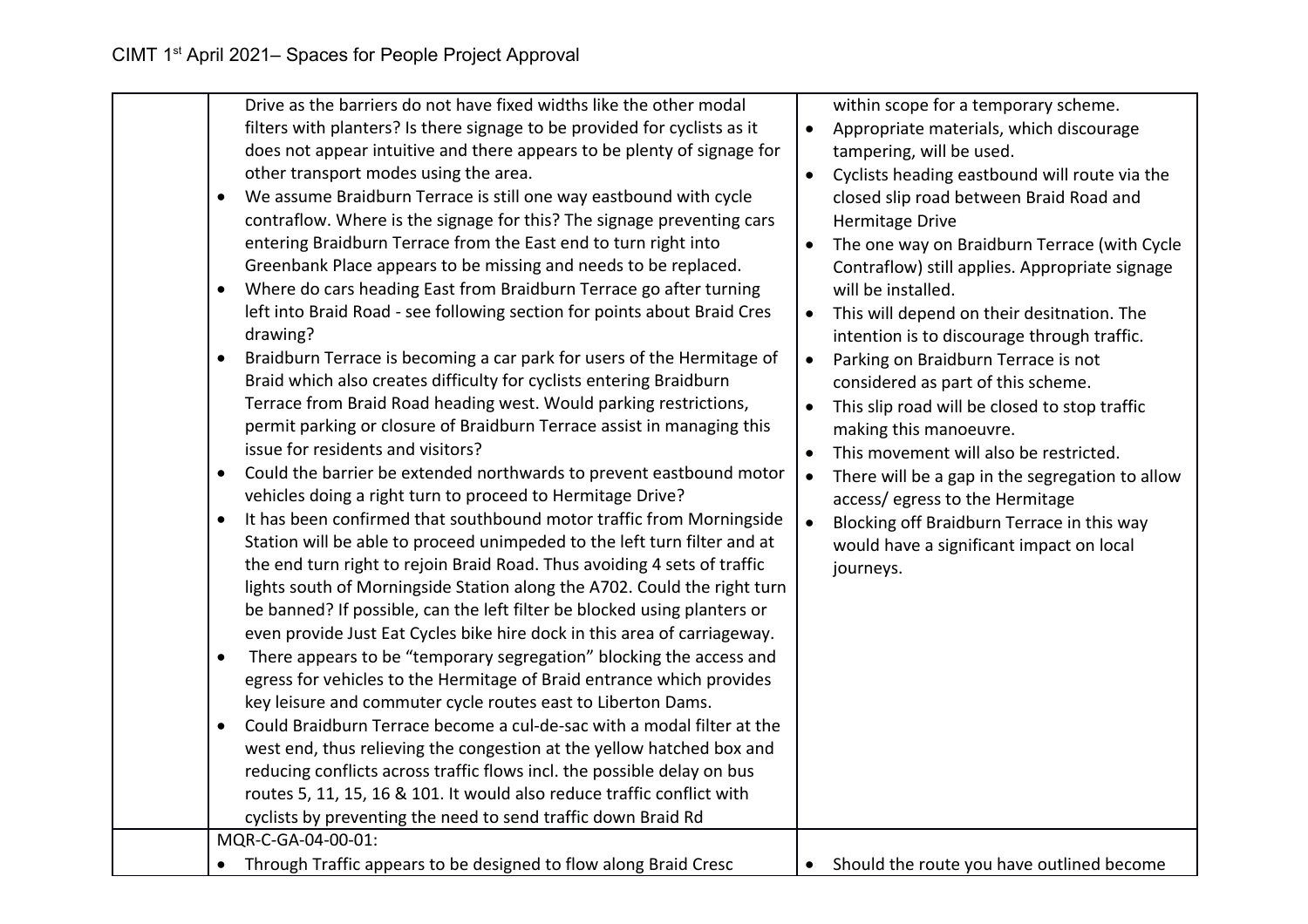| between Braid Road and Hermitage gardens in both directions. There is<br>already a known problem of Southbound Braid road traffic from<br>Morningside Clock turning right to reach Comiston Rd avoiding the<br>lights at Morningside, which residents & Lothian Buses would like to<br>stop. It is also clear that Braid Cresc is already used as a route to S<br>Morningside school, via the crossing, to Craiglea Drive. It would be<br>easier to persuade parents to let children walk/ wheel/cycle that<br>section if it were to be maintained quiet.<br>Could a 4-way "STOP" junction be created at the crossroads of Braid<br>$\bullet$<br>Crescent and Braid Rd thus forcing traffic to slow to negotiate the<br>crossing. It may also be worth showing the raised pavement of<br>permanent scheme yet to be installed.<br>Could a 3-way "STOP" junction be possible at the junction of Braid<br>$\bullet$<br>Crescent & Hermitage Gardens. The relatively recently added one at<br>the junction of Cluny Drive / Braid Rd / Comiston Pl seems to be well<br>observed. This is in comparison to the proposed markings which (like<br>the existing T junction at the north end of Woodburn Terrace and<br>Canaan Lane) is likely to be frequently ignored. |           | an issue we can consider further amendments<br>as part of our project reviews. For example,<br>this could be remedied by a No Entry<br>restriction on Braid Road at the junction with<br>Cluny Gardens.<br>If through traffic continues to use this route<br>we can consider revisions.<br>As above. |
|------------------------------------------------------------------------------------------------------------------------------------------------------------------------------------------------------------------------------------------------------------------------------------------------------------------------------------------------------------------------------------------------------------------------------------------------------------------------------------------------------------------------------------------------------------------------------------------------------------------------------------------------------------------------------------------------------------------------------------------------------------------------------------------------------------------------------------------------------------------------------------------------------------------------------------------------------------------------------------------------------------------------------------------------------------------------------------------------------------------------------------------------------------------------------------------------------------------------------------------------------------------|-----------|------------------------------------------------------------------------------------------------------------------------------------------------------------------------------------------------------------------------------------------------------------------------------------------------------|
| MQR-C-GA-05-00-01:<br>Spokes SE welcomes the proposals to use "Kirkholt Planters" greening<br>$\bullet$<br>the streetscape.<br>Could the Corrennie Drive / Hermitage Gardens junction be a 3-way<br>$\bullet$<br>"stop" type to discourage speeding?<br>It is good there is 1.7m spacing to allow for permeability of walkers,<br>$\bullet$<br>wheelers and cyclists through the filter, however some on the ground<br>marking may reassure that this is possible / encouraged? Or is it being<br>discouraged to support use of Corrennie Drive as the Quiet Route? Is<br>signage being provided for wheelers and cyclists?<br>As per the rest of the Quiet Route there needs to be green "ROAD<br>$\bullet$<br>OPEN TO" signage from the outset.                                                                                                                                                                                                                                                                                                                                                                                                                                                                                                                | ٠         | Noted<br>As above<br>We are only using cycle logos on the proposed<br>quiet route alignment<br>Appropriate signage will be in place                                                                                                                                                                  |
| MQR-C-GA-06-00-01:<br>How is access north to the rest of the Quiet Route being proposed?<br>$\bullet$<br>How do wheelers and cyclists safely leave then re-join the<br>north/southbound carriageways of Braid Avenue? Previously consulted                                                                                                                                                                                                                                                                                                                                                                                                                                                                                                                                                                                                                                                                                                                                                                                                                                                                                                                                                                                                                       | $\bullet$ | Cyclists heading further north will continue<br>over the traffic light controlled junction to                                                                                                                                                                                                        |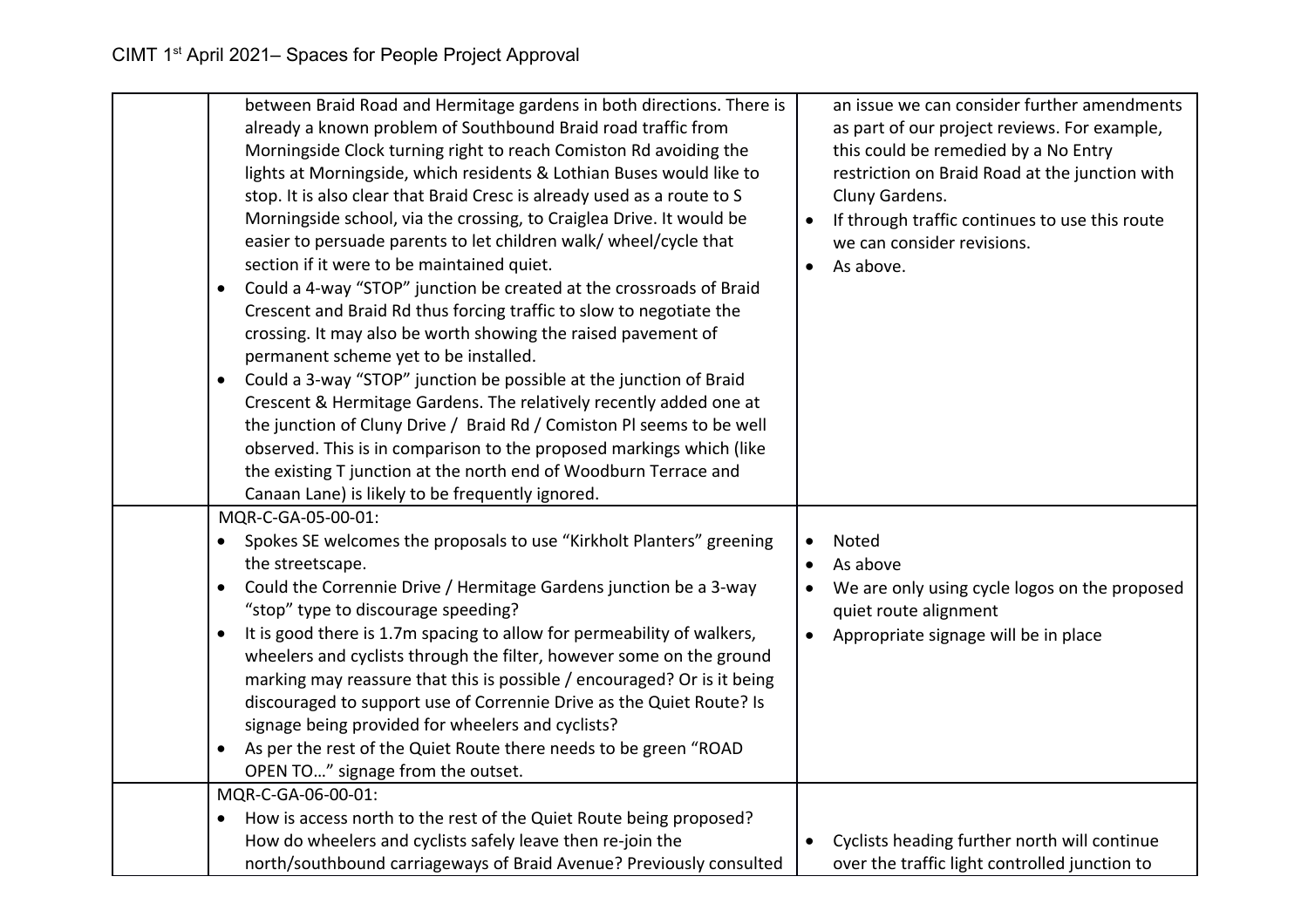| on SfP Quiet Route showed one route and Spokes supports clear                     |           | access Woodburn Terrace.                        |
|-----------------------------------------------------------------------------------|-----------|-------------------------------------------------|
|                                                                                   |           |                                                 |
| signage and/or route markings of this as per others elsewhere.                    | $\bullet$ | Noted                                           |
| Spokes SE welcomes the proposals to use "Kirkholt Planters" greening<br>$\bullet$ |           | As above.                                       |
| the streetscape.                                                                  |           |                                                 |
| As per the rest of the Quiet Route there needs to be green "ROAD<br>$\bullet$     |           |                                                 |
| OPEN TO" signage from the outset. o Is wayfinding signage being                   |           |                                                 |
| provided?                                                                         |           |                                                 |
| MQR-C-GA-07-00-01:                                                                |           |                                                 |
| If the majority of southbound motor vehicle traffic is being facilitated          |           | This is not within the scope of these measures. |
| to use Braid Rd southbound via Midmar Avenue and Midmar Drive,                    |           | As above                                        |
| then Spokes SE believes that some segregation is required on the uphill           |           |                                                 |
| stretch. Most residences on the road appear to have existing driveways            |           |                                                 |
| (off road parking) so there could be space.                                       |           |                                                 |
| It is good that the Cluny Drive / Midmar Drive junction geometry is               |           |                                                 |
| being tightened. However as per above Spokes SE would suggest there               |           |                                                 |
| must be room for some segregation to allow wheelers or cyclists to                |           |                                                 |
| proceed south via Midmar Drive or turn right safely into Cluny Drive to           |           |                                                 |
| join the rest of the Quiet Route                                                  |           |                                                 |
| MQR-C-GA-09-00-01:                                                                |           |                                                 |
| This is a notorious blind corner crossing for pedestrians connecting to           |           | Noted.                                          |
| CEC Core Path with overspill parking from Midmar Paddock, so the                  |           | This will be considered in our Designers Risk   |
| ambition to address this is welcome.                                              |           | Assessment and any required mitigation will     |
| Spokes SE has concerns that narrowing the carriageway will force                  |           | be included.                                    |
| cyclists into greater risk when travelling uphill (south) where the road          |           |                                                 |
| becomes narrower. There are usually parked cars on the West side of               |           |                                                 |
| Midmar near the Paddock which means that cyclists and drivers swing               |           |                                                 |
| wide when heading North to in advance of turning the corner.                      |           |                                                 |
| Spokes SE appreciates that the Spaces for People measures are installed           |           | Noted.                                          |
| under a "try-then-modify" approach. However, the Greenbank to                     |           |                                                 |
| Meadows Quiet Route hasn't been tried and it is already being modified            |           |                                                 |
| increasing potential motor vehicle traffic conflict with it is southern           |           |                                                 |
| portion. Any changes at the key junctions (such as the mini roundabout)           |           |                                                 |
| should not be for the benefit of private motor traffic (the bottom of the         |           |                                                 |
| transport hierarchy), but instead be for people who walk, wheel, cycle and        |           |                                                 |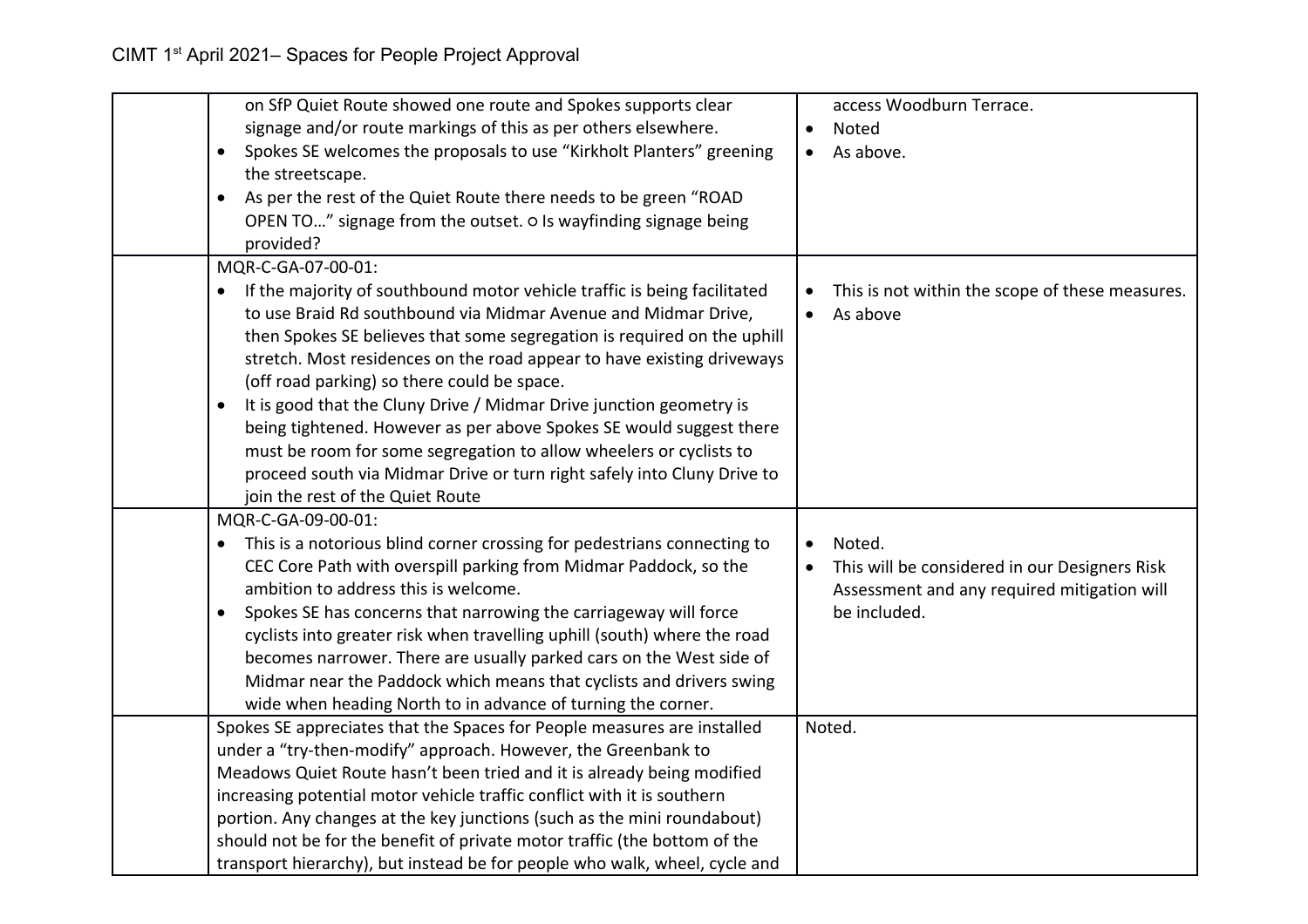|                                       | get the bus (those higher up the transport hierarchy).<br>We therefore await updated proposals as to how the the key junction<br>(Braid Rd / Hermitage Dr / Braidburn Terrace) on the Meadows to<br>Greenbank Quiet Route can be part of an essential, safe and inclusive<br>active travel network in the area. Building on the success already being<br>seen daily on the northern section.                                                                                                             |                                                                                                                                                                                                                                                        |
|---------------------------------------|----------------------------------------------------------------------------------------------------------------------------------------------------------------------------------------------------------------------------------------------------------------------------------------------------------------------------------------------------------------------------------------------------------------------------------------------------------------------------------------------------------|--------------------------------------------------------------------------------------------------------------------------------------------------------------------------------------------------------------------------------------------------------|
| Edinburgh<br>Access<br>Panel          | We note you're proposing unmarked parking bays. For safety's sake<br>we'd prefer to see them marked so that it's obvious to everyone that<br>drivers may park here. Marking the parking bays on Comiston Road<br>made them safer than they were before being marked.                                                                                                                                                                                                                                     | There will be lane lines etc between the areas<br>where people can park. They will not be<br>marked 'as bays' because this is not possible<br>under TTRO.<br>The designs will be revised so as to place the<br>$\bullet$                               |
|                                       | We have a strong preference for the parking bays to be kerbside, with<br>$\bullet$<br>the cycle lane outside them - ie next to the carriageway. Placing them<br>kerbside will help obviate a lot of risks for drivers and their passengers -<br>particularly the risk that wheelchair users would otherwise struggle to<br>get on to the pavement - and with only minimal increase in risk to<br>cyclists on a road like this. Note our preferred layout seems to work<br>well on Chesser Avenue.        | parking bays adjacent to the kerb<br>There will be ability to park near residences.<br>$\bullet$<br>The areas where blue badge holders can park<br>are place as close as possible to these<br>destinations                                             |
|                                       | Please ensure there is provision for blue badge holders to park on Braid<br>$\bullet$<br>Road, especially near the residences.                                                                                                                                                                                                                                                                                                                                                                           |                                                                                                                                                                                                                                                        |
|                                       | Please create some disabled parking bays near the Lodge coffee shop<br>$\bullet$<br>and the entrance to the Hermitage. A few bays at the east end of<br>Braidburn Terrace might be worth considering as an option.                                                                                                                                                                                                                                                                                       |                                                                                                                                                                                                                                                        |
| Living<br><b>Streets</b><br>Edinburgh | I have to say that we are very disappointed, to put it mildly, with the<br>proposals as designed for the section from the Braid Rd / Hermitage Drive<br>junction down to the entrance to the Hermitage area. At the workshop it<br>was indicated that pavement widening would be included but it appears<br>that none has been, despite the fact that there is plenty of room for this to<br>be done. So much for pedestrians being the top priority according to CEC<br>and national policy statements! | The proposals include increased pedestrian areas<br>on Braid Road where space allows. In addition the<br>presence of cycleways will provide an ability to<br>step of the kerb for pedestrians when there is not<br>a cyclists immediately approaching. |
|                                       | Frankly we regard this as totally unacceptable given the high volume of<br>pedestrian use on the pavement down to the Hermitage entrance, and the<br>fact that the current pavement width is less than the minimum width of                                                                                                                                                                                                                                                                              |                                                                                                                                                                                                                                                        |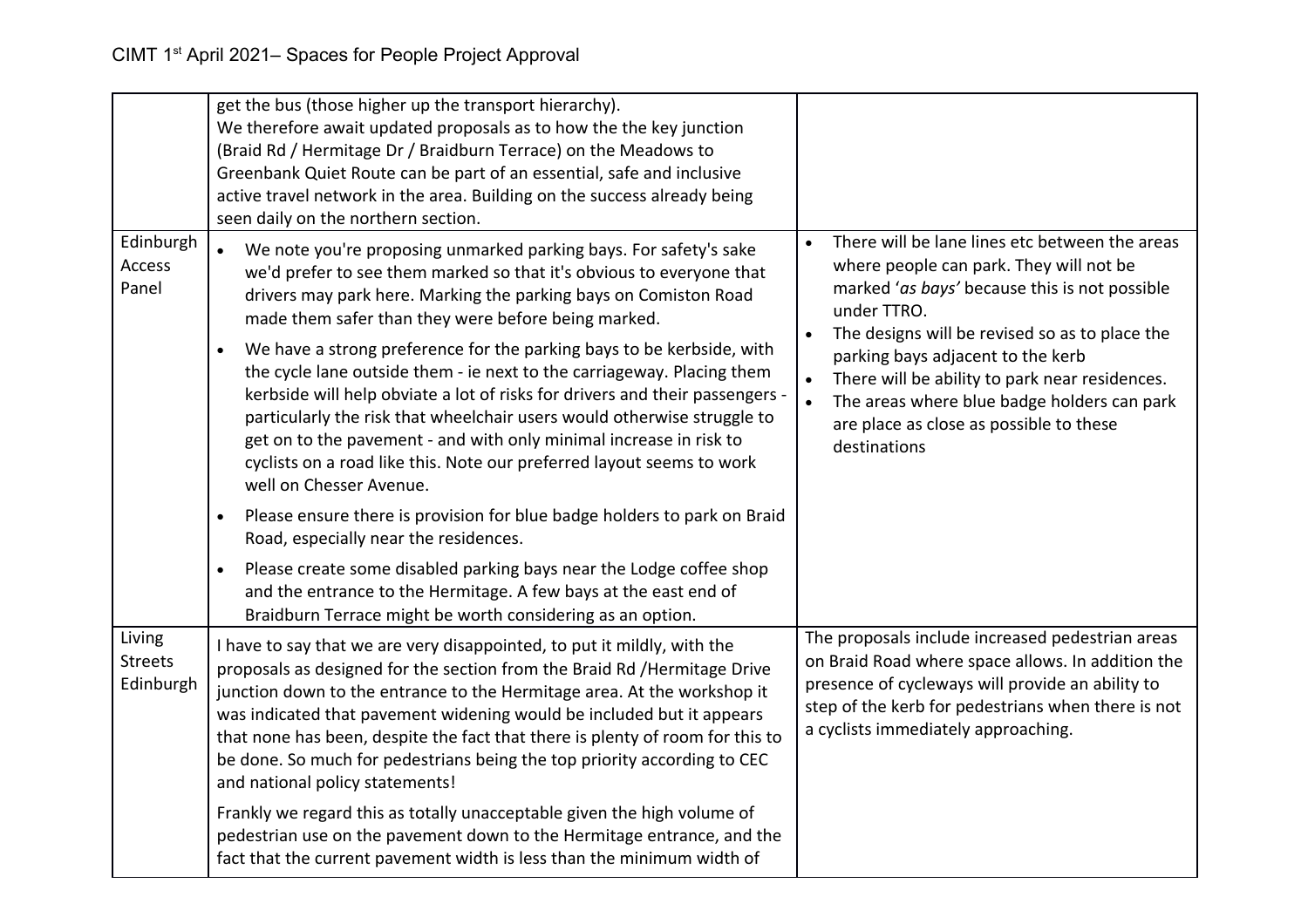| 2m under CEC's own design guidance for pavements anywhere, even for<br>low use residential streets. This section of pavement is used intensively<br>both for access to and from the Hermitage walks and should be widened to<br>a minimum of 2.5m width all the way and preferably to 3m. It is currently<br>very busy and especially so in better weather conditions. In the warmer<br>months to come it will be even busier and especially so once the cafe<br>reopens, with the space around the Hermitage entrance used not just for<br>access but for staying and conversation in groups of friends and relatives.<br>If this cannot be achieved (though I don't see why) with cycle lanes on both<br>sides of Braid Rd over this section then so be it. A 2-way cycleway on one<br>side of the street would still represent a major improvement for cyclists<br>and the volume of cyclists compared with pedestrians is minuscule on this<br>route and likely to remain so.<br>I hope at this late stage that you will accept that changes need to be made<br>to improve on this inadequate design, and look forward to a positive<br>response being made.<br>Also could you please inform me of the current status of the earlier<br>proposals, on which we were consulted, for a raised junction design at<br>Braid Rd / Hermitage Drive? Has this now been abandoned or are the<br>current proposals merely a stop-gap on the way to achieving more<br>comprehensive and safer improvements that were envisaged in those<br>proposals | A 2-way cycleway presents a number of design<br>not least how to integrate with the road<br>arrangements at either end. This is not proposed<br>for this scheme. |
|------------------------------------------------------------------------------------------------------------------------------------------------------------------------------------------------------------------------------------------------------------------------------------------------------------------------------------------------------------------------------------------------------------------------------------------------------------------------------------------------------------------------------------------------------------------------------------------------------------------------------------------------------------------------------------------------------------------------------------------------------------------------------------------------------------------------------------------------------------------------------------------------------------------------------------------------------------------------------------------------------------------------------------------------------------------------------------------------------------------------------------------------------------------------------------------------------------------------------------------------------------------------------------------------------------------------------------------------------------------------------------------------------------------------------------------------------------------------------------------------------------------------------------------------|------------------------------------------------------------------------------------------------------------------------------------------------------------------|
|                                                                                                                                                                                                                                                                                                                                                                                                                                                                                                                                                                                                                                                                                                                                                                                                                                                                                                                                                                                                                                                                                                                                                                                                                                                                                                                                                                                                                                                                                                                                                | These proposals will be delivered later this year.                                                                                                               |
| The proposed improvements for pedestrians on Midmar Avenue, at the<br>junctions with Cluny Drive and with Hermitage Drive, are most welcome<br>and will be very much appreciated, with improved and safer opportunities<br>for pedestrians crossings into the Paddock being of particular benefit.<br>Speeds will still need to be monitored though, and a few traffic calming<br>measures at key locations would bring additional benefits.                                                                                                                                                                                                                                                                                                                                                                                                                                                                                                                                                                                                                                                                                                                                                                                                                                                                                                                                                                                                                                                                                                   | Noted.                                                                                                                                                           |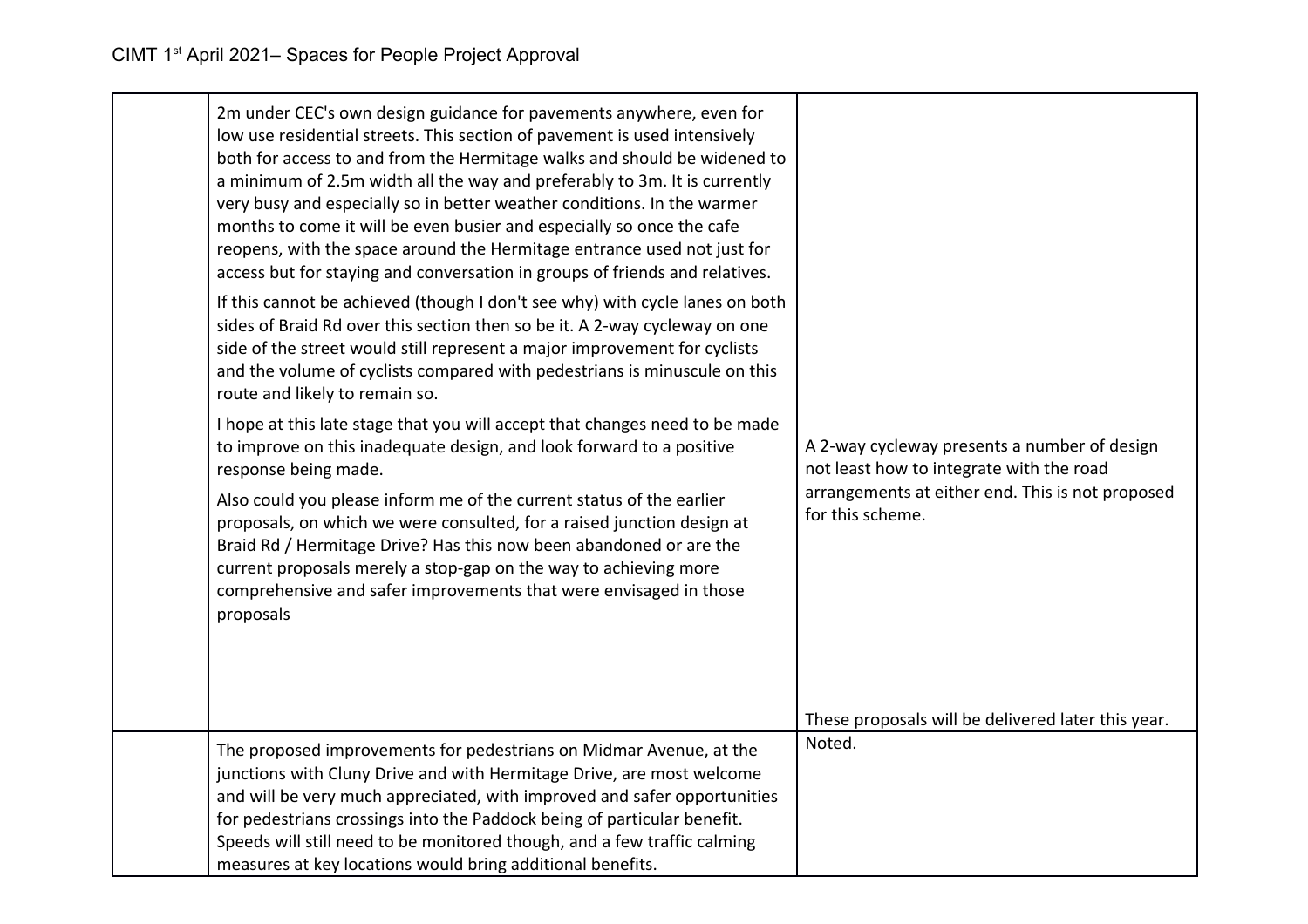| The diagonal filters are of doubtful benefit even for cyclists in my book, as I<br>indicated at the workshop. I suspect cyclists may still have differing<br>preferred routes through the area regardless of the filters, since traffic<br>levels and conditions for cycling are generally not adverse, with little need<br>for reinforcement of any particular quiet route through. In terms of wider<br>effects there needs to be monitoring of the effects on local vehicular traffic<br>levels, since the distances travelled will inevitably increase, and there is<br>unlikely to be any compensating fall in the number of trips with origins or<br>destinations in the area. That means more traffic than would otherwise be<br>there, and more associated pollution.                                                                                                                                                                                                                                                                                                                                                        | The filters will remove through traffic on the<br>affected streets ensuring that cyclists using the<br>quiet route can do so safely. |
|--------------------------------------------------------------------------------------------------------------------------------------------------------------------------------------------------------------------------------------------------------------------------------------------------------------------------------------------------------------------------------------------------------------------------------------------------------------------------------------------------------------------------------------------------------------------------------------------------------------------------------------------------------------------------------------------------------------------------------------------------------------------------------------------------------------------------------------------------------------------------------------------------------------------------------------------------------------------------------------------------------------------------------------------------------------------------------------------------------------------------------------|--------------------------------------------------------------------------------------------------------------------------------------|
| The diagonals will also result in more turning movements and therefore<br>give rise to an increase in potentially more hazardous crossings for<br>pedestrians. Where corner extensions are proposed to tighten bends,<br>these are very welcome and will of course have compensating effects on<br>the safety of crossings. But there appear to be some notable corners where<br>extensions are desirable but absent; such as the NW corner at the Cluny<br>Drive / Hermiston Gardens junction where the pavement is narrow, and at<br>the SW corner of the same junction where there is an excessively large<br>splay.<br>The corner extensions at the Braid Rd junction with Braidburn Crescent are<br>also very welcome, but it is unfortunate that no similar extensions have<br>been included for the Comiston Rd junction with Braidburn Terrace. Nor<br>has the grossly inadequate narrow pavement along Braidburn Terrace up<br>to Greenbank Place been widened. These much needed improvements are<br>no doubt being held over for inclusion in the more comprehensive<br>permanent scheme that is still under development. | Turning speeds are likely to be low, and the<br>number of vehicles using these streets is likely to<br>be very low.                  |
|                                                                                                                                                                                                                                                                                                                                                                                                                                                                                                                                                                                                                                                                                                                                                                                                                                                                                                                                                                                                                                                                                                                                      | The extensions are already in place.                                                                                                 |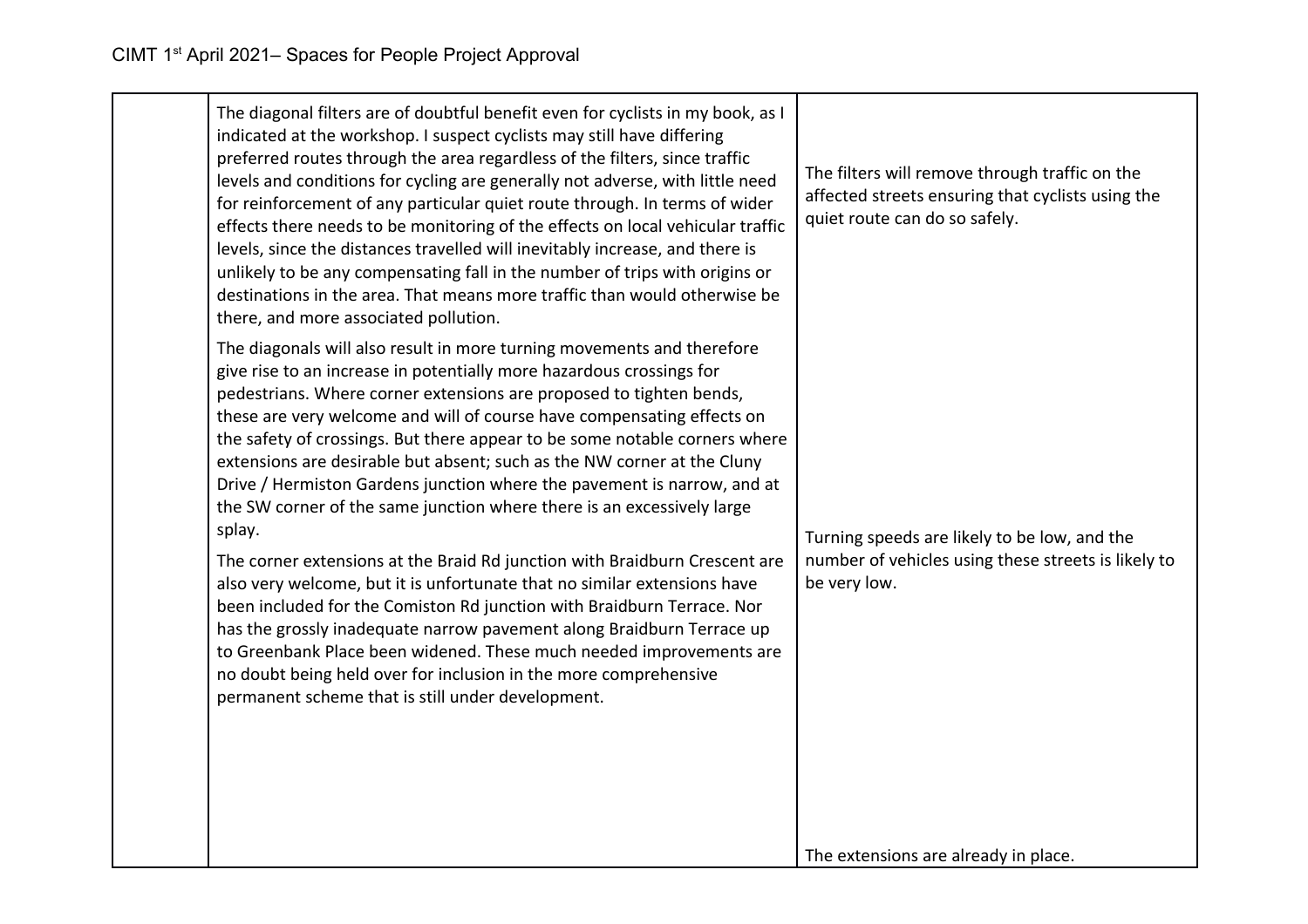| Blackford | Blackford Safe Routes welcomes and fully supports the additional modal-                                                            | Noted.                                                |
|-----------|------------------------------------------------------------------------------------------------------------------------------------|-------------------------------------------------------|
| Safe      | filters and footway buildouts to be provided.                                                                                      |                                                       |
| Routes    | We are disappointed that the motor traffic rat-run along Midmar Drive and<br>Hermitage Drive is to remain open in both directions. | Noted.                                                |
|           | The modal-filter at Braidburn Tce / Braid Rd is badly compromised, and                                                             |                                                       |
|           | disadvantages pedestrians and cyclists.                                                                                            |                                                       |
|           | We believe the simplest and most equitable solution is for Braid Rd to                                                             | This design has been revised.                         |
|           | remain closed in both directions, at the existing temporary closure point                                                          |                                                       |
|           | just south of the junction with Braidburn Terrace.                                                                                 | As agreed at the Transport and Environment            |
|           | Changes are required to the Braidburn Tce / Braid Rd modal-filter, if Braid                                                        | Committee on 28 January Braid Road will be re-        |
|           | Rd is to reopen southbound. These changes are required to prevent rat-                                                             | opened to Southbound traffic in response to           |
|           | running, prevent danger to Quiet Route users and to remove a pedestrian                                                            | concerns from Lothian Buses about delays on           |
|           | pinch-point. Although we have proposed some improvements to this filter,                                                           | southbound journeys on the A702.                      |
|           | we believe that there is no solution that fully satisfies the needs of non-                                                        |                                                       |
|           | motorised users, hence the reason we suggest that Braid Rd remains                                                                 | Changes are proposed in order to remove the           |
|           | closed.                                                                                                                            | ability for traffic to continue eastbound, or         |
|           | An additional diagonal modal-filter is required at the junction of Braid                                                           | southbound via the 'slip-road' from Braid Road to     |
|           | Crescent and Braid Road.                                                                                                           | Hermitage Drive.                                      |
|           |                                                                                                                                    |                                                       |
|           |                                                                                                                                    |                                                       |
|           |                                                                                                                                    | This wold have a significant impact on local traffic. |
|           |                                                                                                                                    | However, if traffic does start to use Braid Road as   |
|           |                                                                                                                                    | a through route we can consider amendments as         |
|           |                                                                                                                                    | part of project review. For example, a No Entry       |
|           |                                                                                                                                    | restriction could be installed on Braid Road at the   |
|           |                                                                                                                                    | junction with Cluny Gardens.                          |
|           |                                                                                                                                    |                                                       |
|           | Braidburn Tce / Braid Rd modal filter, issues:                                                                                     |                                                       |
|           | 1. Eastbound rat-running                                                                                                           |                                                       |
|           | Eastbound rat-running (Braidburn Tce -> Hermitage Dr -> Midmar Dr ->                                                               |                                                       |
|           | Cluny Gardens) is still possible for cars by looping around the modal-filter                                                       | It is proposed to revise the designs to resolve this  |
|           | and using the left-turn slip road off Braid Rd, or alternatively using Braid                                                       | issue.                                                |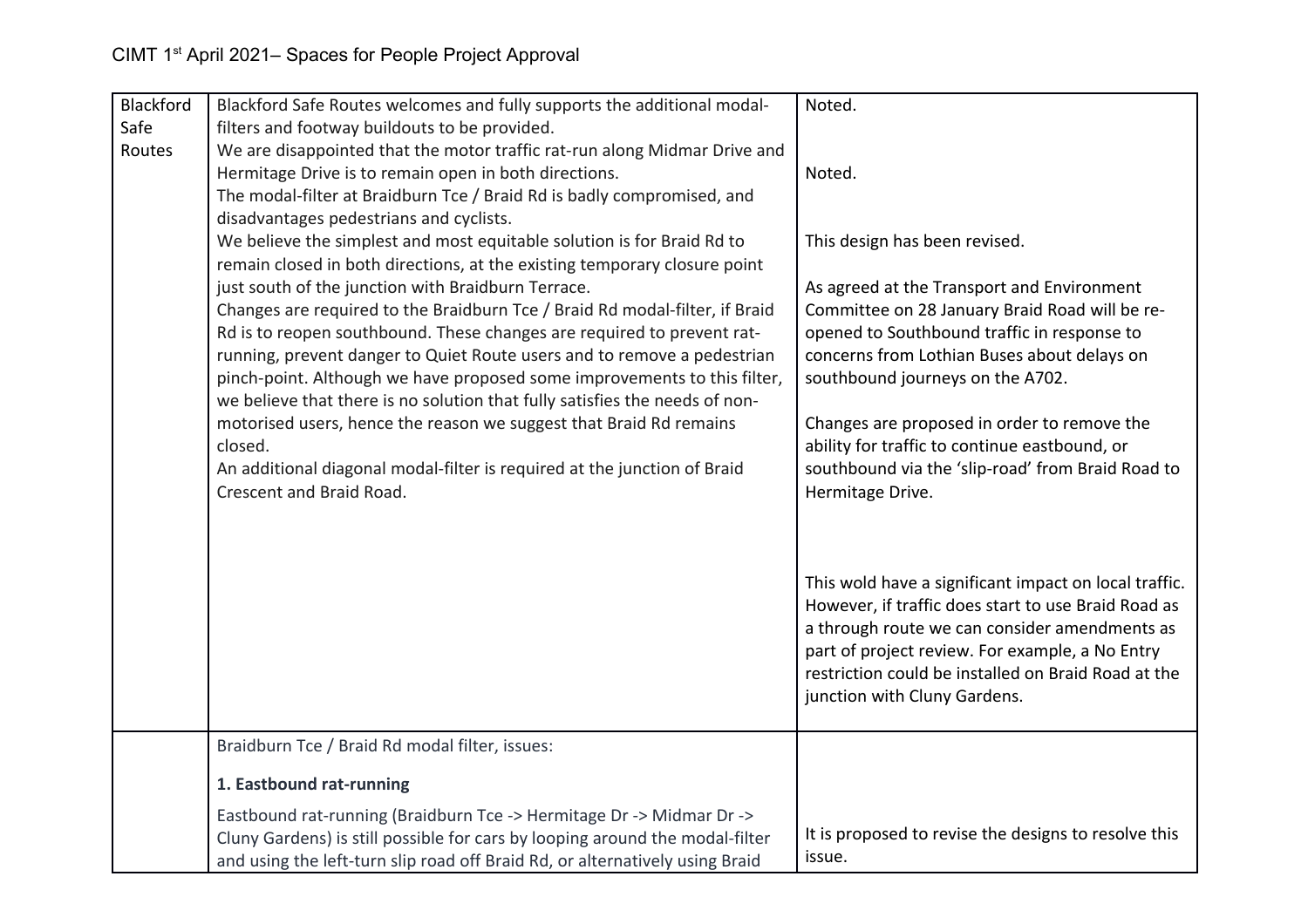| Crescent (see drawing below and "Braid Crescent" section below)                                                                                                                                                                                                                                                                                                          |                                                                                                          |  |
|--------------------------------------------------------------------------------------------------------------------------------------------------------------------------------------------------------------------------------------------------------------------------------------------------------------------------------------------------------------------------|----------------------------------------------------------------------------------------------------------|--|
| Proposed solution: Extend the modal-filter barrier along the centreline of<br>Braid Road, to cover the slip road entrance (see solution drawing below).                                                                                                                                                                                                                  |                                                                                                          |  |
| 2. Pedestrian pinch-point                                                                                                                                                                                                                                                                                                                                                |                                                                                                          |  |
| A pinch-point and blind corner for pedestrians exists on the narrow<br>footway, at the southeastern corner of Braid Rd and Hermitage Drive. High<br>stone walls obstruct sightlines and it is difficult for pedestrians to pass each<br>other without stepping into the carriageway (which will remain busy due to<br>the westbound/southbound rat-run being left open). |                                                                                                          |  |
| Proposed solution: Build out the footway at this location and move the<br>modal-filter barrier slightly (see solution drawing below).                                                                                                                                                                                                                                    | It is proposed to revise the designs to resolve this<br>issue.                                           |  |
| 3. Cyclists' turning manoevres                                                                                                                                                                                                                                                                                                                                           |                                                                                                          |  |
| The modal-filter barrier obstructs many of the desire-line turning<br>manoevres for cyclists, and has inadequate gaps between the blocks. This<br>junction should be permeable for cyclists, no matter which direction they<br>wish to turn (turns in all 3 directions are desireable at all approaches to the<br>junction).                                             |                                                                                                          |  |
| Proposed solution: Provide suitable gaps to allow turns in all directions yet<br>still prevent motor vehicle access (see solution drawing below).                                                                                                                                                                                                                        |                                                                                                          |  |
| 4. Issues and proposed solutions                                                                                                                                                                                                                                                                                                                                         |                                                                                                          |  |
| This modal-filter remains unsatisfactory for non-motorised users, creating<br>a lot of conflict points and confusion. It is unlikely this junction could safely<br>be navigated by a competent 8-year-old cyclist. We would prefer that Braid<br>Rd remain closed in both directions.                                                                                    | Cycles will be able to make all movements, though<br>this may require diverting through the 'slip road'. |  |
|                                                                                                                                                                                                                                                                                                                                                                          |                                                                                                          |  |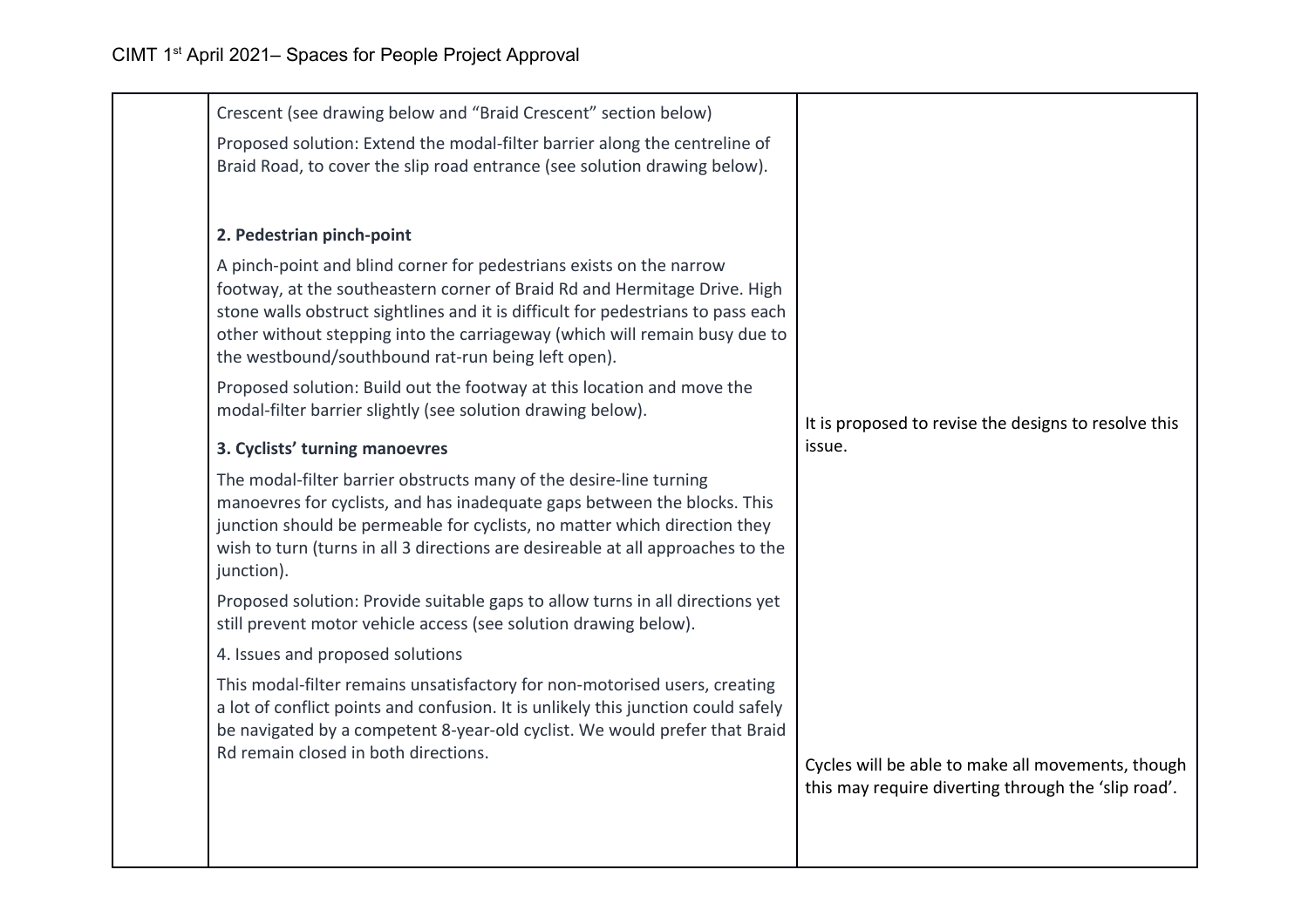|                                                                                                                                                                                     | The designs are being revised to respond to these<br><i>issues</i>                                    |
|-------------------------------------------------------------------------------------------------------------------------------------------------------------------------------------|-------------------------------------------------------------------------------------------------------|
| <b>Braid Crescent</b>                                                                                                                                                               |                                                                                                       |
| The eastbound rat-run route along Braid Crescent brings cyclists into direct<br>conflict with motor traffic along Braid Rd and Braid Crescent (see orange<br>conflict points below) | There will be a No Entry restriction in place at the<br>junction of Braid Crescent and Comiston Road. |
| <b>Proposed solution:</b> As a solution to the Braid Crescent rat-run, we propose<br>an additional diagonal modal-filter at the junction of Braid Crescent and<br>Braid Road.       |                                                                                                       |

## **Public Comments Summary – 49 emails received**

| Comment                                        | #  | Response                                                                             |
|------------------------------------------------|----|--------------------------------------------------------------------------------------|
| Lack of Consultation                           | 17 | Consultation process has been carried out in line with what was agreed at the Policy |
|                                                |    | and Sustainability Committee on 14 May 2020, and as per other schemes.               |
| Requirement for motorists to re-route or carry | 15 | The intention is to dissuade through traffic from travelling through the Cluny/Braid |
| out additional manoeuvres                      |    | residential streets at al - with the exception of Hermitage Drive and Midmar Drive - |
|                                                |    | without having undue impact on local journeys (those that start, or end within the   |
|                                                |    | area). The measures have been developed and will be monitored on this basis.         |
| Misuse of emergency powers                     | 11 | The proposal is considered necessary and proportional to respond to the need to      |
|                                                |    | prevent harm to the public by use of a TTRN and TTRO as per Scottish Government      |
|                                                |    | advice.                                                                              |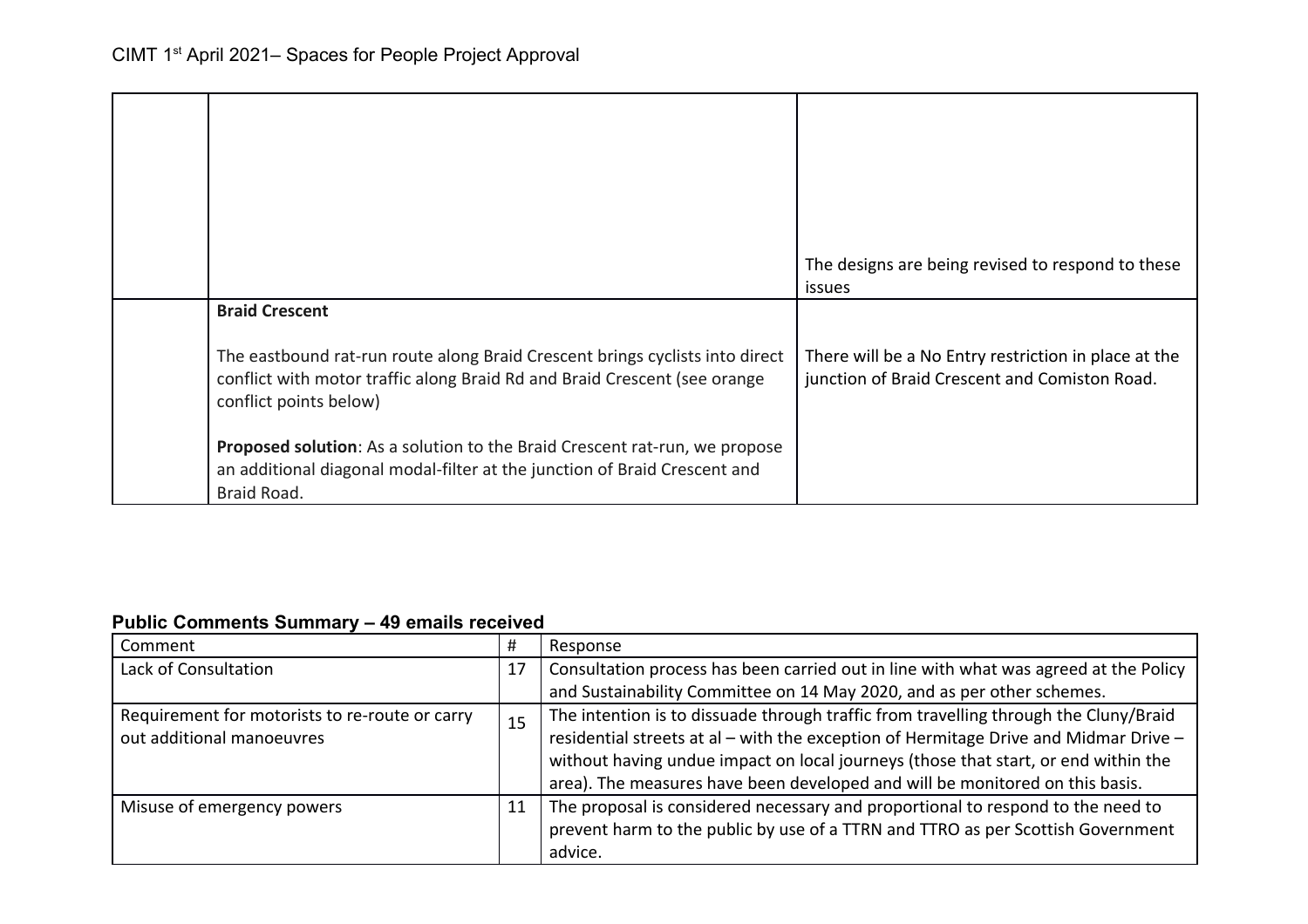| Opposition to diagonal filter on Braid Road/        | 9              | The intention is to dissuade through traffic from travelling through the Cluny/Braid   |
|-----------------------------------------------------|----------------|----------------------------------------------------------------------------------------|
| Hermitage Drive junction, eg: due to impact of      |                | residential streets at al - with the exception of Hermitage Drive and Midmar Drive -   |
| diverted traffic (eg: eastbound traffic required to |                | without having undue impact on local journeys (those that start, or end within the     |
| turn left)                                          |                | area). The measures have been developed and will be monitored on this basis.           |
| <b>Support for Modal Filters</b>                    | 9              | Noted.                                                                                 |
| Support for fully opening Braid Road, eg: due to    | 9              | At the Transport and Environment Committee meeting January 28 it was agreed            |
| northbound congestion on A702                       |                | that Braid Road would open to Southbound traffic alongside consideration of            |
|                                                     |                | measures to ensure the successful introduction of the Quiet Route. Lothian Buses       |
|                                                     |                | have not provided specific data, but have confirmed that they are not concerned        |
|                                                     |                | about northbound journey times on the A702.                                            |
| Support for southbound re-opening                   | 6              | Noted.                                                                                 |
| <b>Opposition to Modal Filters</b>                  | 5              | The layout has been carefully considered so as to discourage through traffic while     |
|                                                     |                | minimising impact on local journeys. The modal filters significantly reduce traffic on |
|                                                     |                | affected streets ensuring they are safe for users of the quiet route.                  |
| Opposition to re-opening of Braid Road              | 5              | At the Transport and Environment Committee meeting January 28 it was agreed            |
|                                                     |                | that Braid Road would open to Southbound traffic alongside consideration of            |
|                                                     |                | measures to ensure the successful introduction of the Quiet Route. Lothian Buses       |
|                                                     |                | have not provided specific data, but have confirmed that they are not concerned        |
|                                                     |                | about northbound journey times on the A702.                                            |
| Impact on Resident's parking on northbound          | 5              | It is proposed to revise the designs to remove this cycleway. Parking will be          |
| side of Braid Road south of the Hotel               |                | retained.                                                                              |
| Support for footway widening                        | 4              | Noted                                                                                  |
| Poor surfaces                                       | 4              | Surface improvemetns are not withing the scope of these proposals.                     |
| Misuse of funds                                     | 4              | The funding being used is provided by the Scottish Government specifically for the     |
|                                                     |                | purpose of delivering Spaces for People schemes.                                       |
| Need to improve traffic lights at Greenbank         | $\overline{4}$ | This will be delivered as part of the forthcoming permanent improvements to this       |
| Crossroads                                          |                | junction, but is beyond the scope of the current scheme.                               |
| Quiet route is unnecessary                          | $\overline{4}$ | The quiet route provides an important connection between Comiston Road and the         |
|                                                     |                | Meadows and has been subject of a significant amount of positive correspondence        |
|                                                     |                | and public debate.                                                                     |
| Concerns traffic will re-route onto streets used    | 4              | The layout has been carefully considered so as to discourage through traffic while     |
| for the quiet route                                 |                | minimising impact on local journeys. The modal filters significantly reduce traffic on |
|                                                     |                | affected streets ensuring they are safe for users of the quiet route. However, the     |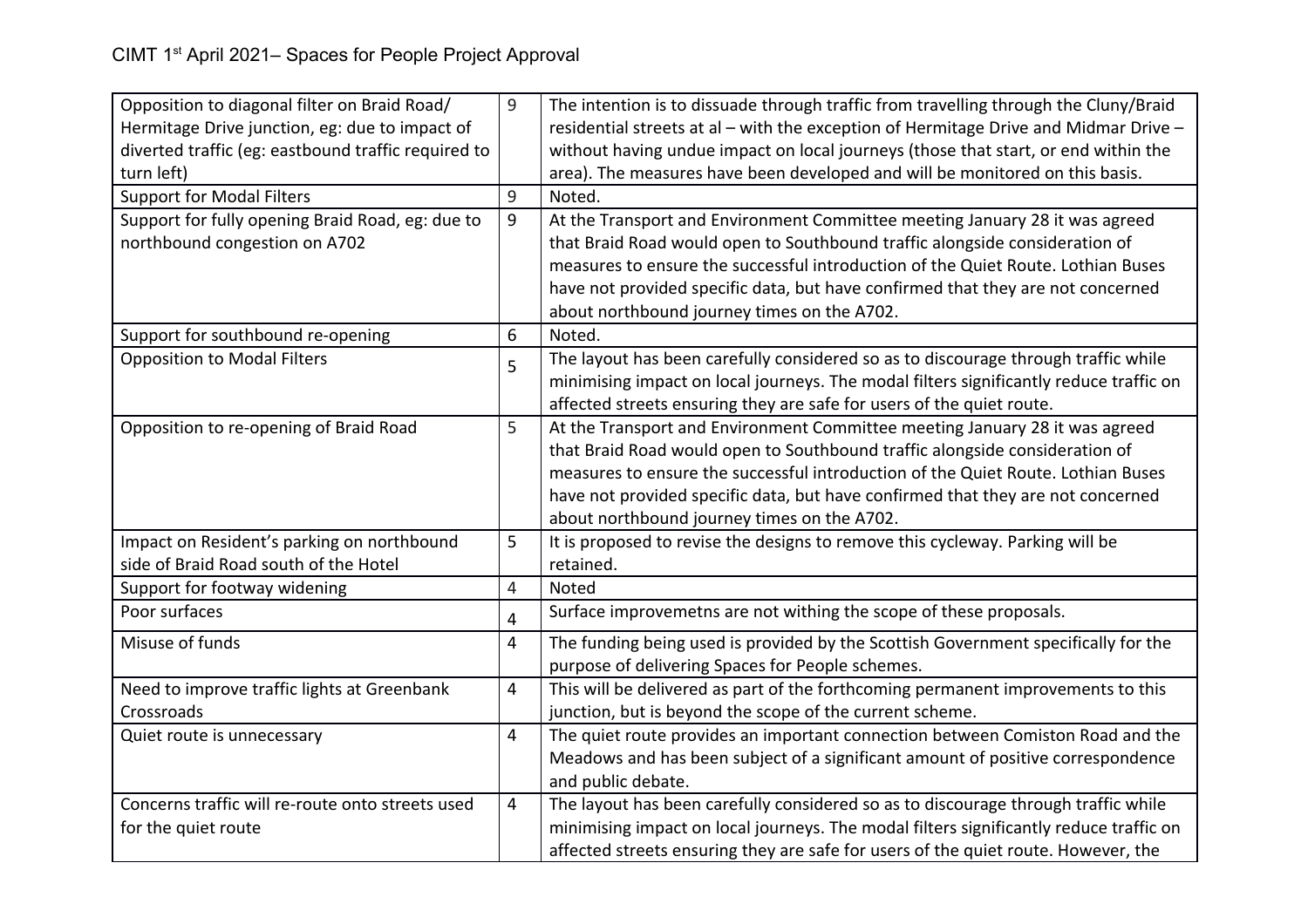|                                                |                | project will be subject to ongoing reviews where such issues can be considered.        |
|------------------------------------------------|----------------|----------------------------------------------------------------------------------------|
| Increased risk for children walking to school  | 4              | The majority of the routes affected should see significant reduction in traffic.       |
| Concerns that plans still permit southbound    | 3              | It is proposed to revise the designs to make this manoeuvre more difficult. If it      |
| traffic to rat-run from Morningside Clock via  |                | continues to be used further interventions will be considered during project review.   |
| <b>Braid Road and Hermitage Gardens</b>        |                |                                                                                        |
| Increased difficulty for those with mobility   | 3              | Affect of these proposals on local journeys will be minimal.                           |
| problems to access goods and services by car   |                |                                                                                        |
| Junction changes at Cluny Drive and Midmar     | $\overline{2}$ | These changes reduce corner radii and increase footway areas specifically to reduce    |
| Drive will increase risk                       |                | risk.                                                                                  |
| Plans will impede emergency vehicle access     | $\overline{2}$ | Emergency services have been made aware and have not raised any concerns.              |
| Excessive parking on Hermitage Drive taking    | $\overline{2}$ | This is not directly considred by these proposals.                                     |
| place                                          |                |                                                                                        |
| Concerns regarding additional traffic on Braid | $\overline{2}$ | These proposals should reslt in a reduction in traffic on Braid Crescent.              |
| Crescent                                       |                |                                                                                        |
| Support for segregated cycleways on Braid Road | $\overline{2}$ | Noted.                                                                                 |
| DETAIL: Give way southbound on Braid Road      | $\mathbf{1}$   | Will be considered during delivery.                                                    |
| may be confusing                               |                |                                                                                        |
| Need for safe crossing at Hermitage            | $\mathbf 1$    | Not within scope for a temporary intervention, but will be delivered as part of        |
|                                                |                | permanent designs later this year.                                                     |
| Increase in pollution due to more circuitous   | $\mathbf 1$    | Increase in journey distance will be negligible.                                       |
| journeys                                       |                |                                                                                        |
| Lack of Parking at Greenbank Church            | 1              | This is note within scope of this proposal.                                            |
| Need for coach access to Braid Road Hotel      | $\mathbf 1$    | It is proposed to revise the designs to provide access.                                |
| If road reopened one-way it should be from     | $\mathbf{1}$   | It is proposed to revise the designs in line with this suggestion.                     |
| north of Hotel main access                     |                |                                                                                        |
| Cycle lanes bollards are unnecessary and       | $\mathbf{1}$   | Bollards are required in order to protect cyclists.                                    |
| unsightly                                      |                |                                                                                        |
| What monitoring is being done of use of the    | $\mathbf{1}$   | All projects are being monitored.                                                      |
| cycle lanes                                    |                |                                                                                        |
| Bollards are unsafe for pedestrians            | 1              | Bollards meet relevant regulations for use on public roads.                            |
| Braid Crescent should be 'Local Access Only'   | $\mathbf{1}$   | 'No Entry' is proposed, access to Braid Crescent still available via other side roads. |
| instead of 'No Entry'                          |                |                                                                                        |
| Risk of speeding on Braid Road southbound      | $\mathbf 1$    | Tight lane width should discourage excessive speeds                                    |